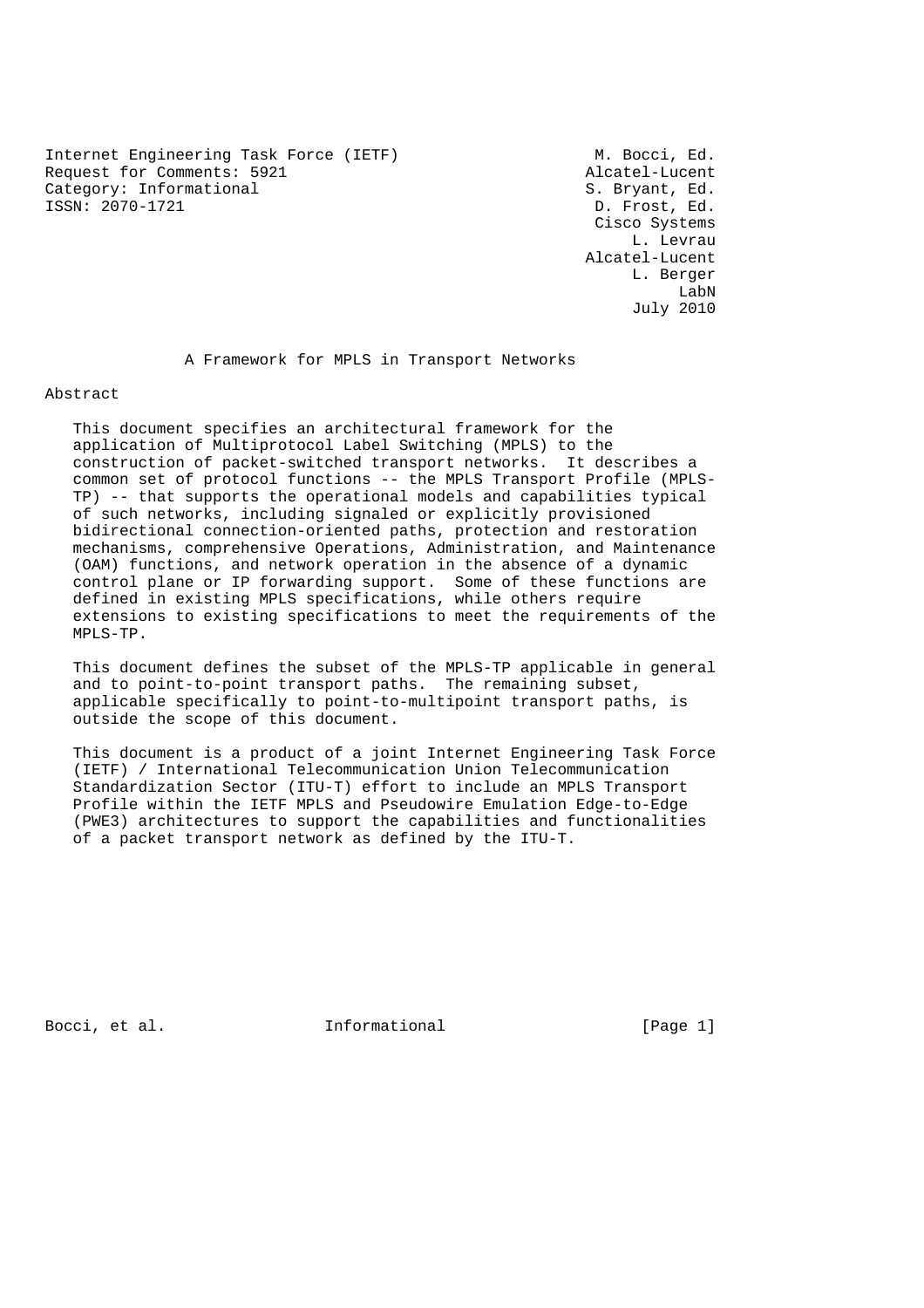Status of This Memo

 This document is not an Internet Standards Track specification; it is published for informational purposes.

 This document is a product of the Internet Engineering Task Force (IETF). It represents the consensus of the IETF community. It has received public review and has been approved for publication by the Internet Engineering Steering Group (IESG). Not all documents approved by the IESG are a candidate for any level of Internet Standard; see Section 2 of RFC 5741.

 Information about the current status of this document, any errata, and how to provide feedback on it may be obtained at http://www.rfc-editor.org/info/rfc5921.

Copyright Notice

 Copyright (c) 2010 IETF Trust and the persons identified as the document authors. All rights reserved.

 This document is subject to BCP 78 and the IETF Trust's Legal Provisions Relating to IETF Documents (http://trustee.ietf.org/license-info) in effect on the date of publication of this document. Please review these documents carefully, as they describe your rights and restrictions with respect to this document. Code Components extracted from this document must include Simplified BSD License text as described in Section 4.e of the Trust Legal Provisions and are provided without warranty as described in the Simplified BSD License.

Bocci, et al. **Informational** [Page 2]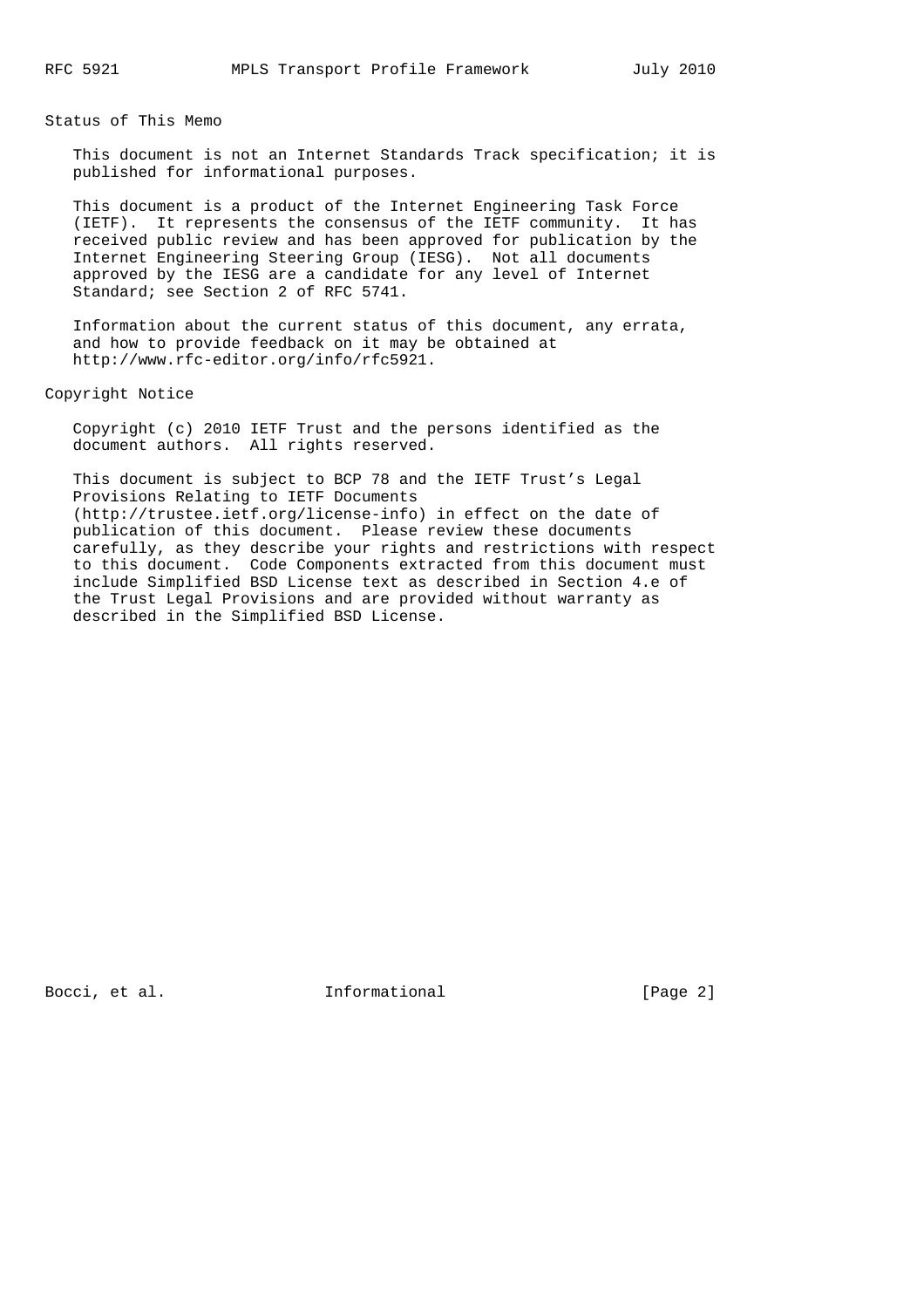# Table of Contents

| 1.                                                                         |  |  | 4              |
|----------------------------------------------------------------------------|--|--|----------------|
| Motivation and Background<br>1.1.                                          |  |  | $\overline{4}$ |
| 1.2.                                                                       |  |  | 5              |
| 1.3.                                                                       |  |  | 5              |
| 1.3.1.<br>Transport Network                                                |  |  | $\overline{7}$ |
| MPLS Transport Profile<br>1.3.2.                                           |  |  | 7              |
| 1.3.3.                                                                     |  |  | 7              |
| MPLS-TP Label Switched Path<br>1.3.4.                                      |  |  | 7              |
| 1.3.5.<br>MPLS-TP Label Switching Router                                   |  |  | 8              |
| 1.3.6. Customer Edge (CE)                                                  |  |  | $10$           |
| 1.3.7.                                                                     |  |  | 10             |
|                                                                            |  |  | 10             |
| 1.3.9.                                                                     |  |  | 10             |
| 1.3.10. Network Layer<br>a carra carra carra carra carra carra carra carra |  |  | 10             |
| 1.3.11. Service Interface                                                  |  |  | 10             |
|                                                                            |  |  |                |
| 1.3.13. Additional Definitions and Terminology                             |  |  | 11             |
| MPLS Transport Profile Requirements<br>$2$ .                               |  |  | 11             |
| MPLS Transport Profile Overview<br>3.                                      |  |  | 12             |
| Packet Transport Services 12<br>3.1.                                       |  |  |                |
|                                                                            |  |  |                |
| Scope of the MPLS Transport Profile 13<br>3.2.                             |  |  |                |
| 3.3.                                                                       |  |  | 14             |
| MPLS-TP Native Service Adaptation Functions 14<br>3.3.1.                   |  |  |                |
| MPLS-TP Forwarding Functions 15<br>3.3.2.                                  |  |  |                |
| MPLS-TP Native Service Adaptation 16<br>3.4.                               |  |  |                |
| MPLS-TP Client/Server Layer Relationship 16<br>3.4.1.                      |  |  |                |
| 3.4.2.<br>MPLS-TP Transport Layers 17                                      |  |  |                |
| 3.4.3. MPLS-TP Transport Service Interfaces                                |  |  | 18             |
| 3.4.4. Pseudowire Adaptation 25                                            |  |  |                |
| Network Layer Adaptation<br>3.4.5.                                         |  |  | 28             |
| 3.5.                                                                       |  |  |                |
| Generic Associated Channel (G-ACh) 33<br>3.6.                              |  |  |                |
| Operations, Administration, and Maintenance (OAM) 36<br>3.7.               |  |  |                |
| 3.8.                                                                       |  |  |                |
| 3.8.1.<br>Return Path Types 39                                             |  |  |                |
| Point-to-Point Unidirectional LSPs 39<br>3.8.2.                            |  |  |                |
| Point-to-Point Associated Bidirectional LSPs<br>3.8.3.                     |  |  | 40             |
| Point-to-Point Co-Routed Bidirectional LSPs<br>3.8.4.                      |  |  | 40             |
| 3.9.                                                                       |  |  |                |
| 3.10. Inter-Domain Connectivity                                            |  |  | 43             |
| 3.11. Static Operation of LSPs and PWs                                     |  |  | 43             |
|                                                                            |  |  |                |
| 3.13. Sub-Path Maintenance 45                                              |  |  |                |
|                                                                            |  |  | 47             |
| 4.                                                                         |  |  | 48             |
| 5.                                                                         |  |  |                |

Bocci, et al. 11. Informational 1999 [Page 3]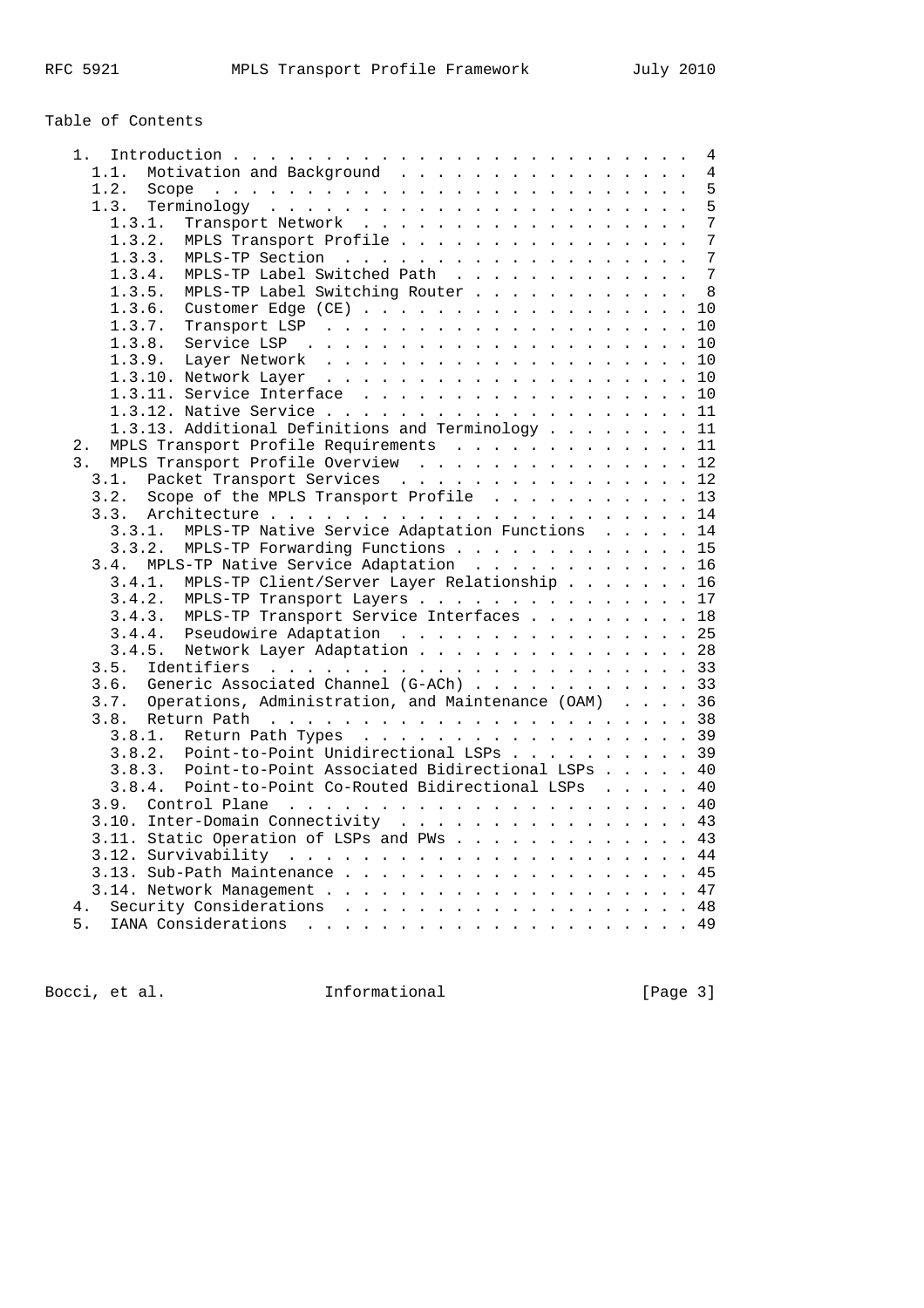|  | 7.1. Normative References 50   |  |  |  |  |  |  |  |  |  |  |  |  |
|--|--------------------------------|--|--|--|--|--|--|--|--|--|--|--|--|
|  | 7.2. Informative References 51 |  |  |  |  |  |  |  |  |  |  |  |  |

### 1. Introduction

1.1. Motivation and Background

 This document describes an architectural framework for the application of MPLS to the construction of packet-switched transport networks. It specifies the common set of protocol functions that meet the requirements in [RFC5654], and that together constitute the MPLS Transport Profile (MPLS-TP) for point-to-point transport paths. The remaining MPLS-TP functions, applicable specifically to point-to multipoint transport paths, are outside the scope of this document.

 Historically, the optical transport infrastructure -- Synchronous Optical Network/Synchronous Digital Hierarchy (SONET/SDH) and Optical Transport Network (OTN) -- has provided carriers with a high benchmark for reliability and operational simplicity. To achieve this, transport technologies have been designed with specific characteristics:

- o Strictly connection-oriented connectivity, which may be long-lived and may be provisioned manually, for example, by network management systems or direct node configuration using a command line interface.
- o A high level of availability.
- o Quality of service.
- o Extensive Operations, Administration, and Maintenance (OAM) capabilities.

 Carriers wish to evolve such transport networks to take advantage of the flexibility and cost benefits of packet switching technology and to support packet-based services more efficiently. While MPLS is a maturing packet technology that already plays an important role in transport networks and services, not all MPLS capabilities and mechanisms are needed in, or consistent with, the transport network operational model. There are also transport technology characteristics that are not currently reflected in MPLS.

Bocci, et al. **Informational** [Page 4]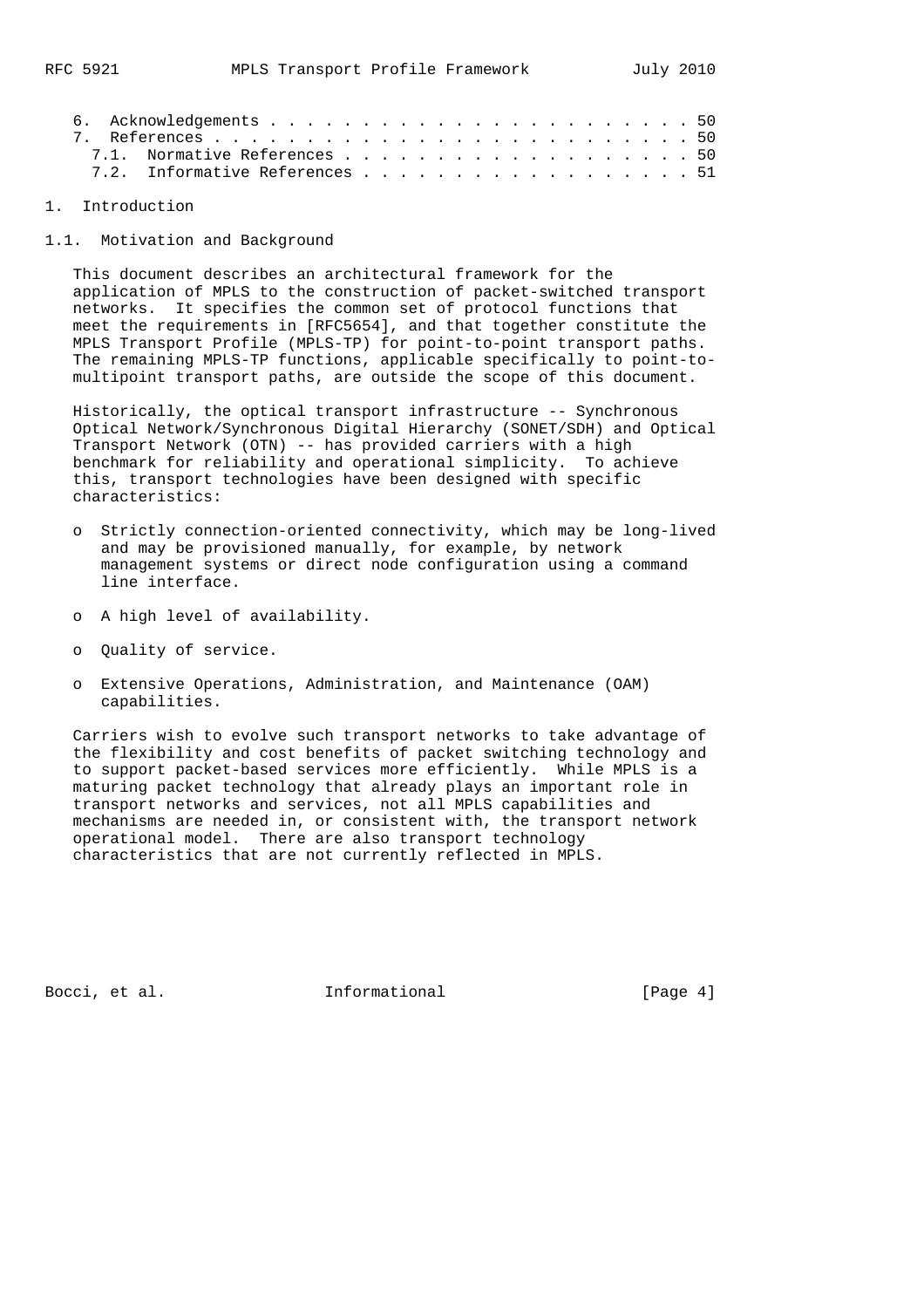There are thus two objectives for MPLS-TP:

- 1. To enable MPLS to be deployed in a transport network and operated in a similar manner to existing transport technologies.
- 2. To enable MPLS to support packet transport services with a similar degree of predictability to that found in existing transport networks.

 In order to achieve these objectives, there is a need to define a common set of MPLS protocol functions -- an MPLS Transport Profile - for the use of MPLS in transport networks and applications. Some of the necessary functions are provided by existing MPLS specifications, while others require additions to the MPLS tool-set. Such additions should, wherever possible, be applicable to MPLS networks in general as well as those that conform strictly to the transport network model.

 This document is a product of a joint Internet Engineering Task Force (IETF) / International Telecommunication Union Telecommunication Standardization Sector (ITU-T) effort to include an MPLS Transport Profile within the IETF MPLS and PWE3 architectures to support the capabilities and functionalities of a packet transport network as defined by the ITU-T.

### 1.2. Scope

 This document describes an architectural framework for the application of MPLS to the construction of packet-switched transport networks. It specifies the common set of protocol functions that meet the requirements in [RFC5654], and that together constitute the MPLS Transport Profile (MPLS-TP) for point-to-point MPLS-TP transport paths. The remaining MPLS-TP functions, applicable specifically to point-to-multipoint transport paths, are outside the scope of this document.

#### 1.3. Terminology

| Term       | Definition                                                          |
|------------|---------------------------------------------------------------------|
| AC.<br>ACH | Attachment Circuit<br>Associated Channel Header                     |
|            | Adaptation The mapping of client information into a format suitable |
|            | for transport by the server layer                                   |
| APS        | Automatic Protection Switching                                      |
| ATM        | Asynchronous Transfer Mode                                          |
| <b>BFD</b> | Bidirectional Forwarding Detection                                  |
| CЕ         | Customer Edge                                                       |
|            |                                                                     |

Bocci, et al. **Informational** [Page 5]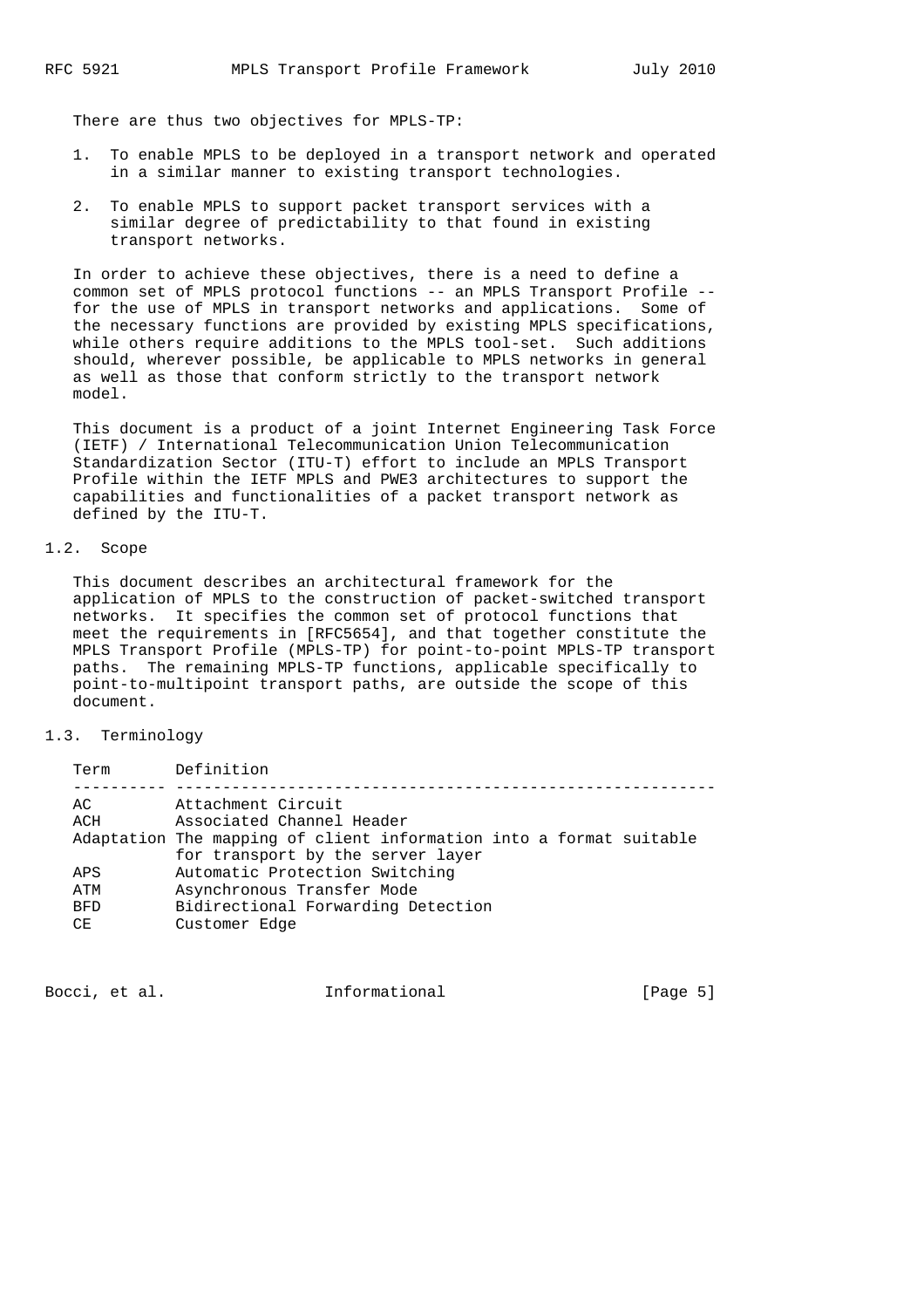| $CL-PS$          | Connectionless - Packet Switched                           |
|------------------|------------------------------------------------------------|
| CM.              | Configuration Management                                   |
| $CO-CS$          | Connection Oriented - Circuit Switched                     |
| $CO-PS$          | Connection Oriented - Packet Switched                      |
| DCN              | Data Communication Network                                 |
| EMF              | Equipment Management Function                              |
| FCAPS            | Fault, Configuration, Accounting, Performance, and         |
|                  | Security                                                   |
| FM               | Fault Management                                           |
| $G-ACh$          | Generic Associated Channel                                 |
| GAL              | G-ACh Label                                                |
| LER              | Label Edge Router                                          |
| LSP              | Label Switched Path                                        |
| LSR              | Label Switching Router                                     |
| MAC              | Media Access Control                                       |
| MCC              | Management Communication Channel                           |
| МE               | Maintenance Entity                                         |
| MEG              | Maintenance Entity Group                                   |
| MEP              | Maintenance Entity Group End Point                         |
| MIP              | Maintenance Entity Group Intermediate Point                |
| MPLS             | Multiprotocol Label Switching                              |
| MPLS-TP          | MPLS Transport Profile                                     |
| MPLS-TP P        | MPLS-TP Provider LSR                                       |
|                  | MPLS-TP PE MPLS-TP Provider Edge LSR                       |
| $MS-PW$          | Multi-Segment Pseudowire                                   |
| Native           | The traffic belonging to the client of the MPLS-TP network |
| Service          |                                                            |
| OAM              | Operations, Administration, and Maintenance (see           |
|                  | $[OAM-DEF]$ )                                              |
| OSI              | Open Systems Interconnection                               |
| OTN              | Optical Transport Network                                  |
| PDU              | Protocol Data Unit                                         |
| PM               | Performance Monitoring                                     |
| PSN              | Packet Switching Network                                   |
| PW               | Pseudowire                                                 |
| <b>SCC</b>       | Signaling Communication Channel                            |
| SDH              | Synchronous Digital Hierarchy                              |
| $S-PE$           | PW Switching Provider Edge<br>Sub-Path Maintenance Element |
| SPME             |                                                            |
| $SS-PW$          | Single-Segment Pseudowire<br>PW Terminating Provider Edge  |
| $T-PE$<br>TE LSP | Traffic Engineered Label Switched Path                     |
| <b>VCCV</b>      | Virtual Circuit Connectivity Verification                  |
|                  |                                                            |

Bocci, et al. 10 methormational 1999 [Page 6]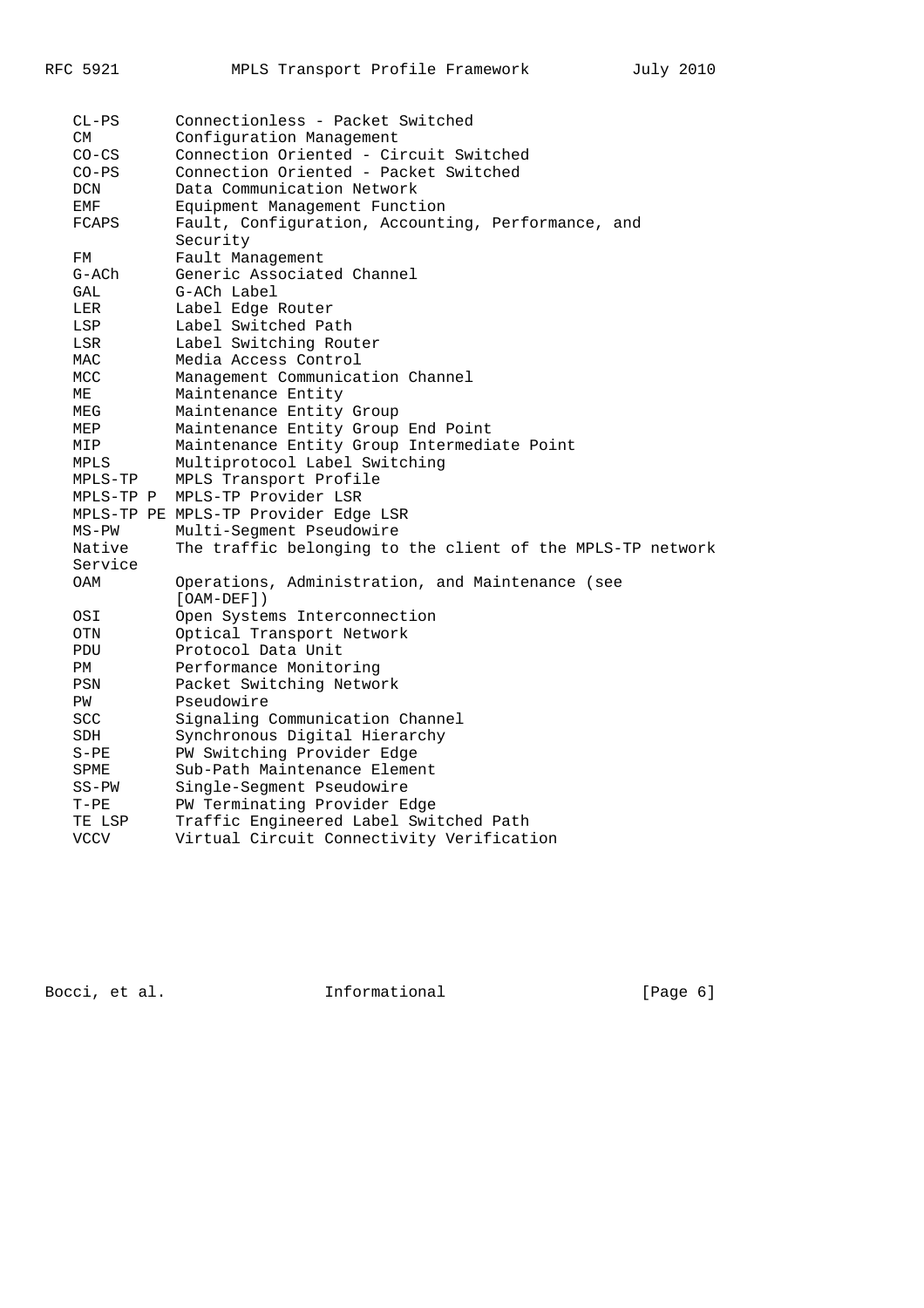#### 1.3.1. Transport Network

 A Transport Network provides transparent transmission of user traffic between attached client devices by establishing and maintaining point-to-point or point-to-multipoint connections between such devices. The architecture of networks supporting point-to-multipoint connections is outside the scope of this document. A Transport Network is independent of any higher-layer network that may exist between clients, except to the extent required to supply this transmission service. In addition to client traffic, a Transport Network may carry traffic to facilitate its own operation, such as that required to support connection control, network management, and Operations, Administration, and Maintenance (OAM) functions.

See also the definition of packet transport service in Section 3.1.

#### 1.3.2. MPLS Transport Profile

 The MPLS Transport Profile (MPLS-TP) is the subset of MPLS functions that meet the requirements in [RFC5654]. Note that MPLS is defined to include any present and future MPLS capability specified by the IETF, including those capabilities specifically added to support transport network requirements [RFC5654].

### 1.3.3. MPLS-TP Section

 MPLS-TP sections are defined in [DATA-PLANE]. See also the definition of "section layer network" in Section 1.2.2 of [RFC5654].

#### 1.3.4. MPLS-TP Label Switched Path

 An MPLS-TP Label Switched Path (MPLS-TP LSP) is an LSP that uses a subset of the capabilities of an MPLS LSP in order to meet the requirements of an MPLS transport network as set out in [RFC5654]. The characteristics of an MPLS-TP LSP are primarily that it:

- 1. Uses a subset of the MPLS OAM tools defined in [OAM-FRAMEWORK].
- 2. Supports 1+1, 1:1, and 1:N protection functions.
- 3. Is traffic engineered.
- 4. May be established and maintained via the management plane, or using GMPLS protocols when a control plane is used.
- 5. Is either point-to-point or point-to-multipoint. Multipoint-to point and multipoint-to-multipoint LSPs are not supported.

Bocci, et al. **Informational** [Page 7]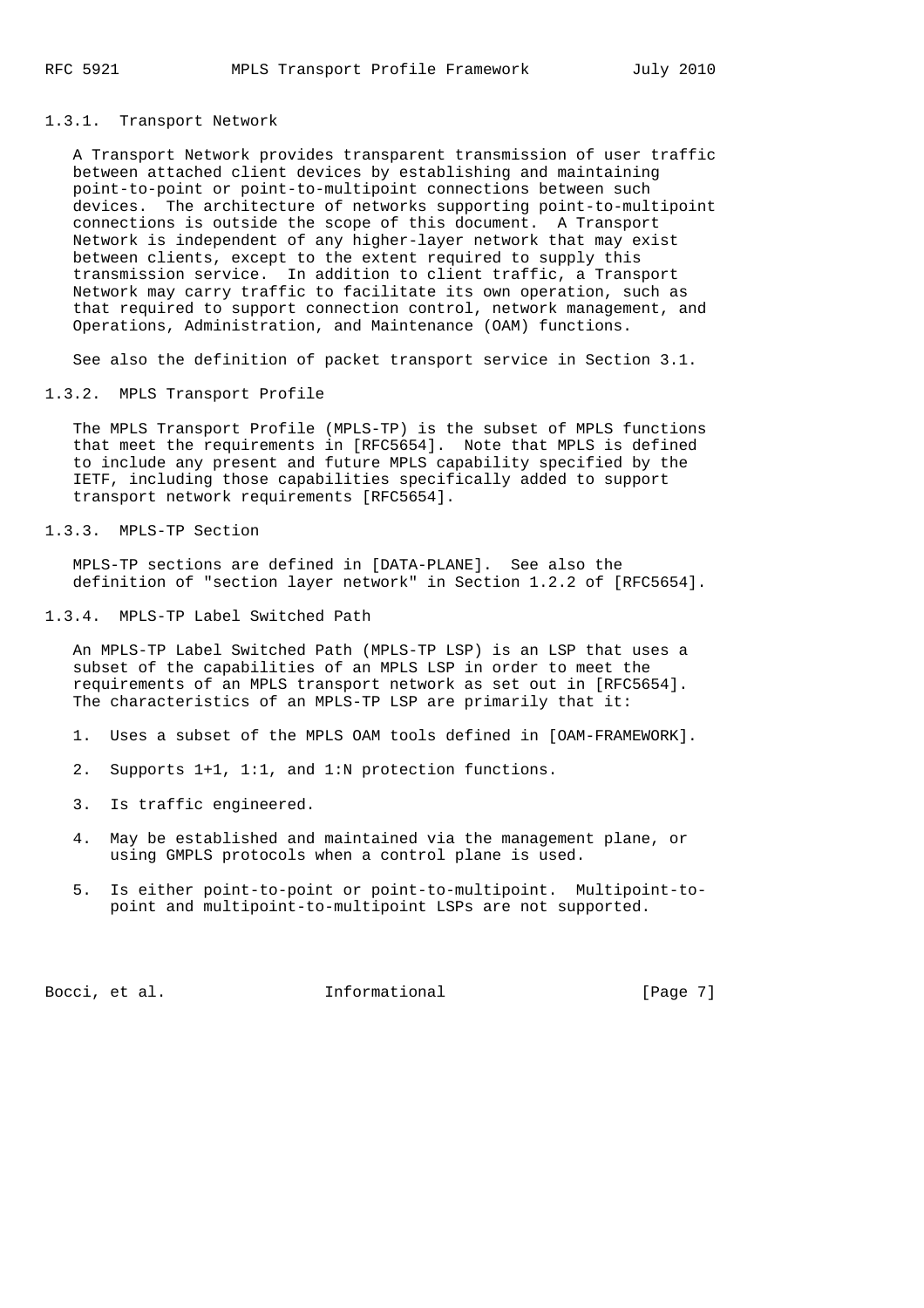6. It is either unidirectional, associated bidirectional, or co routed bidirectional (i.e., the forward and reverse components of a bidirectional LSP follow the same path, and the intermediate nodes are aware of their association). These are further defined in [DATA-PLANE].

 Note that an MPLS LSP is defined to include any present and future MPLS capability, including those specifically added to support the transport network requirements.

 See [DATA-PLANE] for further details on the types and data-plane properties of MPLS-TP LSPs.

 The lowest server layer provided by MPLS-TP is an MPLS-TP LSP. The client layers of an MPLS-TP LSP may be network-layer protocols, MPLS LSPs, or PWs. The relationship of an MPLS-TP LSP to its client layers is described in detail in Section 3.4.

1.3.5. MPLS-TP Label Switching Router

 An MPLS-TP Label Switching Router (LSR) is either an MPLS-TP Provider Edge (PE) router or an MPLS-TP Provider (P) router for a given LSP, as defined below. The terms MPLS-TP PE router and MPLS-TP P router describe logical functions; a specific node may undertake only one of these roles on a given LSP.

 Note that the use of the term "router" in this context is historic and neither requires nor precludes the ability to perform IP forwarding.

1.3.5.1. Label Edge Router

 An MPLS-TP Label Edge Router (LER) is an LSR that exists at the endpoints of an LSP and therefore pushes or pops the LSP label, i.e., does not perform a label swap on the particular LSP under consideration.

### 1.3.5.2. MPLS-TP Provider Edge Router

 An MPLS-TP Provider Edge (PE) router is an MPLS-TP LSR that adapts client traffic and encapsulates it to be transported over an MPLS-TP LSP. Encapsulation may be as simple as pushing a label, or it may require the use of a pseudowire. An MPLS-TP PE exists at the interface between a pair of layer networks. For an MS-PW, an MPLS-TP PE may be either an S-PE or a T-PE, as defined in [RFC5659] (see below). A PE that pushes or pops an LSP label is an LER for that LSP.

Bocci, et al. 1nformational [Page 8]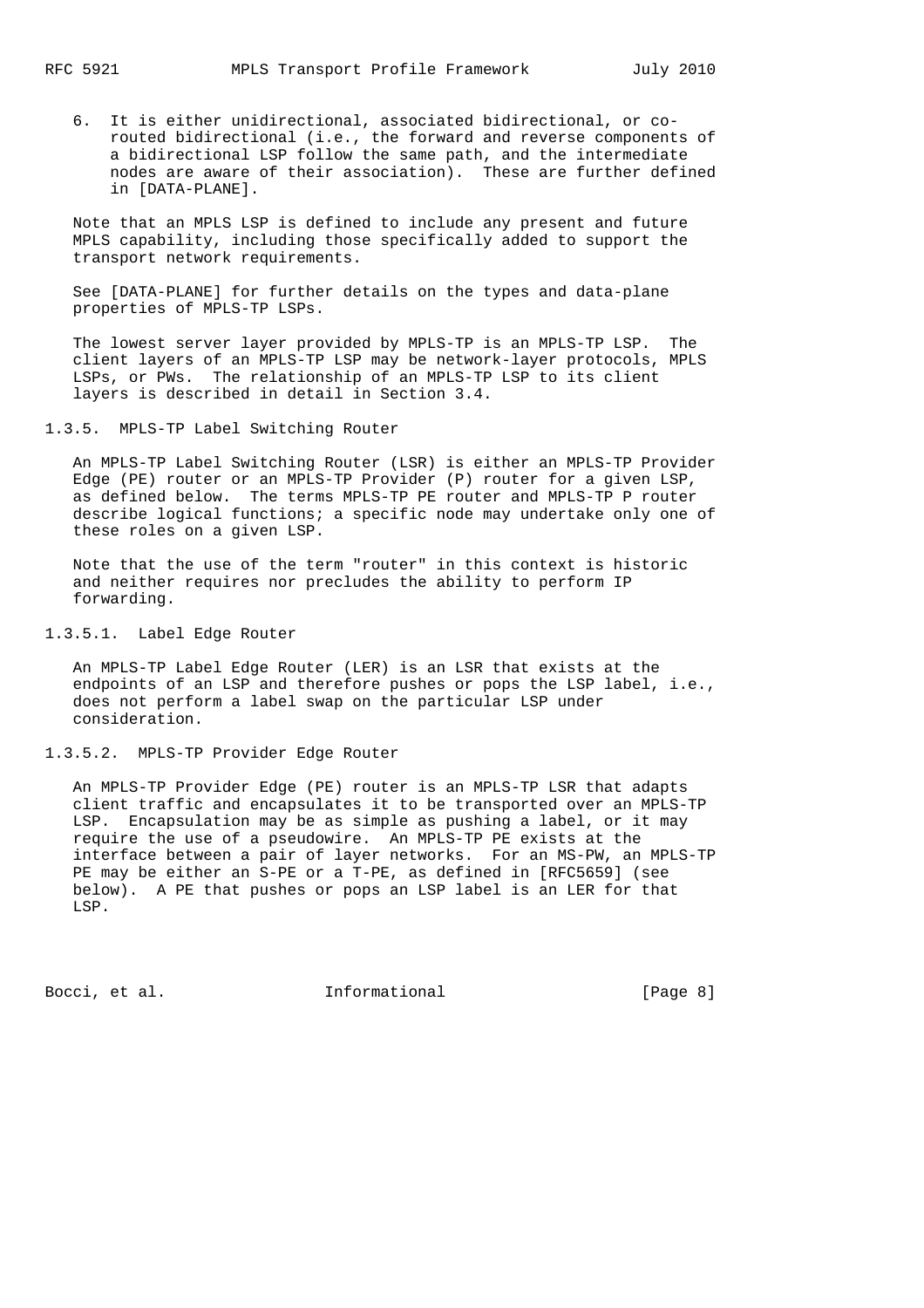The term Provider Edge refers to the node's role within a provider's network. A provider edge router resides at the edge of a given MPLS-TP network domain, in which case it has links to another MPLS-TP network domain or to a CE, except for the case of a pseudowire switching provider edge (S-PE) router, which is not restricted to the edge of an MPLS-TP network domain.

1.3.5.3. MPLS-TP Provider Router

 An MPLS-TP Provider router is an MPLS-TP LSR that does not provide MPLS-TP PE functionality for a given LSP. An MPLS-TP P router switches LSPs that carry client traffic, but does not adapt client traffic and encapsulate it to be carried over an MPLS-TP LSP. The term Provider Router refers to the node's role within a provider's network. A provider router does not have links to other MPLS-TP network domains.

1.3.5.4. Pseudowire Switching Provider Edge Router (S-PE)

RFC 5659 [RFC5659] defines an S-PE as:

 A PE capable of switching the control and data planes of the preceding and succeeding PW segments in an MS-PW. The S-PE terminates the PSN tunnels of the preceding and succeeding segments of the MS-PW. It therefore includes a PW switching point for an MS-PW. A PW switching point is never the S-PE and the T-PE for the same MS-PW. A PW switching point runs necessary protocols to set up and manage PW segments with other PW switching points and terminating PEs. An S-PE can exist anywhere a PW must be processed or policy applied. It is therefore not limited to the edge of a provider network.

 Note that it was originally anticipated that S-PEs would only be deployed at the edge of a provider network where they would be used to switch the PWs of different service providers. However, as the design of MS-PW progressed, other applications for MS-PW were recognized. By this time S-PE had become the accepted term for the equipment, even though they were no longer universally deployed at the provider edge.

1.3.5.5. Pseudowire Terminating Provider Edge (T-PE) Router

RFC 5659 [RFC5659] defines a T-PE as:

 A PE where the customer-facing attachment circuits (ACs) are bound to a PW forwarder. A terminating PE is present in the first and last segments of an MS-PW. This incorporates the functionality of a PE as defined in RFC 3985.

Bocci, et al. **Informational** [Page 9]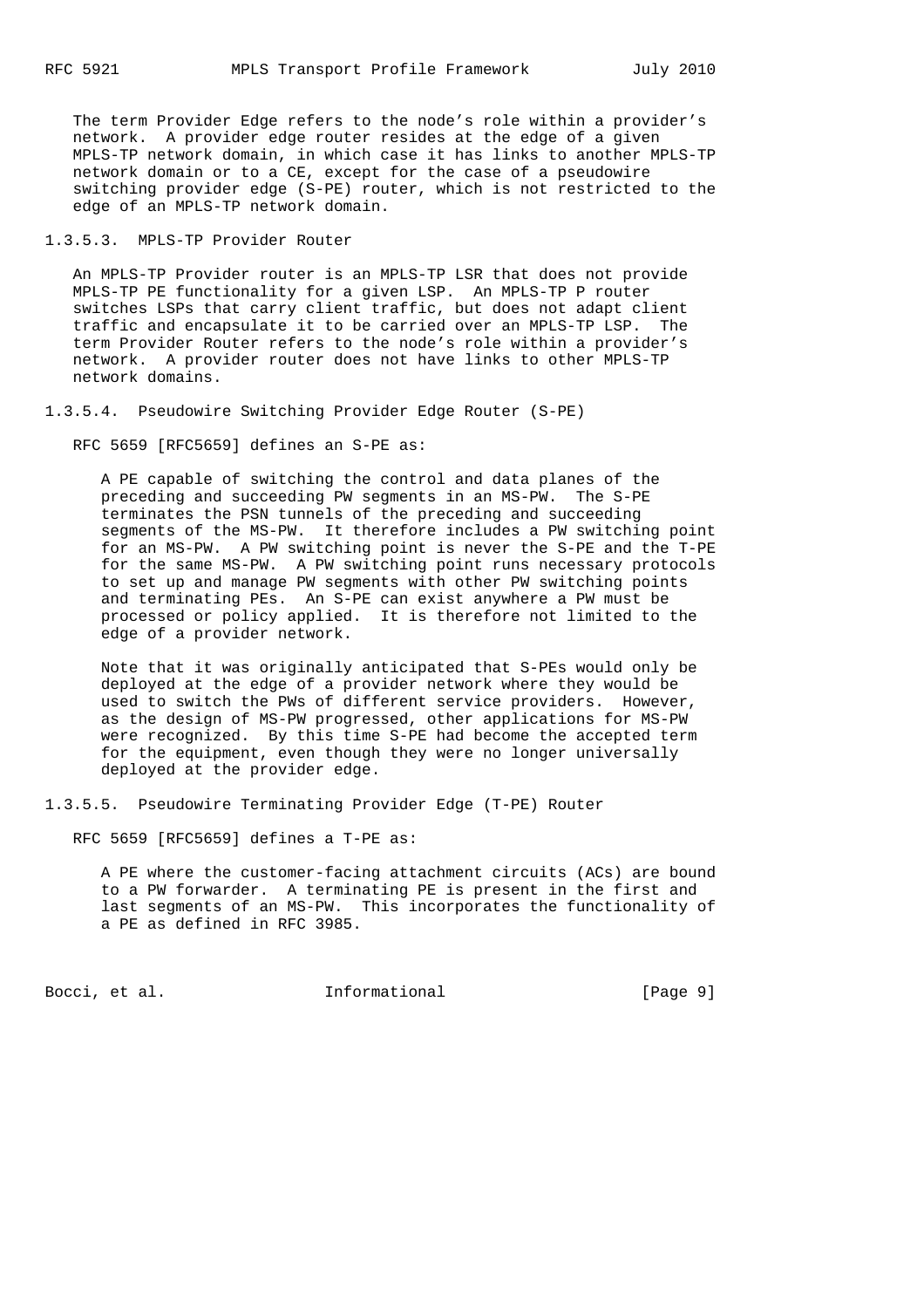#### 1.3.6. Customer Edge (CE)

 A Customer Edge (CE) is the client function that sources or sinks native service traffic to or from the MPLS-TP network. CEs on either side of the MPLS-TP network are peers and view the MPLS-TP network as a single link.

#### 1.3.7. Transport LSP

 A Transport LSP is an LSP between a pair of PEs that may transit zero or more MPLS-TP provider routers. When carrying PWs, the Transport LSP is equivalent to the PSN tunnel LSP in [RFC3985] terminology.

#### 1.3.8. Service LSP

A service LSP is an LSP that carries a single client service.

### 1.3.9. Layer Network

 A layer network is defined in [G.805] and described in [RFC5654]. A layer network provides for the transfer of client information and independent operation of the client OAM. A layer network may be described in a service context as follows: one layer network may provide a (transport) service to a higher client layer network and may, in turn, be a client to a lower-layer network. A layer network is a logical construction somewhat independent of arrangement or composition of physical network elements. A particular physical network element may topologically belong to more than one layer network, depending on the actions it takes on the encapsulation associated with the logical layers (e.g., the label stack), and thus could be modeled as multiple logical elements. A layer network may consist of one or more sublayers.

### 1.3.10. Network Layer

 This document uses the term Network Layer in the same sense as it is used in [RFC3031] and [RFC3032]. Network-layer protocols are synonymous with those belonging to Layer 3 of the Open System Interconnect (OSI) network model [X.200].

### 1.3.11. Service Interface

 The packet transport service provided by MPLS-TP is provided at a service interface. Two types of service interfaces are defined:

- o User-Network Interface (UNI) (see Section 3.4.3.1).
- o Network-Network Interface (NNI) (see Section 3.4.3.2).

Bocci, et al. **Informational** [Page 10]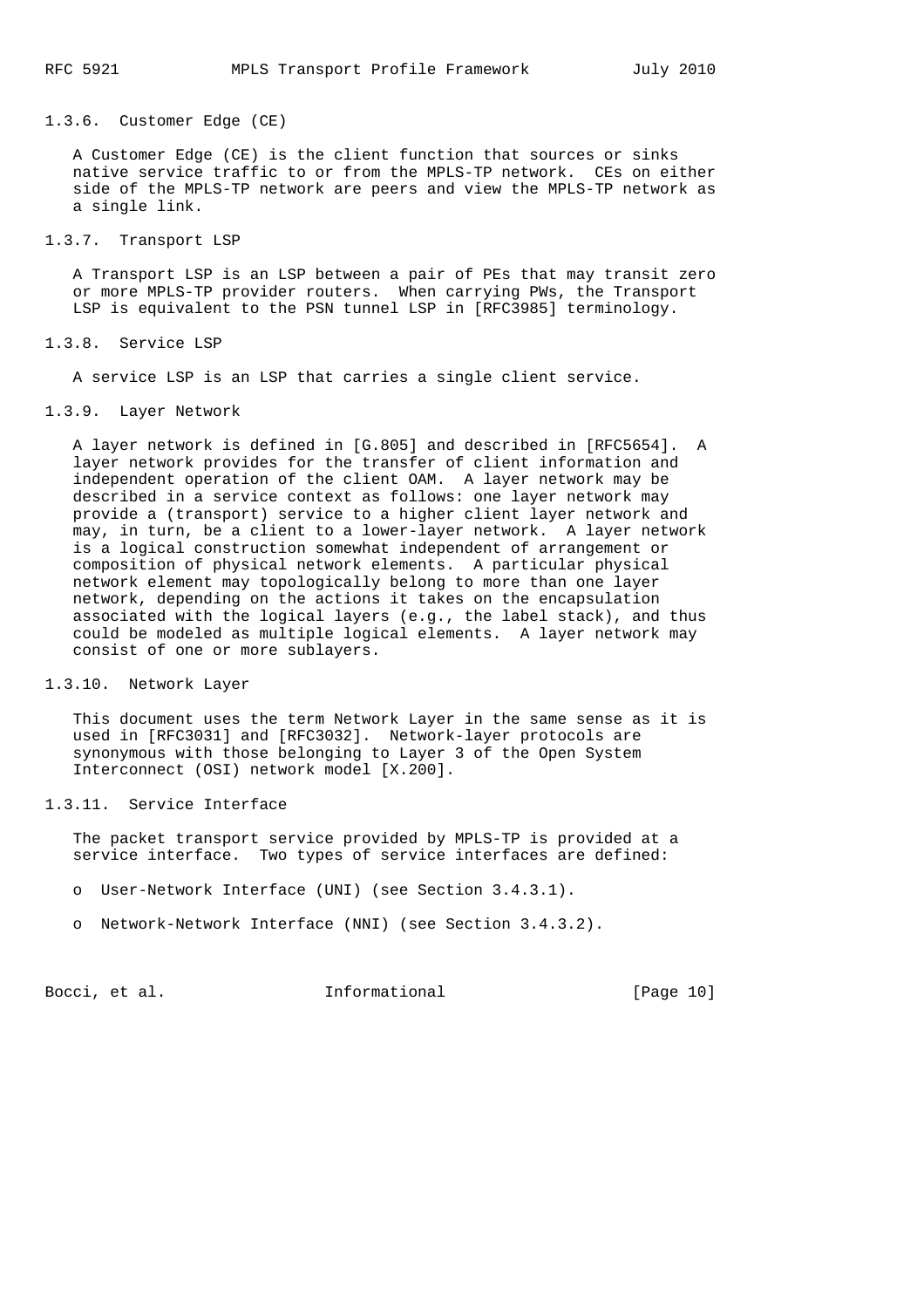A UNI service interface may be a Layer 2 interface that carries only network layer clients. MPLS-TP LSPs are both necessary and sufficient to support this service interface as described in Section 3.4.3. Alternatively, it may be a Layer 2 interface that carries both network-layer and non-network-layer clients. To support this service interface, a PW is required to adapt the client traffic received over the service interface. This PW in turn is a client of the MPLS-TP server layer. This is described in Section 3.4.2.

 An NNI service interface may be to an MPLS LSP or a PW. To support this case, an MPLS-TP PE participates in the service interface signaling.

1.3.12. Native Service

 The native service is the client layer network service that is transported by the MPLS-TP network, whether a pseudowire or an LSP is used for the adaptation (see Section 3.4).

1.3.13. Additional Definitions and Terminology

 Detailed definitions and additional terminology may be found in [RFC5654] and [ROSETTA-STONE].

2. MPLS Transport Profile Requirements

 The requirements for MPLS-TP are specified in [RFC5654], [RFC5860], and [NM-REQ]. This section provides a brief reminder to guide the reader. It is not normative or intended as a substitute for these documents.

 MPLS-TP must not modify the MPLS forwarding architecture and must be based on existing pseudowire and LSP constructs.

 Point-to-point LSPs may be unidirectional or bidirectional, and it must be possible to construct congruent bidirectional LSPs.

 MPLS-TP LSPs do not merge with other LSPs at an MPLS-TP LSR and it must be possible to detect if a merged LSP has been created.

 It must be possible to forward packets solely based on switching the MPLS or PW label. It must also be possible to establish and maintain LSPs and/or pseudowires both in the absence or presence of a dynamic control plane. When static provisioning is used, there must be no dependency on dynamic routing or signaling.

 OAM and protection mechanisms, and forwarding of data packets, must be able to operate without IP forwarding support.

Bocci, et al. Informational [Page 11]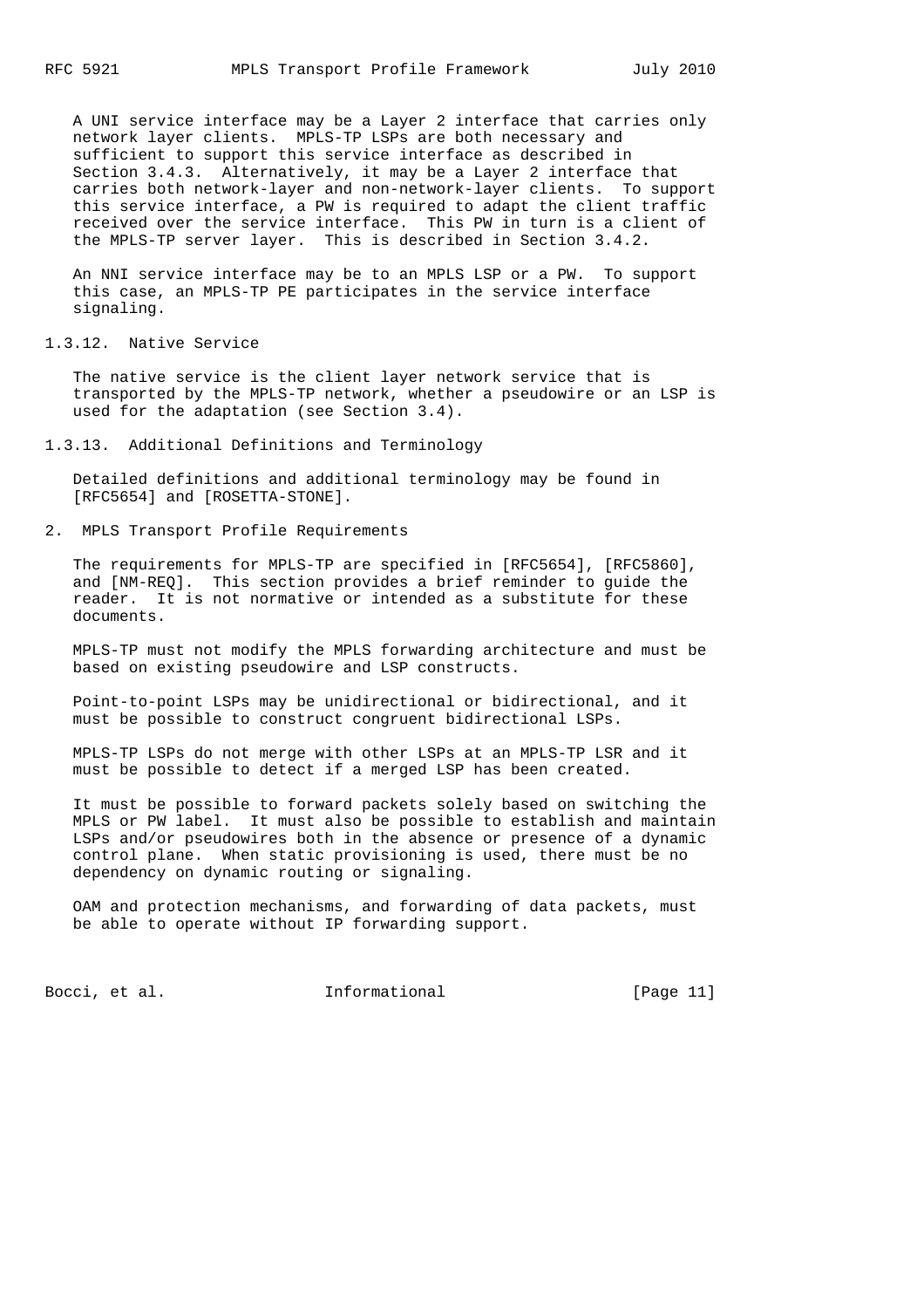It must be possible to monitor LSPs and pseudowires through the use of OAM in the absence of control-plane or routing functions. In this case, information gained from the OAM functions is used to initiate path recovery actions at either the PW or LSP layers.

- 3. MPLS Transport Profile Overview
- 3.1. Packet Transport Services

 One objective of MPLS-TP is to enable MPLS networks to provide packet transport services with a similar degree of predictability to that found in existing transport networks. Such packet transport services exhibit a number of characteristics, defined in [RFC5654]:

- o In an environment where an MPLS-TP layer network is supporting a client layer network, and the MPLS-TP layer network is supported by a server layer network then operation of the MPLS-TP layer network must be possible without any dependencies on either the server or client layer network.
- o The service provided by the MPLS-TP network to a given client will not fall below the agreed level as a result of the traffic loading of other clients.
- o The control and management planes of any client network layer that uses the service is isolated from the control and management planes of the MPLS-TP layer network, where the client network layer is considered to be the native service of the MPLS-TP network.
- o Where a client network makes use of an MPLS-TP server that provides a packet transport service, the level of coordination required between the client and server layer networks is minimal (preferably no coordination will be required).
- o The complete set of packets generated by a client MPLS(-TP) layer network using the packet transport service, which may contain packets that are not MPLS packets (e.g., IP or CLNS (Connectionless Network Service) packets used by the control/ management plane of the client MPLS(-TP) layer network), are transported by the MPLS-TP server layer network.
- o The packet transport service enables the MPLS-TP layer network addressing and other information (e.g., topology) to be hidden from any client layer networks using that service, and vice-versa.

Bocci, et al. 1nformational [Page 12]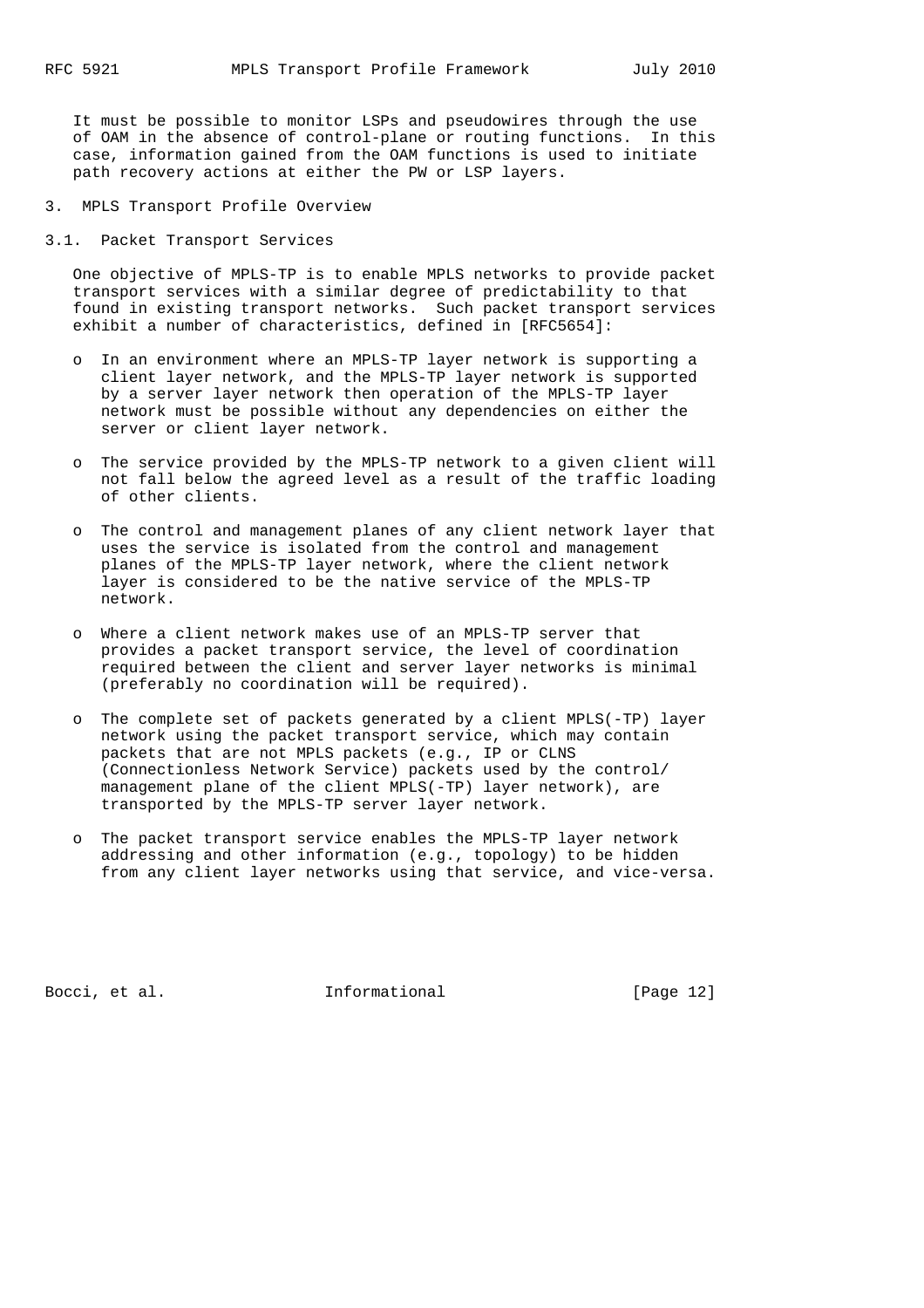These characteristics imply that a packet transport service does not support a connectionless packet-switched forwarding mode. However, this does not preclude it carrying client traffic associated with a connectionless service.

3.2. Scope of the MPLS Transport Profile

 Figure 1 illustrates the scope of MPLS-TP. MPLS-TP solutions are primarily intended for packet transport applications. MPLS-TP is a strict subset of MPLS, and comprises only those functions that are necessary to meet the requirements of [RFC5654]. This includes MPLS functions that were defined prior to [RFC5654] but that meet the requirements of [RFC5654], together with additional functions defined to meet those requirements. Some MPLS functions defined before [RFC5654] such as Equal Cost Multi-Path (ECMP), LDP signaling when used in such a way that it creates multipoint-to-point LSPs, and IP forwarding in the data plane are explicitly excluded from MPLS-TP by that requirements specification.

 Note that MPLS as a whole will continue to evolve to include additional functions that do not conform to the MPLS Transport Profile or its requirements, and thus fall outside the scope of MPLS-TP.

 |<============================== MPLS ==============================>| { Post-RFC5654 } { non-Transport } { Functions } |<========== Pre-RFC5654 MPLS ===========>|  $\{$  ECMP  $\}$  { LDP/non-TE LSPs } { IP forwarding } |<======== MPLS-TP ============>| { Additional } { Transport } { Functions }

Figure 1: Scope of MPLS-TP

 MPLS-TP can be used to construct packet networks and is therefore applicable in any packet network context. A subset of MPLS-TP is also applicable to ITU-T-defined packet transport networks, where the transport network operational model is deemed attractive.

Bocci, et al. **Informational** [Page 13]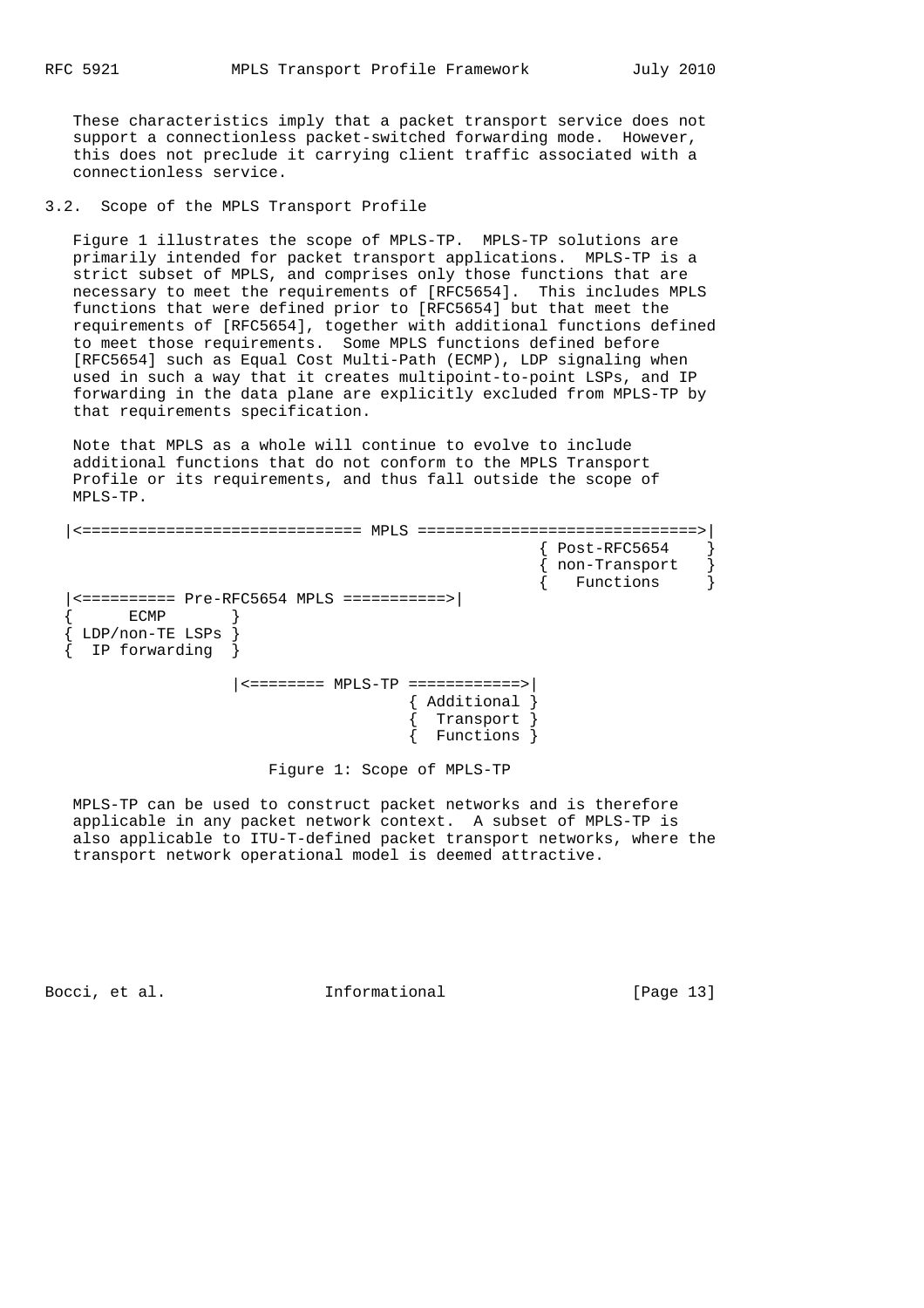### 3.3. Architecture

MPLS-TP comprises the following architectural elements:

- o A standard MPLS data plane [RFC3031] as profiled in [DATA-PLANE].
- o Sections, LSPs, and PWs that provide a packet transport service for a client network.
- o Proactive and on-demand Operations, Administration, and Maintenance (OAM) functions to monitor and diagnose the MPLS-TP network, as outlined in [OAM-FRAMEWORK].
- o Control planes for LSPs and PWs, as well as support for static provisioning and configuration, as outlined in [CP-FRAMEWORK].
- o Path protection mechanisms to ensure that the packet transport service survives anticipated failures and degradations of the MPLS-TP network, as outlined in [SURVIVE-FWK].
- o Control-plane-based restoration mechanisms, as outlined in [SURVIVE-FWK].
- o Network management functions, as outlined in [NM-FRAMEWORK].

 The MPLS-TP architecture for LSPs and PWs includes the following two sets of functions:

- o MPLS-TP native service adaptation
- o MPLS-TP forwarding

 The adaptation functions interface the native service (i.e., the client layer network service) to MPLS-TP. This includes the case where the native service is an MPLS-TP LSP.

 The forwarding functions comprise the mechanisms required for forwarding the encapsulated native service traffic over an MPLS-TP server layer network, for example, PW and LSP labels.

3.3.1. MPLS-TP Native Service Adaptation Functions

 The MPLS-TP native service adaptation functions interface the client layer network service to MPLS-TP. For pseudowires, these adaptation functions are the payload encapsulation described in Section 4.4 of [RFC3985] and Section 6 of [RFC5659]. For network layer client services, the adaptation function uses the MPLS encapsulation format as defined in [RFC3032].

Bocci, et al. **Informational** [Page 14]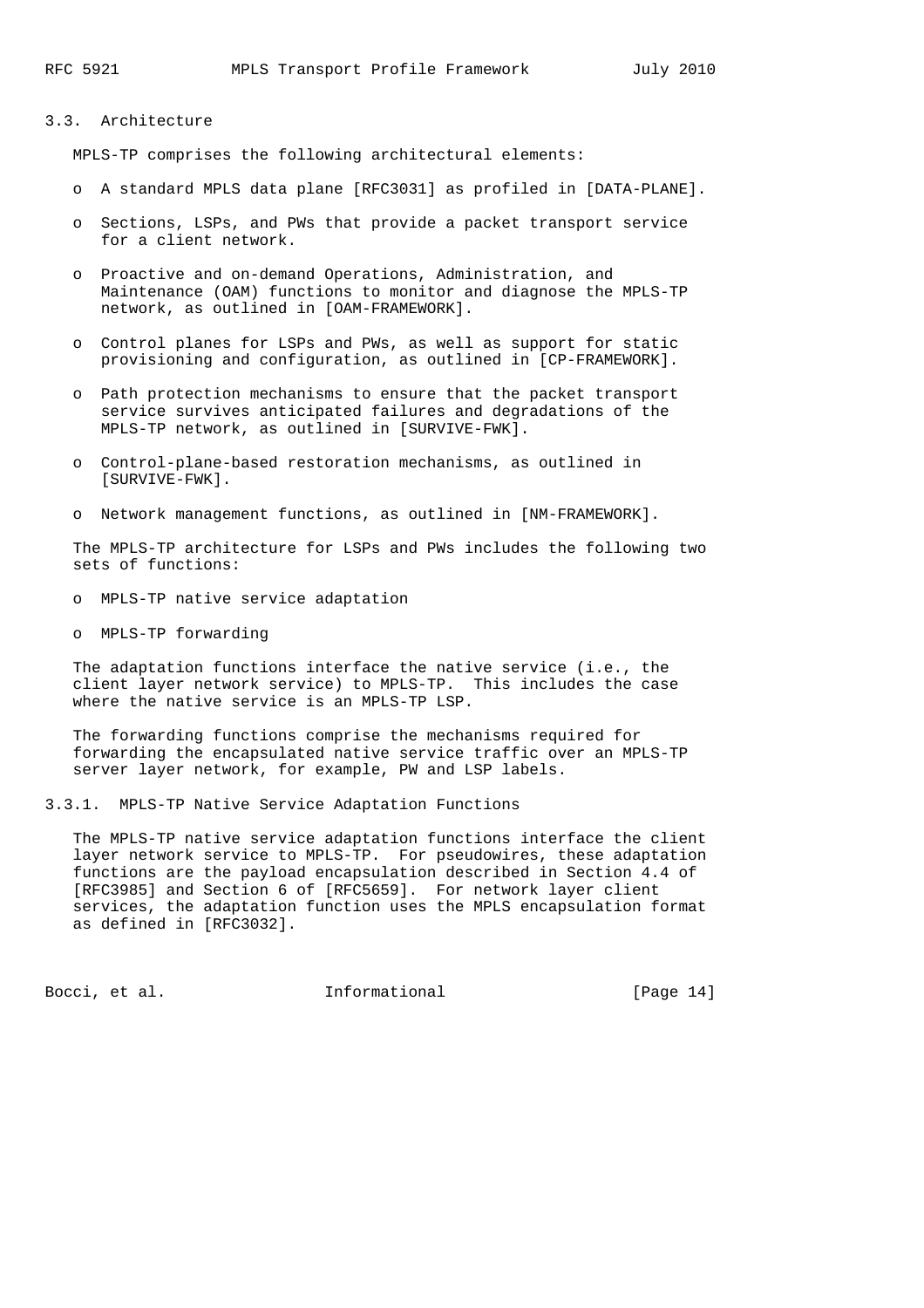The purpose of this encapsulation is to abstract the data plane of the client layer network from the MPLS-TP data plane, thus contributing to the independent operation of the MPLS-TP network.

 MPLS-TP is itself a client of an underlying server layer. MPLS-TP is thus also bounded by a set of adaptation functions to this server layer network, which may itself be MPLS-TP. These adaptation functions provide encapsulation of the MPLS-TP frames and for the transparent transport of those frames over the server layer network. The MPLS-TP client inherits its Quality of Service (QoS) from the MPLS-TP network, which in turn inherits its QoS from the server layer. The server layer therefore needs to provide the necessary QoS to ensure that the MPLS-TP client QoS commitments can be satisfied.

#### 3.3.2. MPLS-TP Forwarding Functions

 The forwarding functions comprise the mechanisms required for forwarding the encapsulated native service traffic over an MPLS-TP server layer network, for example, PW and LSP labels.

 MPLS-TP LSPs use the MPLS label switching operations and Time-to-Live (TTL) processing procedures defined in [RFC3031], [RFC3032], and [RFC3443], as profiled in [DATA-PLANE]. These operations are highly optimized for performance and are not modified by the MPLS-TP profile.

 In addition, MPLS-TP PWs use the SS-PW and optionally the MS-PW forwarding operations defined in [RFC3985] and [RFC5659].

 Per-platform label space is used for PWs. Either per-platform, per interface, or other context-specific label space [RFC5331] may be used for LSPs.

 MPLS-TP forwarding is based on the label that identifies the transport path (LSP or PW). The label value specifies the processing operation to be performed by the next hop at that level of encapsulation. A swap of this label is an atomic operation in which the contents of the packet after the swapped label are opaque to the forwarder. The only event that interrupts a swap operation is TTL expiry. This is a fundamental architectural construct of MPLS to be taken into account when designing protocol extensions (such as those for OAM) that require packets to be sent to an intermediate LSR.

 Further processing to determine the context of a packet occurs when a swap operation is interrupted in this manner, or a pop operation exposes a specific reserved label at the top of the stack, or the

Bocci, et al. 1nformational [Page 15]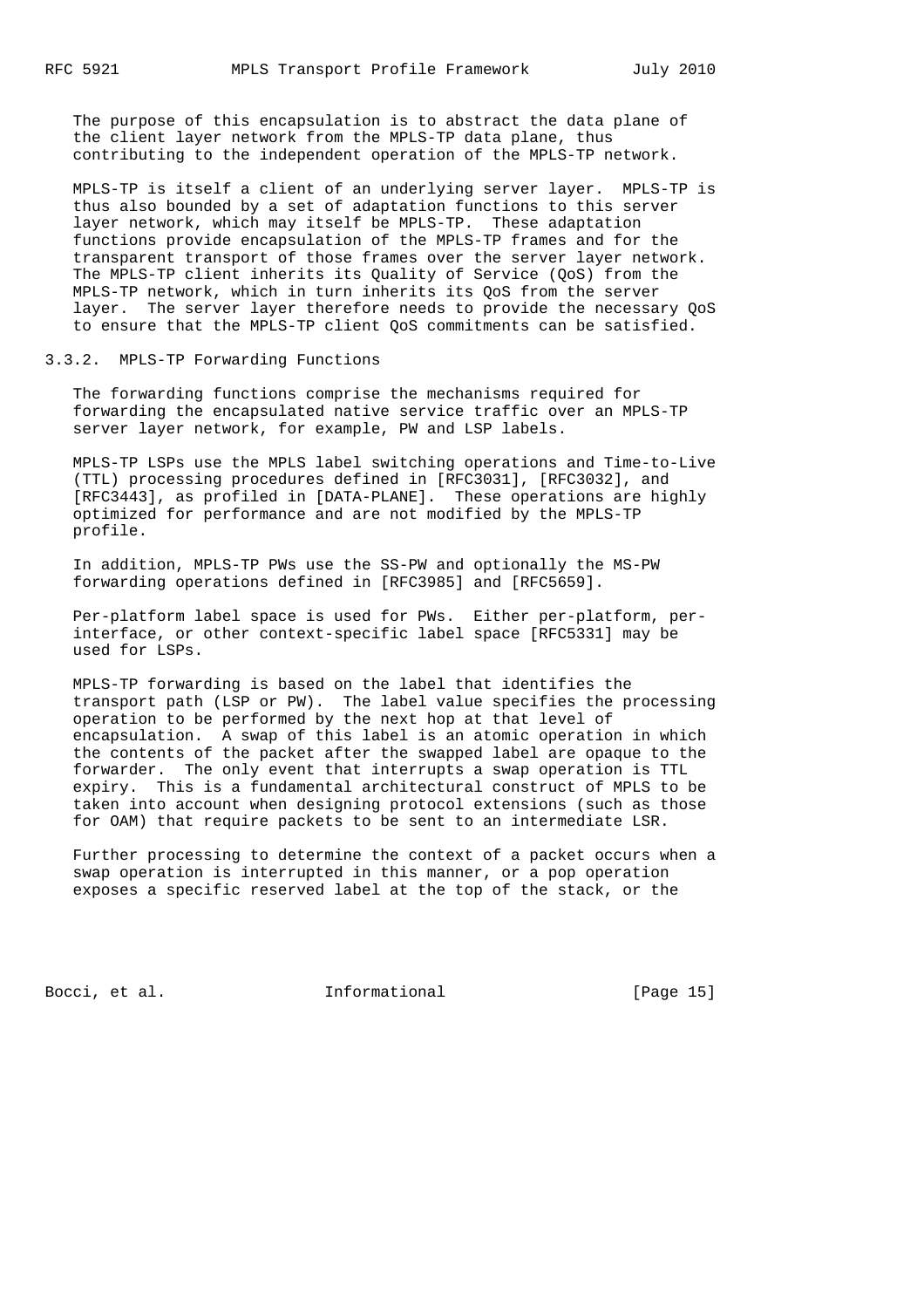packet is received with the GAL (Section 3.6) at the top of stack. Otherwise, the packet is forwarded according to the procedures in [RFC3032].

 MPLS-TP supports Quality of Service capabilities via the MPLS Differentiated Services (Diffserv) architecture [RFC3270]. Both E-LSP and L-LSP MPLS Diffserv modes are supported.

Further details of MPLS-TP forwarding can be found in [DATA-PLANE].

#### 3.4. MPLS-TP Native Service Adaptation

 This document describes the architecture for two native service adaptation mechanisms, which provide encapsulation and demultiplexing for native service traffic traversing an MPLS-TP network:

- o A PW
- o An MPLS LSP

 MPLS-TP uses IETF-defined pseudowires to emulate certain services, for example, Ethernet, Frame Relay, or PPP / High-Level Data Link Control (HDLC). A list of PW types is maintained by IANA in the "MPLS Pseudowire Type" registry. When the native service adaptation is via a PW, the mechanisms described in Section 3.4.4 are used.

 An MPLS LSP can also provide the adaptation, in which case any native service traffic type supported by [RFC3031] and [RFC3032] is allowed. Examples of such traffic types include IP packets and MPLS-labeled packets. Note that the latter case includes TE-LSPs [RFC3209] and LSP-based applications such as PWs, Layer 2 VPNs [RFC4664], and Layer 3 VPNs [RFC4364]. When the native service adaptation is via an MPLS label, the mechanisms described in Section 3.4.5 are used.

3.4.1. MPLS-TP Client/Server Layer Relationship

 The relationship between the client layer network and the MPLS-TP server layer network is defined by the MPLS-TP network boundary and the label context. It is not explicitly indicated in the packet. In terms of the MPLS label stack, when the native service traffic type is itself MPLS-labeled, then the S bits of all the labels in the MPLS-TP label stack carrying that client traffic are zero; otherwise, the bottom label of the MPLS-TP label stack has the S bit set to 1. In other words, there can be only one S bit set in a label stack.

 The data-plane behavior of MPLS-TP is the same as the best current practice for MPLS. This includes the setting of the S bit. In each case, the S bit is set to indicate the bottom (i.e., innermost) label

Bocci, et al. **Informational** [Page 16]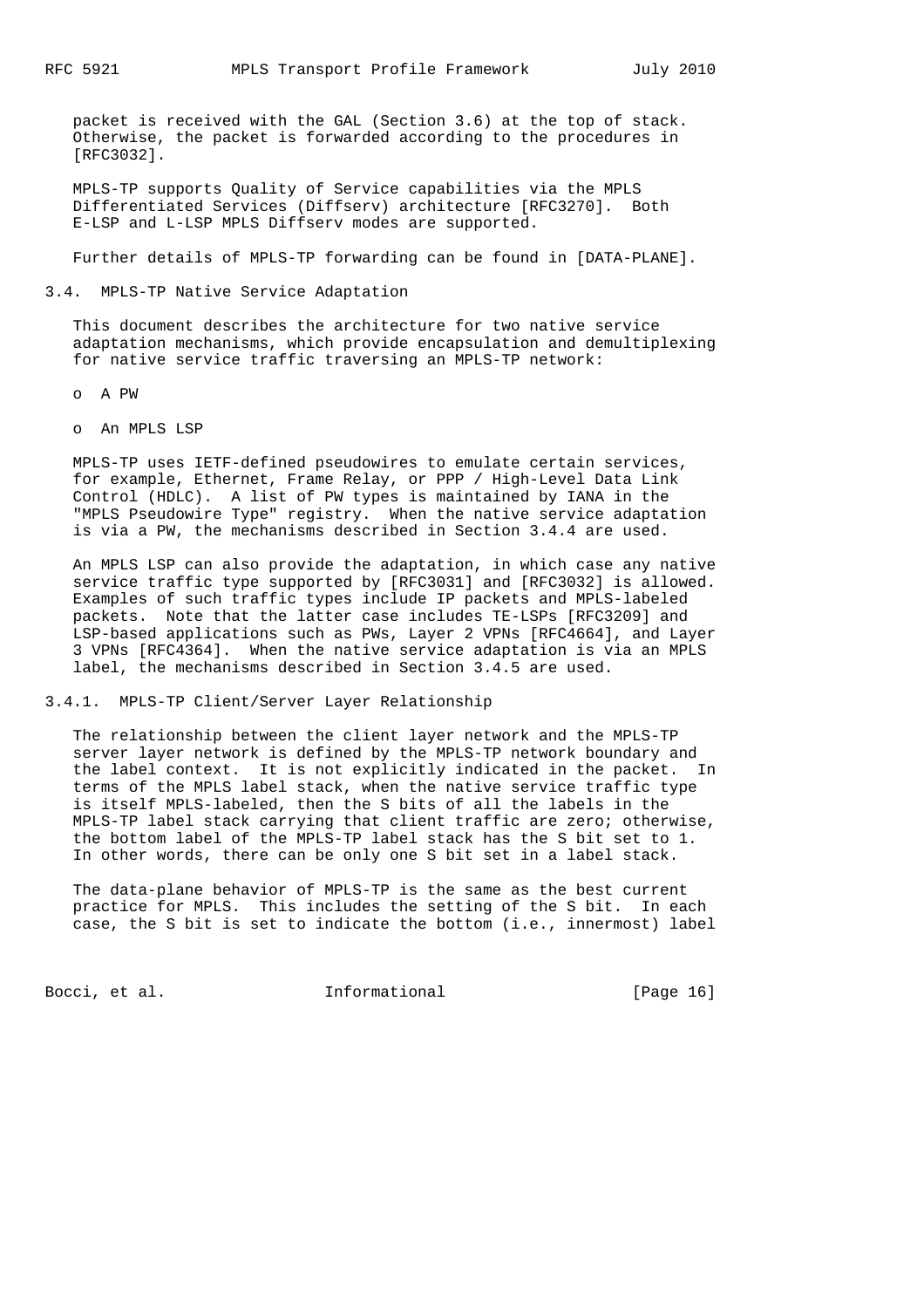in the label stack that is contiguous between the MPLS-TP LSP and its payload, and only one label stack entry (LSE) contains the S bit (Bottom of Stack bit) set to 1. Note that this best current practice differs slightly from [RFC3032], which uses the S bit to identify when MPLS label processing stops and network layer processing starts.

 The relationship of MPLS-TP to its clients is illustrated in Figure 2. Note that the label stacks shown in the figure are divided between those inside the MPLS-TP network and those within the client network when the client network is MPLS(-TP). They illustrate the smallest number of labels possible. These label stacks could also include more labels.

| PW-Based<br>Services        | MPLS Labeled<br>Services                           |  | ΙP<br>Transport |    |             |
|-----------------------------|----------------------------------------------------|--|-----------------|----|-------------|
| Emulated<br>Service         | PW over LSP IP over LSP                            |  |                 | ΙP |             |
|                             | -----------+<br>PW Payload                         |  |                 |    | (CLIENTS)   |
|                             | $PW Lbl(S=1)$                                      |  | ΙP              |    |             |
| PW Payload                  | $ LSP Lbl(S=0) $ $ LSP Lbl(S=1) $                  |  |                 | IP |             |
| $PW Lbl (S=1)$<br>--------+ | $ LSP Lbl(S=0) $ $ LSP Lbl(S=0) $ $ LSP Lbl(S=1) $ |  |                 |    |             |
| LSP $Lbl(S=0)$              |                                                    |  |                 |    |             |
|                             |                                                    |  |                 |    | $(MPLS-TP)$ |
|                             |                                                    |  |                 |    |             |

#### ˜˜˜˜˜˜˜˜˜˜˜ denotes Client <-> MPLS-TP layer boundary

Figure 2: MPLS-TP - Client Relationship

3.4.2. MPLS-TP Transport Layers

 An MPLS-TP network consists logically of two layers: the Transport Service layer and the Transport Path layer.

 The Transport Service layer provides the interface between Customer Edge (CE) nodes and the MPLS-TP network. Each packet transmitted by a CE node for transport over the MPLS-TP network is associated at the receiving MPLS-TP Provider Edge (PE) node with a single logical point-to-point connection at the Transport Service layer between this

Bocci, et al. **Informational** [Page 17]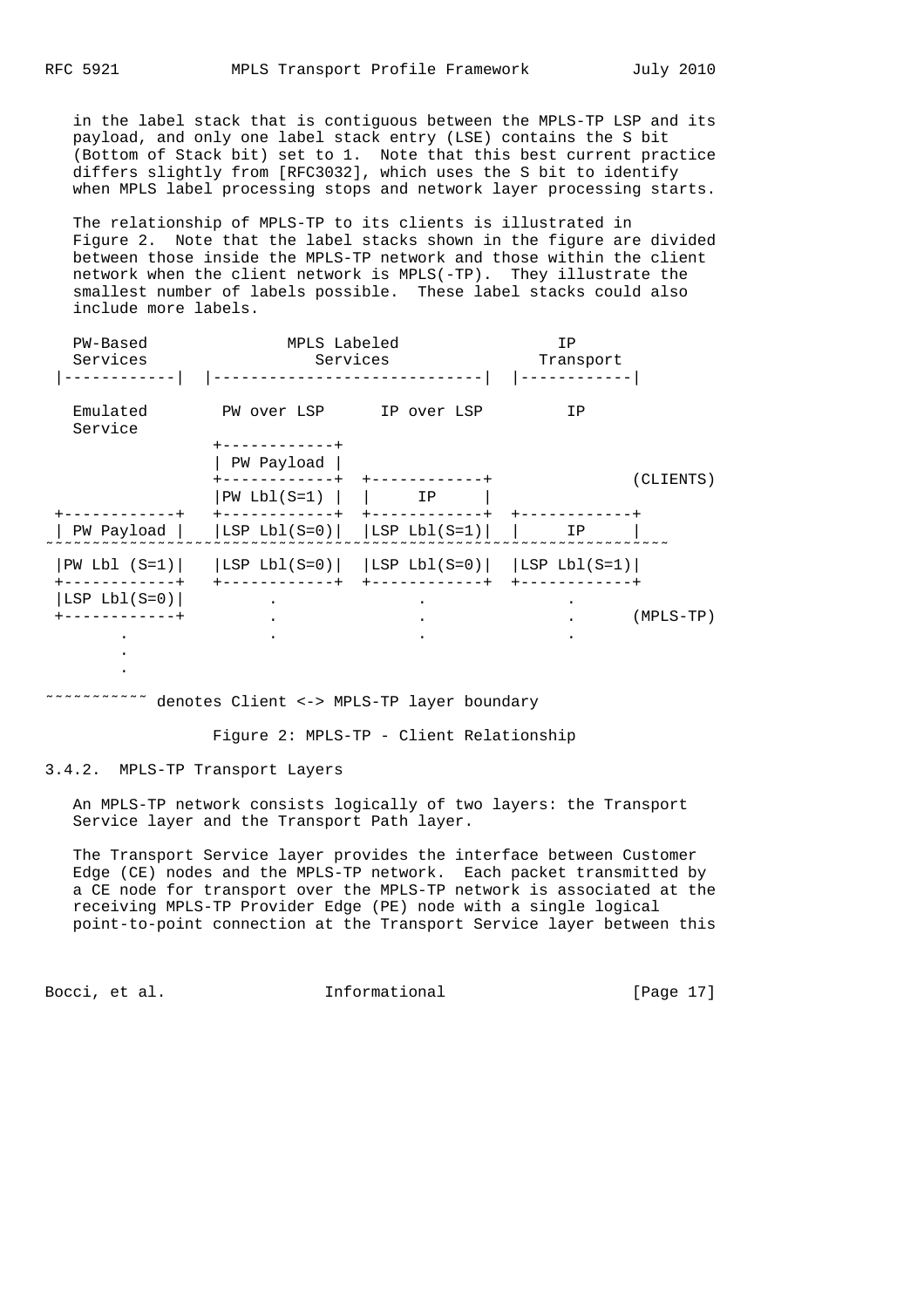(ingress) PE and the corresponding (egress) PE to which the peer CE is attached. Such a connection is called an MPLS-TP Transport Service Instance, and the set of client packets belonging to the native service associated with such an instance on a particular CE-PE link is called a client flow.

 The Transport Path layer provides aggregation of Transport Service Instances over MPLS-TP transport paths (LSPs), as well as aggregation of transport paths (via LSP hierarchy).

 Awareness of the Transport Service layer need exist only at PE nodes. MPLS-TP Provider (P) nodes need have no awareness of this layer. Both PE and P nodes participate in the Transport Path layer. A PE terminates (i.e., is an LER with respect to) the transport paths it supports, and is responsible for multiplexing and demultiplexing of Transport Service Instance traffic over such transport paths.

#### 3.4.3. MPLS-TP Transport Service Interfaces

 An MPLS-TP PE node can provide two types of interface to the Transport Service layer. The MPLS-TP User-Network Interface (UNI) provides the interface between a CE and the MPLS-TP network. The MPLS-TP Network-Network Interface (NNI) provides the interface between two MPLS-TP PEs in different administrative domains.

 When MPLS-TP is used to provide a transport service for, e.g., IP services that are a part of a Layer 3 VPN, then packets are transported in the same manner as specified in [RFC4364].

3.4.3.1. User-Network Interface

 The MPLS-TP User-Network interface (UNI) is illustrated in Figure 3. The UNI for a particular client flow may or may not involve signaling between the CE and PE, and if signaling is used, it may or may not traverse the same attachment circuit that supports the client flow.

Bocci, et al. **Informational** [Page 18]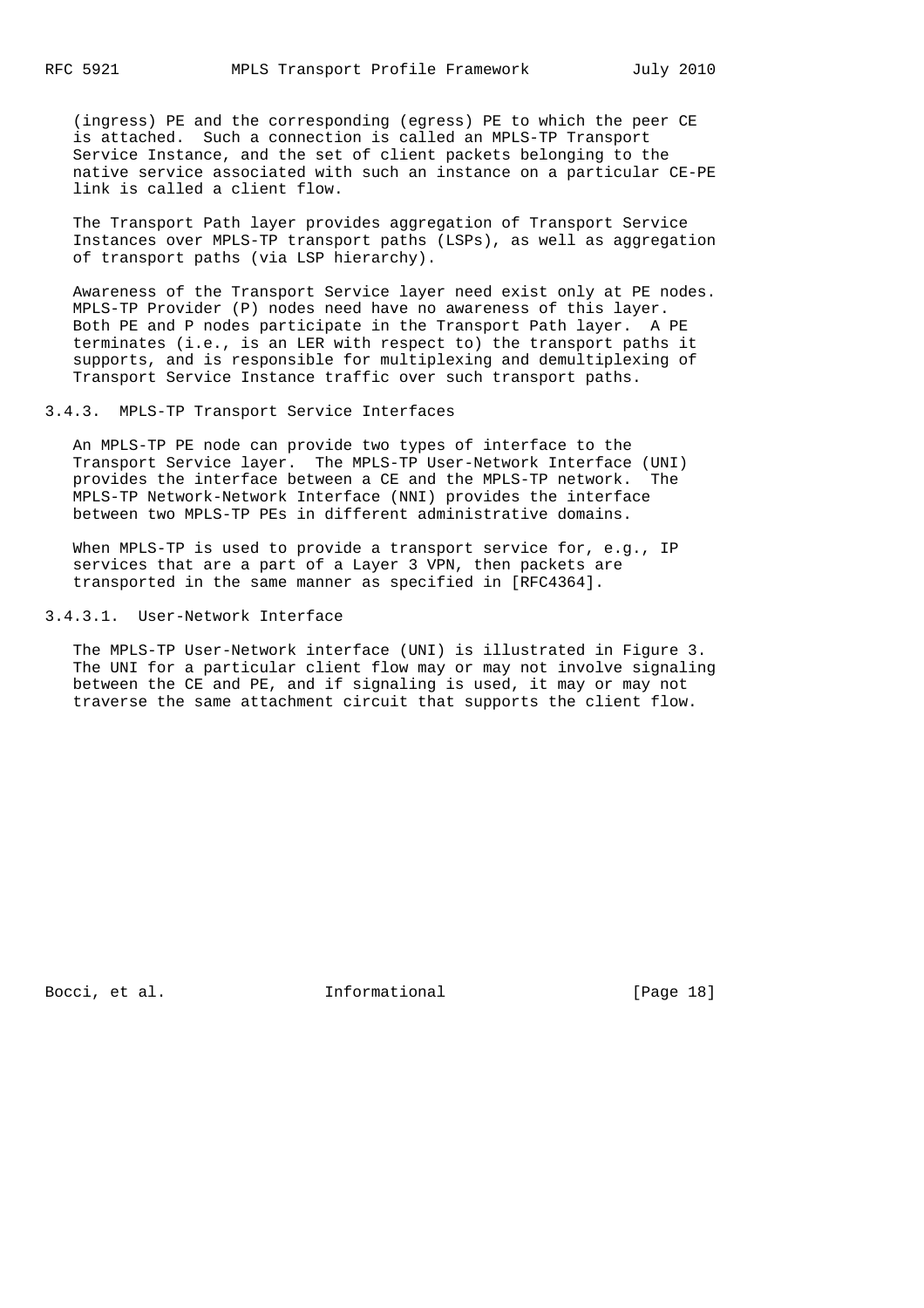|                | User-Network Interface |                    | MPLS-TP                    |                                 |
|----------------|------------------------|--------------------|----------------------------|---------------------------------|
|                |                        |                    | Network $\leftarrow$ ----> |                                 |
|                |                        |                    |                            |                                 |
|                |                        | Transport          | $\ddot{\phantom{0}}$       | Transport<br>Path               |
|                |                        | Service<br>Control |                            | : Mux/Demux                     |
|                |                        | Plane              |                            | Transport                       |
|                | Signaling              |                    |                            | Path                            |
| Signaling      |                        | Signaling          |                            | --------->                      |
| Controller     |                        | Controller         |                            | --------->                      |
|                | .                      | . :                |                            |                                 |
|                | Control                |                    |                            | Transport                       |
|                | Channel                |                    |                            | Path                            |
|                |                        |                    |                            | ---------><br>-+----------->TSI |
|                |                        | Transport          |                            |                                 |
|                | Client                 | Service            |                            |                                 |
|                | Traffic                | Data Plane         |                            |                                 |
| Signaling      | Flows                  | - Client/Service - |                            | Transport<br>Path               |
| $Controller =$ |                        | Traffic            |                            | $--------->$                    |
|                |                        | Processing         | $=$                        | ===+===========>TSI             |
|                |                        |                    |                            | $-------->$                     |
|                | Data Link              |                    |                            |                                 |
|                |                        |                    |                            |                                 |
|                |                        |                    |                            | Transport                       |
|                |                        |                    |                            | Service                         |
|                |                        |                    |                            | Data Plane                      |

TSI = Transport Service Instance

Figure 3: MPLS-TP PE Containing a UNI

Bocci, et al. 11. Informational 1999 [Page 19]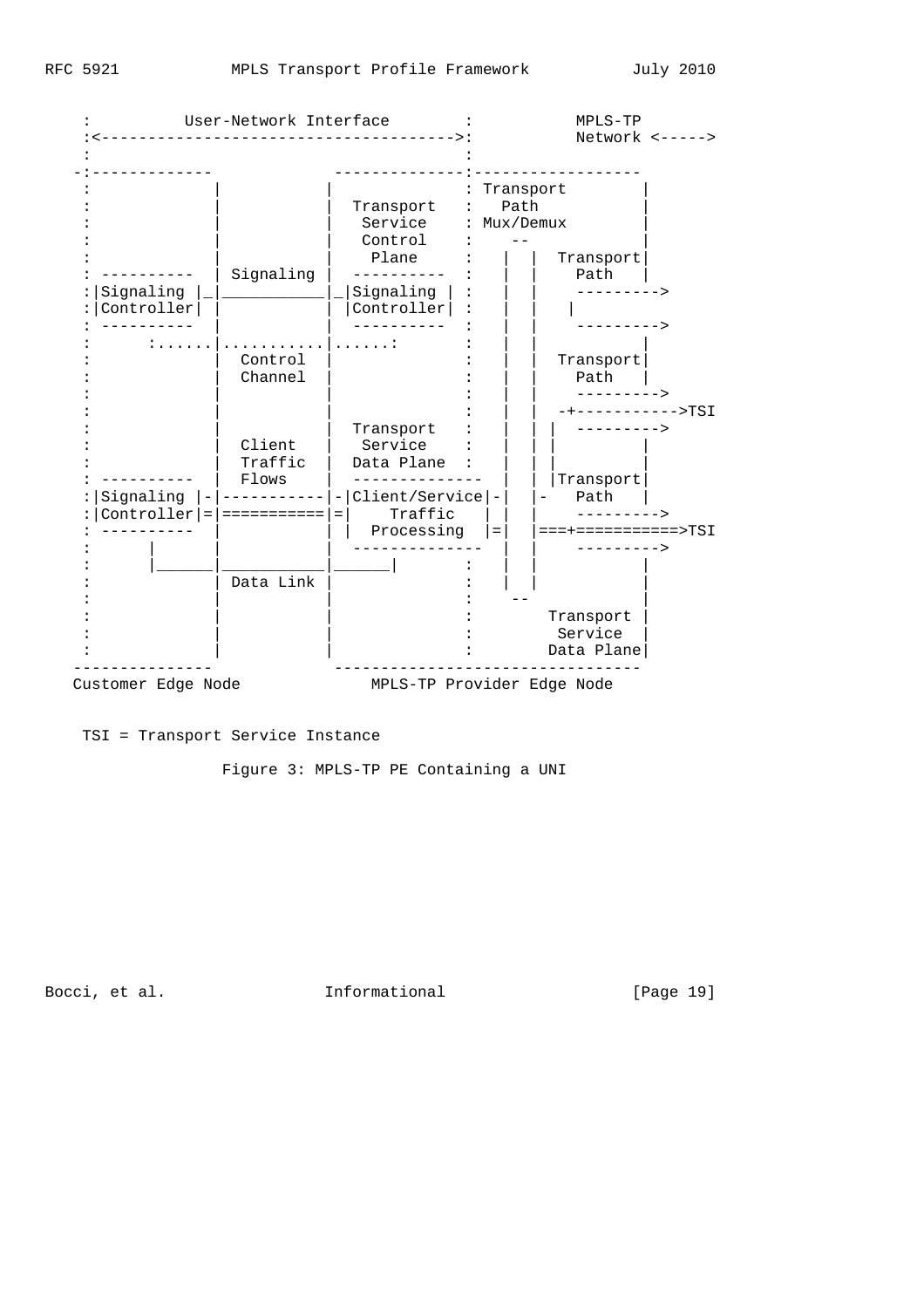| -------------From UNI------->     |                                                                                  |                                                                                                            |
|-----------------------------------|----------------------------------------------------------------------------------|------------------------------------------------------------------------------------------------------------|
| Link-Layer-Specific<br>Processing | Client Traffic Unit:<br>Link Decapsulation<br>Service Instance<br>Identification | : Service Instance<br>Transport<br>Encapsulation                                                           |
|                                   |                                                                                  |                                                                                                            |
| Link-Layer-Specific<br>Processing | Client Traffic Unit<br>Link Encapsulation                                        | : Service Instance<br>Transport<br>Decapsulation<br>$\ddot{\cdot}$<br>: Service Instance<br>Identification |
| ----------To<br><b>TINT</b>       |                                                                                  |                                                                                                            |

Figure 4: MPLS-TP UNI Client-Server Traffic Processing Stages

 Figure 4 shows the logical processing steps involved in a PE both for traffic flowing from the CE to the MPLS-TP network (left to right), and from the network to the CE (right to left).

 In the first case, when a packet from a client flow is received by the PE from the CE over the data-link, the following steps occur:

- 1. Link-layer-specific pre-processing, if any, is performed. An example of such pre-processing is the PREP function illustrated in Figure 3 of [RFC3985]. Such pre-processing is outside the scope of MPLS-TP.
- 2. The packet is extracted from the data-link frame, if necessary, and associated with a Transport Service Instance. At this point, UNI processing has completed.
- 3. A transport service encapsulation is associated with the packet, if necessary, for transport over the MPLS-TP network.
- 4. The packet is mapped to a transport path based on its associated Transport Service Instance, the transport path encapsulation is added, if necessary, and the packet is transmitted over the transport path.

Bocci, et al. **Informational** [Page 20]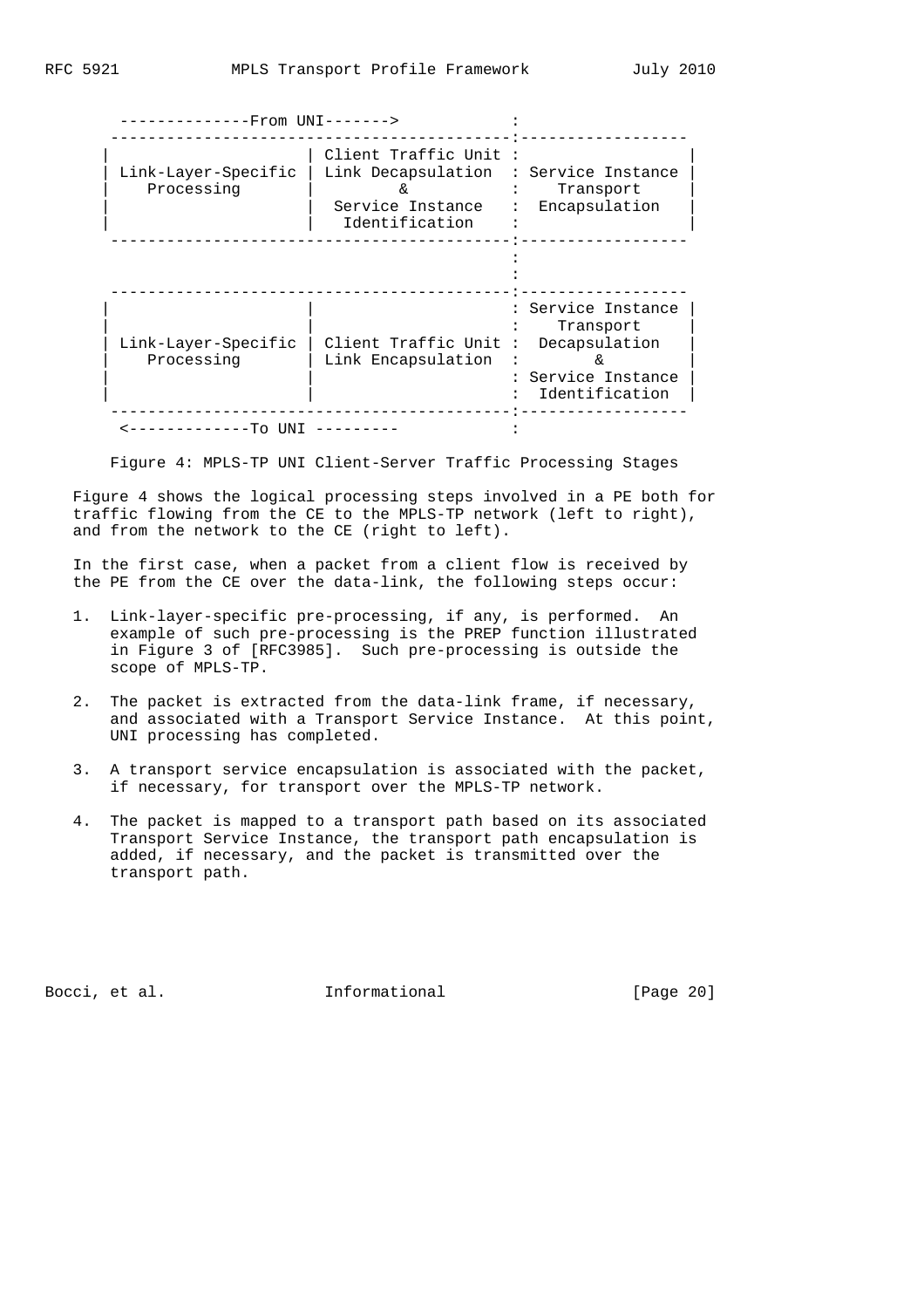In the second case, when a packet associated with a Transport Service Instance arrives over a transport path, the following steps occur:

- 1. The transport path encapsulation is disposed of.
- 2. The transport service encapsulation is disposed of and the Transport Service Instance and client flow identified.
- 3. At this point, UNI processing begins. A data-link encapsulation is associated with the packet for delivery to the CE based on the client flow.
- 4. Link-layer-specific postprocessing, if any, is performed. Such postprocessing is outside the scope of MPLS-TP.
- 3.4.3.2. Network-Network Interface

 The MPLS-TP NNI is illustrated in Figure 5. The NNI for a particular Transport Service Instance may or may not involve signaling between the two PEs; and if signaling is used, it may or may not traverse the same data-link that supports the service instance.

Bocci, et al. **Informational** [Page 21]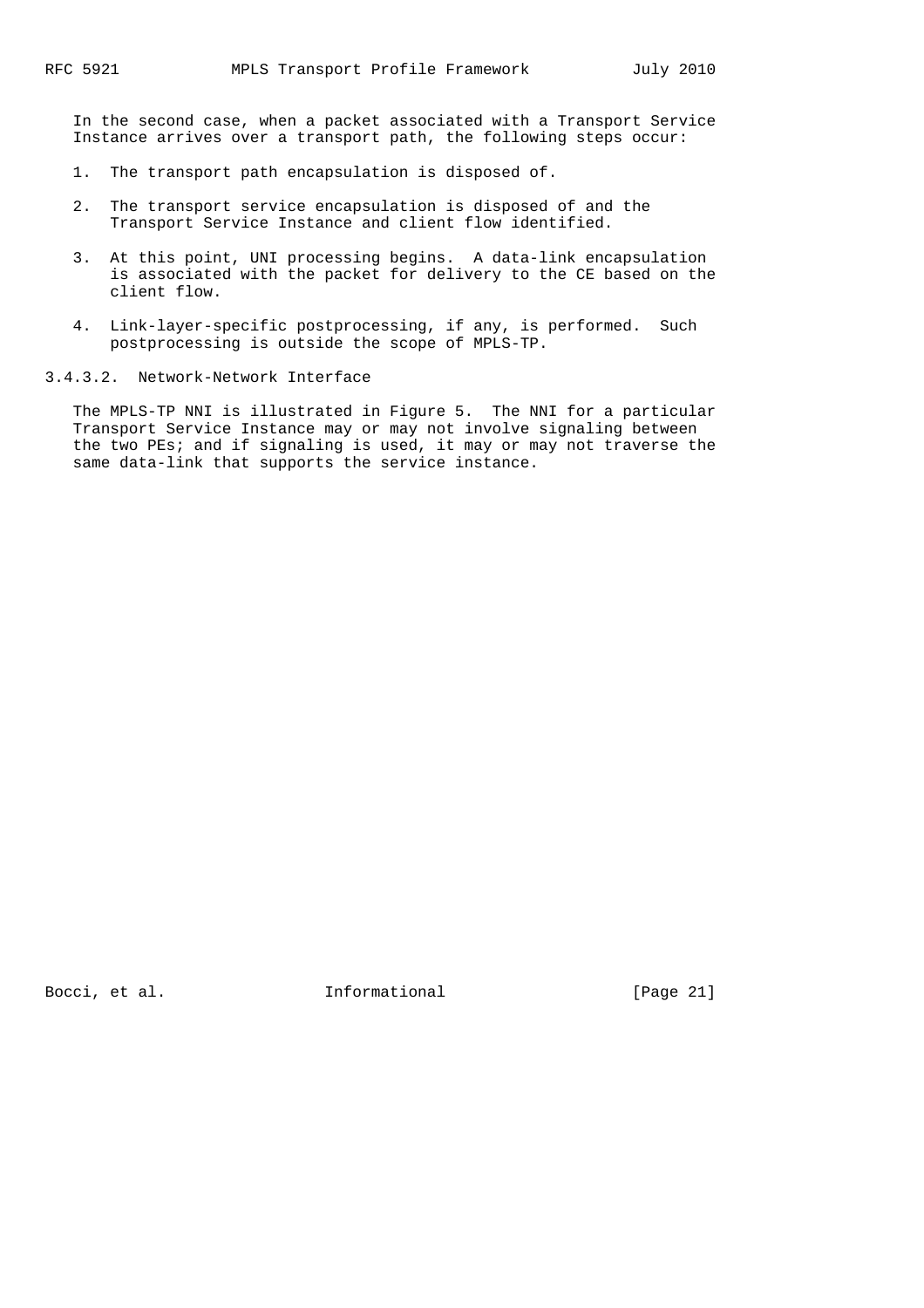

 TP = Transport Path TSI = Transport Service Instance

Figure 5: MPLS-TP PE Containing an NNI

Bocci, et al. **Informational** [Page 22]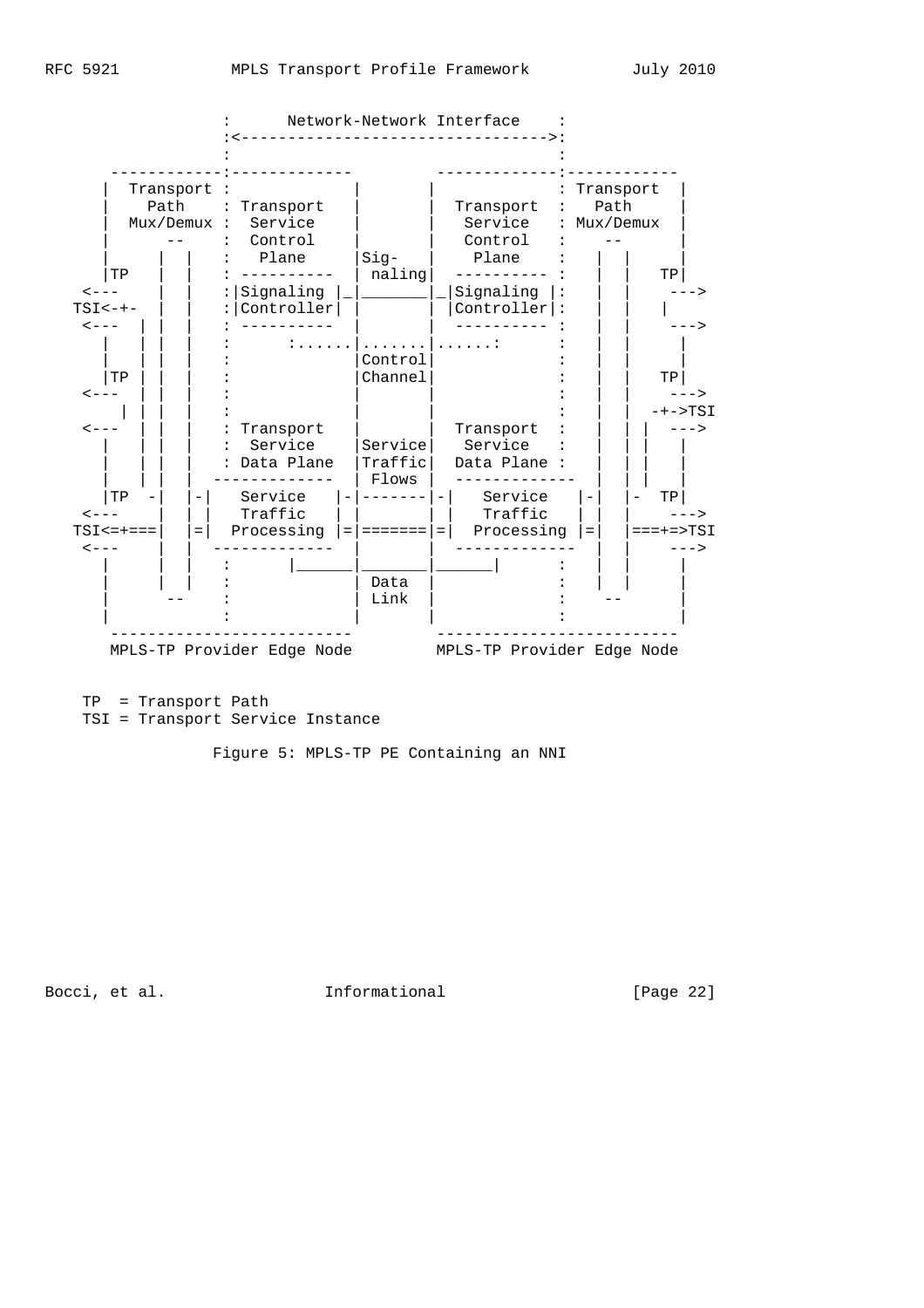Figure 6: MPLS-TP NNI Service Traffic Processing Stages

 Figure 6 shows the logical processing steps involved in a PE for traffic flowing both from the peer PE (left to right) and to the peer PE (right to left).

 In the first case, when a packet from a Transport Service Instance is received by the PE from the peer PE over the data-link, the following steps occur:

- 1. Link-layer specific pre-processing, if any, is performed. Such pre-processing is outside the scope of MPLS-TP.
- 2. The packet is extracted from the data-link frame if necessary, and associated with a Transport Service Instance. At this point, NNI processing has completed.
- 3. The transport service encapsulation of the packet is normalized for transport over the MPLS-TP network. This step allows a different transport service encapsulation to be used over the NNI than that used in the internal MPLS-TP network. An example of such normalization is a swap of a label identifying the Transport Service Instance.

Bocci, et al. **Informational** [Page 23]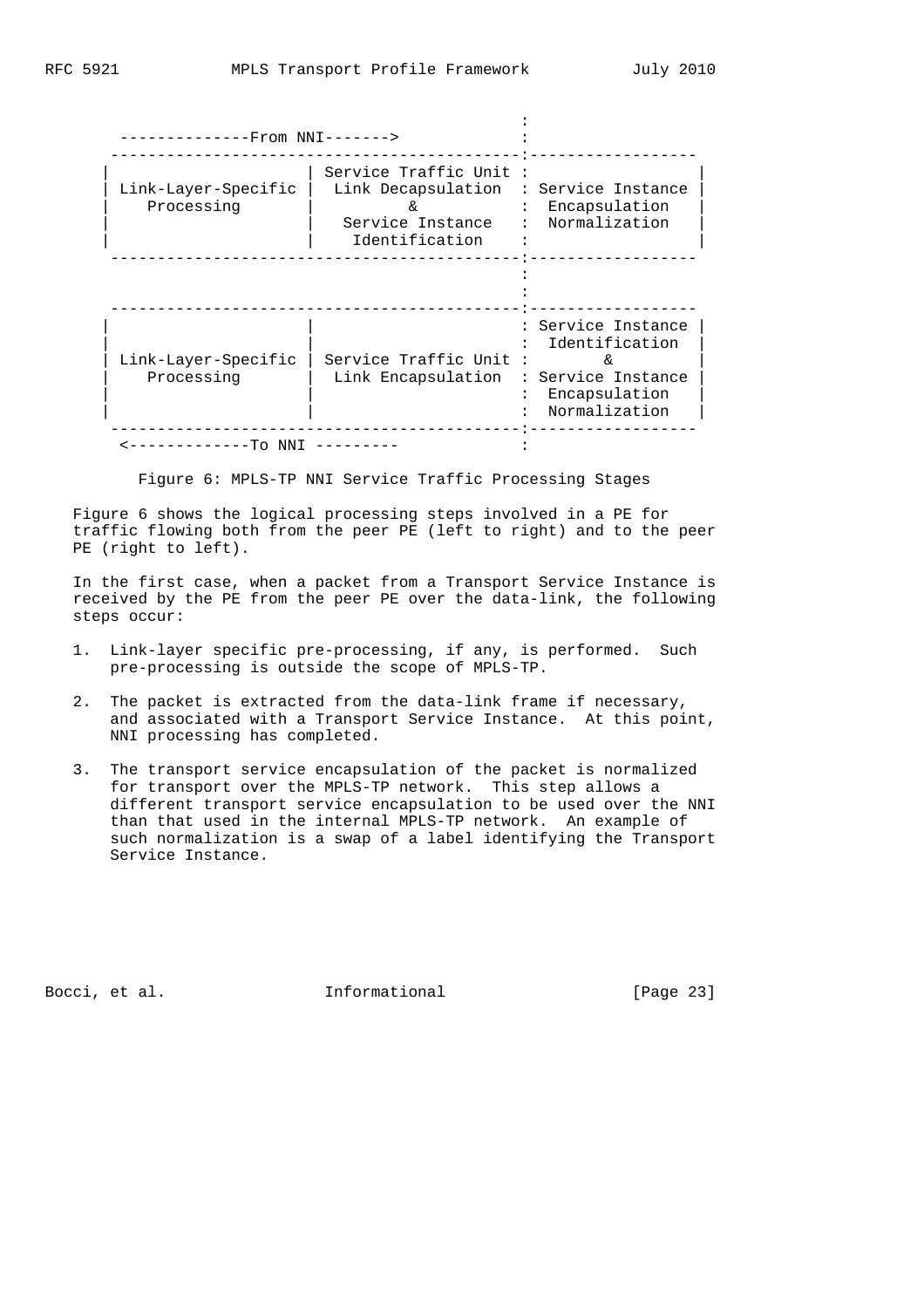4. The packet is mapped to a transport path based on its associated Transport Service Instance, the transport path encapsulation is added, if necessary, and the packet is transmitted over the transport path.

 In the second case, when a packet associated with a Transport Service Instance arrives over a transport path, the following steps occur:

- 1. The transport path encapsulation is disposed of.
- 2. The Transport Service Instance is identified from the transport service encapsulation, and this encapsulation is normalized for delivery over the NNI (see Step 3 above).
- 3. At this point, NNI processing begins. A data-link encapsulation is associated with the packet for delivery to the peer PE based on the normalized Transport Service Instance.
- 4. Link-layer-specific postprocessing, if any, is performed. Such postprocessing is outside the scope of MPLS-TP.

3.4.3.3. Example Interfaces

 This section considers some special cases of UNI processing for particular transport service types. These are illustrative, and do not preclude other transport service types.

3.4.3.3.1. Layer 2 Transport Service

 In this example the MPLS-TP network is providing a point-to-point Layer 2 transport service between attached CE nodes. This service is provided by a Transport Service Instance consisting of a PW established between the associated PE nodes. The client flows associated with this Transport Service Instance are the sets of all Layer 2 frames transmitted and received over the attachment circuits.

 The processing steps in this case for a frame received from the CE are:

- 1. Link-layer specific pre-processing, if any, is performed, corresponding to the PREP function illustrated in Figure 3 of [RFC3985].
- 2. The frame is associated with a Transport Service Instance based on the attachment circuit over which it was received.
- 3. A transport service encapsulation, consisting of the PW control word and PW label, is associated with the frame.

Bocci, et al. **Informational** [Page 24]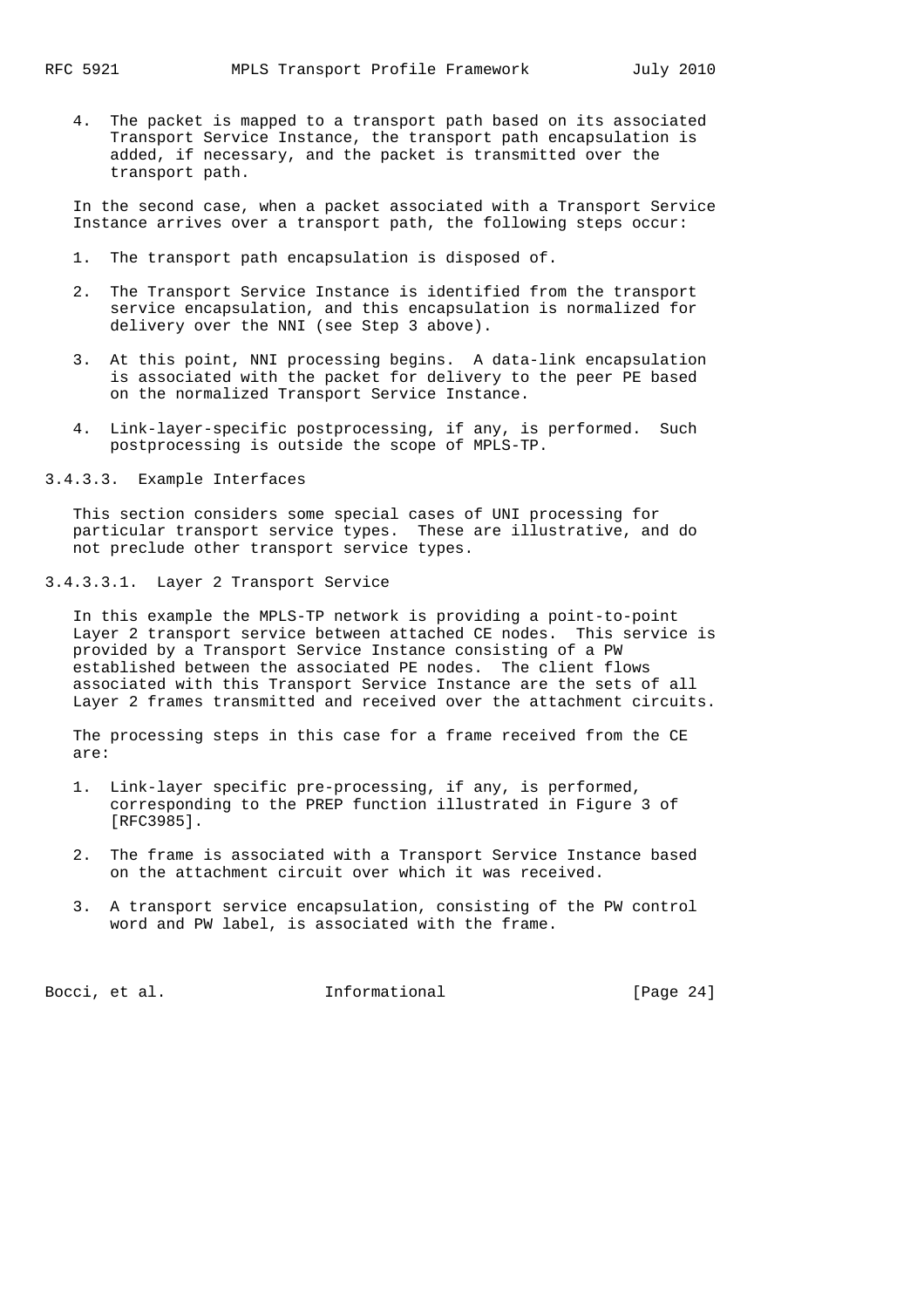4. The resulting packet is mapped to an LSP, the LSP label is pushed, and the packet is transmitted over the outbound interface associated with the LSP.

 For PW packets received over the LSP, the steps are performed in the reverse order.

3.4.3.3.2. IP Transport Service

 In this example, the MPLS-TP network is providing a point-to-point IP transport service between CE1, CE2, and CE3, as follows. One point to-point Transport Service Instance delivers IPv4 packets between CE1 and CE2, and another instance delivers IPv6 packets between CE1 and CE3.

 The processing steps in this case for an IP packet received from CE1 are:

1. No link-layer-specific processing is performed.

- 2. The IP packet is extracted from the link-layer frame and associated with a Service LSP based on the source MAC address (CE1) and the IP protocol version.
- 3. A transport service encapsulation, consisting of the Service LSP label, is associated with the packet.
- 4. The resulting packet is mapped to a tunnel LSP, the tunnel LSP label is pushed, and the packet is transmitted over the outbound interface associated with the LSP.

 For packets received over a tunnel LSP carrying the Service LSP label, the steps are performed in the reverse order.

3.4.4. Pseudowire Adaptation

 MPLS-TP uses pseudowires to provide a Virtual Private Wire Service (VPWS), a Virtual Private Local Area Network Service (VPLS), a Virtual Private Multicast Service (VPMS), and an Internet Protocol Local Area Network Service (IPLS). VPWS, VLPS, and IPLS are described in [RFC4664]. VPMS is described in [VPMS-REQS].

 If the MPLS-TP network provides a layer 2 interface (that can carry both network-layer and non-network-layer traffic) as a service interface, then a PW is required to support the service interface. The PW is a client of the MPLS-TP LSP server layer. The architecture for an MPLS-TP network that provides such services is based on the MPLS [RFC3031] and pseudowire [RFC3985] architectures. Multi-segment

Bocci, et al. **Informational** [Page 25]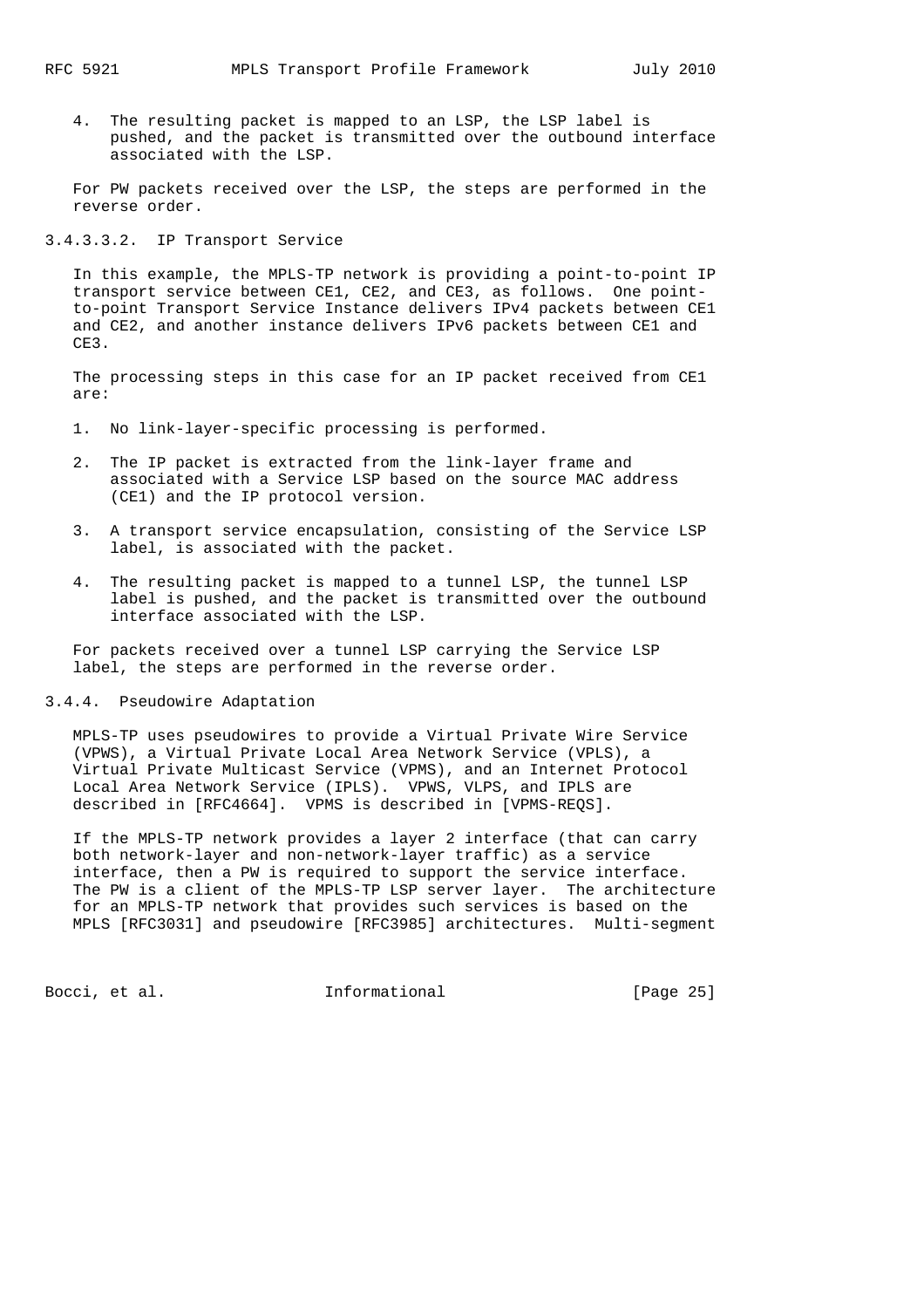pseudowires may optionally be used to provide a packet transport service, and their use is consistent with the MPLS-TP architecture. The use of MS-PWs may be motivated by, for example, the requirements specified in [RFC5254]. If MS-PWs are used, then the MS-PW architecture [RFC5659] also applies.

 Figure 7 shows the architecture for an MPLS-TP network using single segment PWs. Note that, in this document, the client layer is equivalent to the emulated service described in [RFC3985], while the Transport LSP is equivalent to the Packet Switched Network (PSN) tunnel of [RFC3985].



Native service and the Native service native service

Figure 7: MPLS-TP Architecture (Single Segment PW)

 Figure 8 shows the architecture for an MPLS-TP network when multi segment pseudowires are used. Note that as in the SS-PW case, P-routers may also exist.

Bocci, et al. **Informational** [Page 26]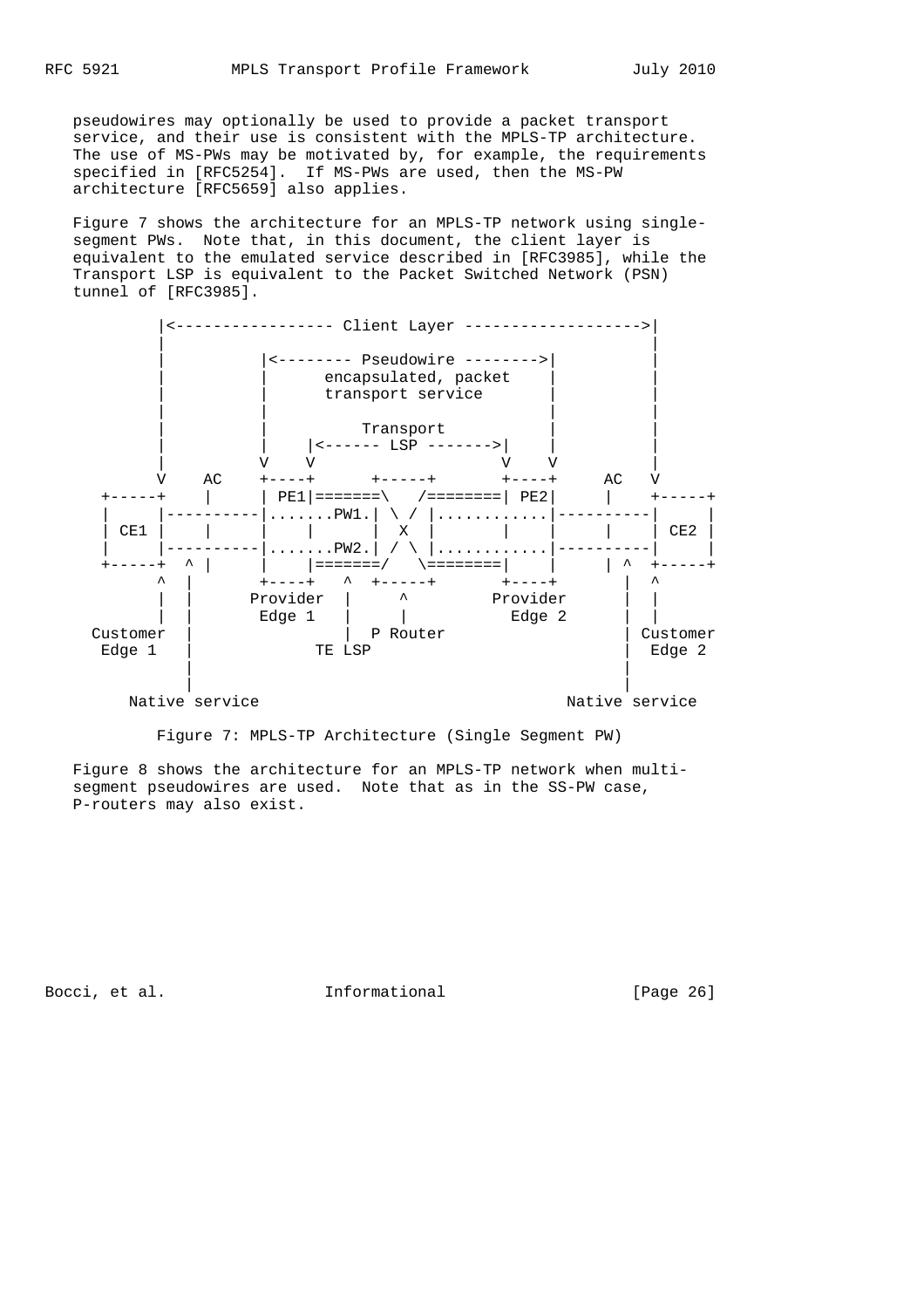

 PW1-segment1 and PW1-segment2 are segments of the same MS-PW, while PW2-segment1 and PW2-segment2 are segments of another MS-PW.

Figure 8: MPLS-TP Architecture (Multi-Segment PW)

 The corresponding MPLS-TP protocol stacks including PWs are shown in Figure 9. In this figure, the Transport Service layer [RFC5654] is identified by the PW demultiplexer (Demux) label, and the Transport Path layer [RFC5654] is identified by the LSP Demux Label.

Bocci, et al. 1nformational [Page 27]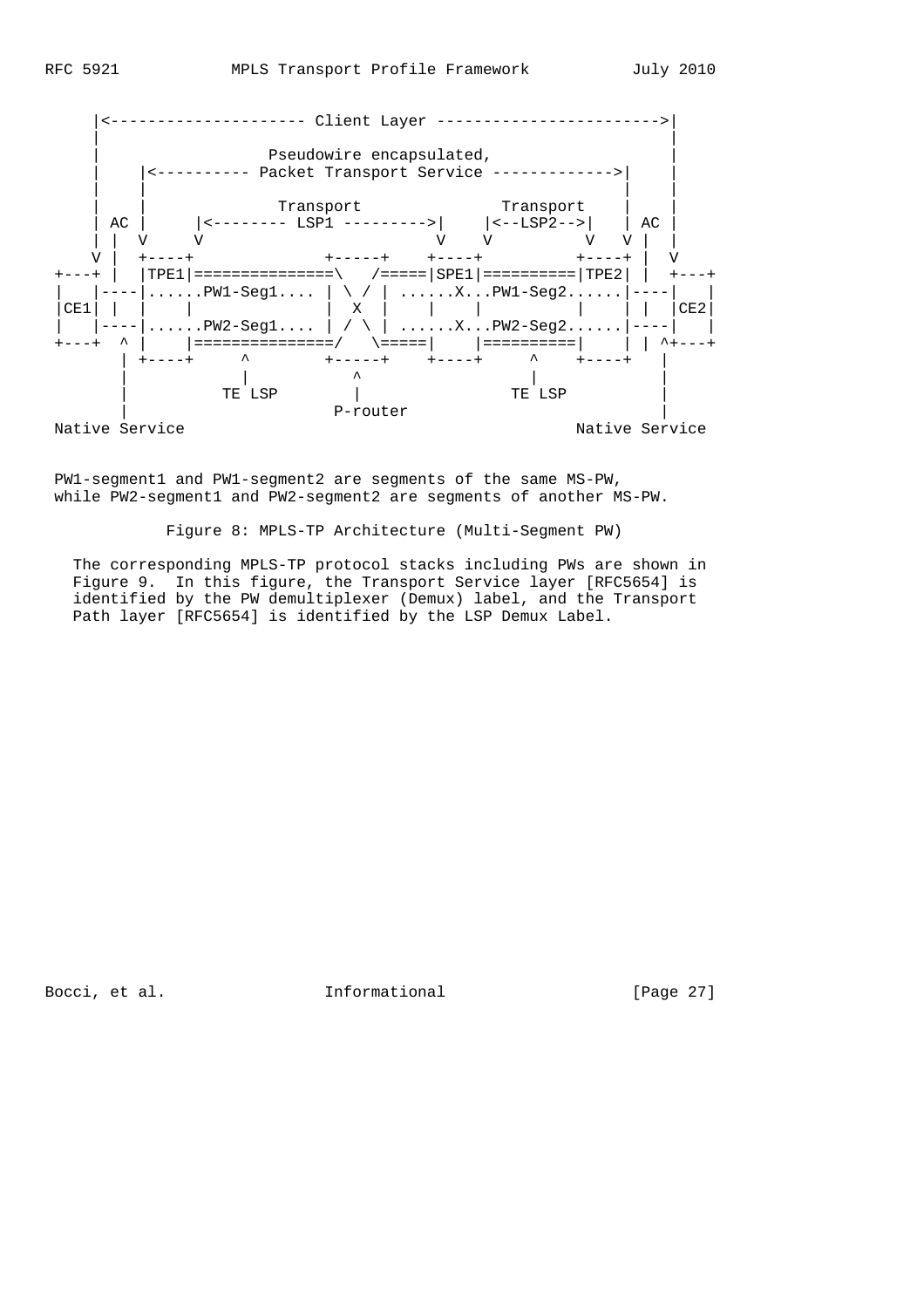| +-------------------+                                      |                                                           |                                                  |
|------------------------------------------------------------|-----------------------------------------------------------|--------------------------------------------------|
| Client Layer<br>$\blacksquare$ . The set of $\blacksquare$ | $H$ $H$<br>OAM PDU                                        | Н<br>OAM PDU                                     |
| / =====================                                    | H-------------------H                                     | - H-------------------F                          |
| H PW Encap H H                                             | GACh<br>$H$ $H$                                           | Н<br>GACh                                        |
| H-------------------F                                      | H-------------------F                                     | - H--------------------H                         |
|                                                            | H PW Demux $(S=1)$ H H PW Demux $(S=1)$ H H GAL $(S=1)$ H |                                                  |
| H------------------F                                       | H------------------F                                      | H-------------------F                            |
| H Trans LSP Demux $(s)$ H                                  |                                                           | H Trans LSP Demux(s)H $\,$ H Trans LSP Demux(s)H |
|                                                            |                                                           |                                                  |
| Server Layer                                               |                                                           | Server Layer     Server Layer                    |
| ------------------- <b>-</b>                               | +------------------+                                      | +-------------------                             |
|                                                            |                                                           |                                                  |

User Traffic **EXECUTE:** PW OAM **EXECUTE:** LSP OAM

 Note: H(ighlighted) indicates the part of the protocol stack considered in this document.

Figure 9: MPLS-TP Label Stack Using Pseudowires

 PWs and their associated labels may be configured or signaled. See Section 3.11 for additional details related to configured service types. See Section 3.9 for additional details related to signaled service types.

#### 3.4.5. Network Layer Adaptation

 MPLS-TP LSPs can be used to transport network-layer clients. This document uses the term Network Layer in the same sense as it is used in [RFC3031] and [RFC3032]. The network-layer protocols supported by [RFC3031] and [RFC3032] can be transported between service interfaces. Support for network-layer clients follows the MPLS architecture for support of network-layer protocols as specified in [RFC3031] and [RFC3032].

 With network-layer adaptation, the MPLS-TP domain provides either a unidirectional or bidirectional point-to-point connection between two PEs in order to deliver a packet transport service to attached customer edge (CE) nodes. For example, a CE may be an IP, MPLS, or MPLS-TP node. As shown in Figure 10, there is an attachment circuit between the CE node on the left and its corresponding provider edge (PE) node (which provides the service interface), a bidirectional LSP across the MPLS-TP network to the corresponding PE node on the right, and an attachment circuit between that PE node and the corresponding CE node for this service.

 The attachment circuits may be heterogeneous (e.g., any combination of SDH, PPP, Frame Relay, etc.) and network-layer protocol payloads arrive at the service interface encapsulated in the Layer 1 / Layer 2

Bocci, et al. **Informational** [Page 28]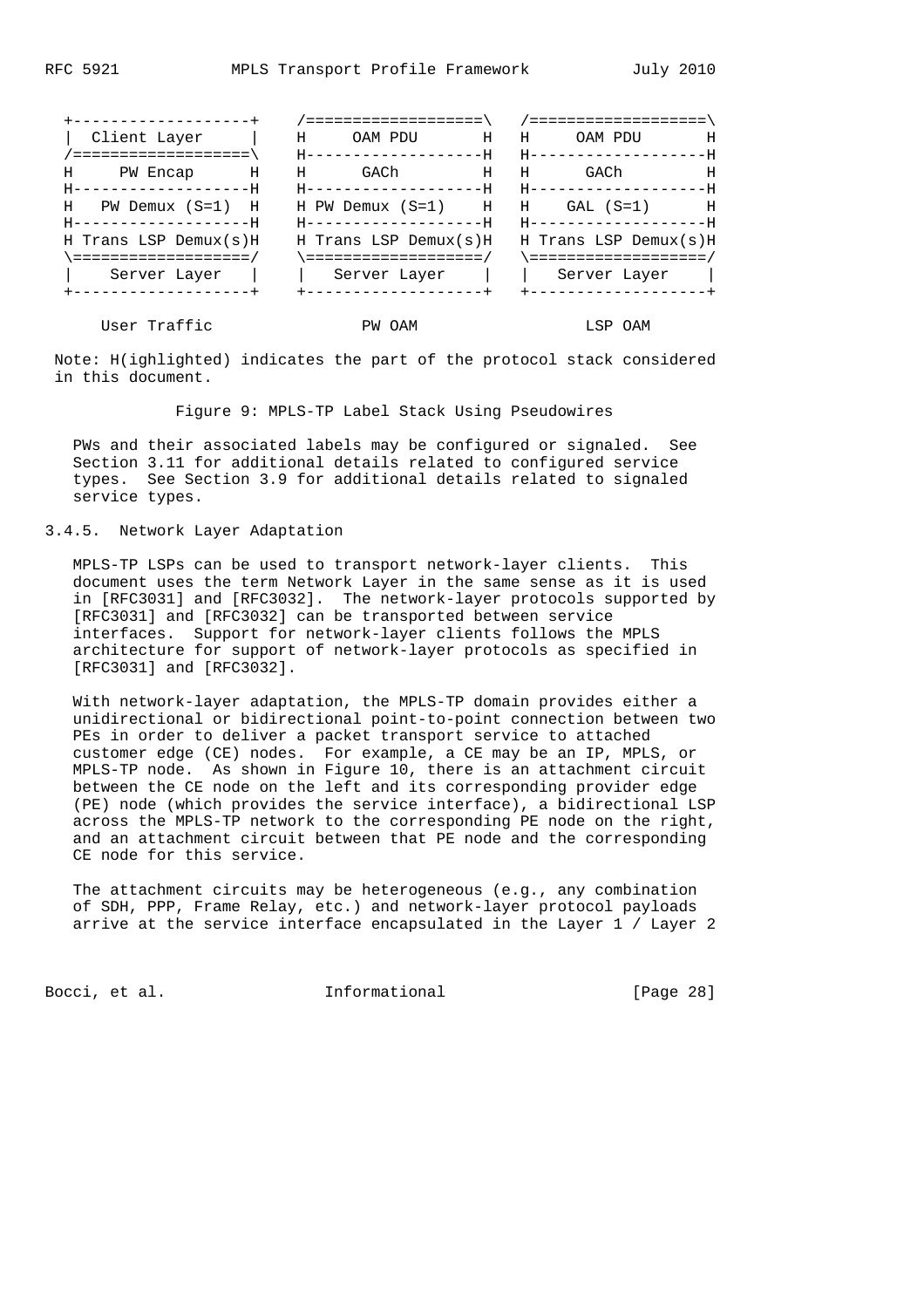encoding defined for that access link type. It should be noted that the set of network-layer protocols includes MPLS, and hence MPLS encoded packets with an MPLS label stack (the client MPLS stack) may appear at the service interface.

 The following figures illustrate the reference models for network layer adaptation. The details of these figures are described further in the following paragraphs.



Figure 10: MPLS-TP Architecture for Network-Layer Clients

Bocci, et al. **Informational** [Page 29]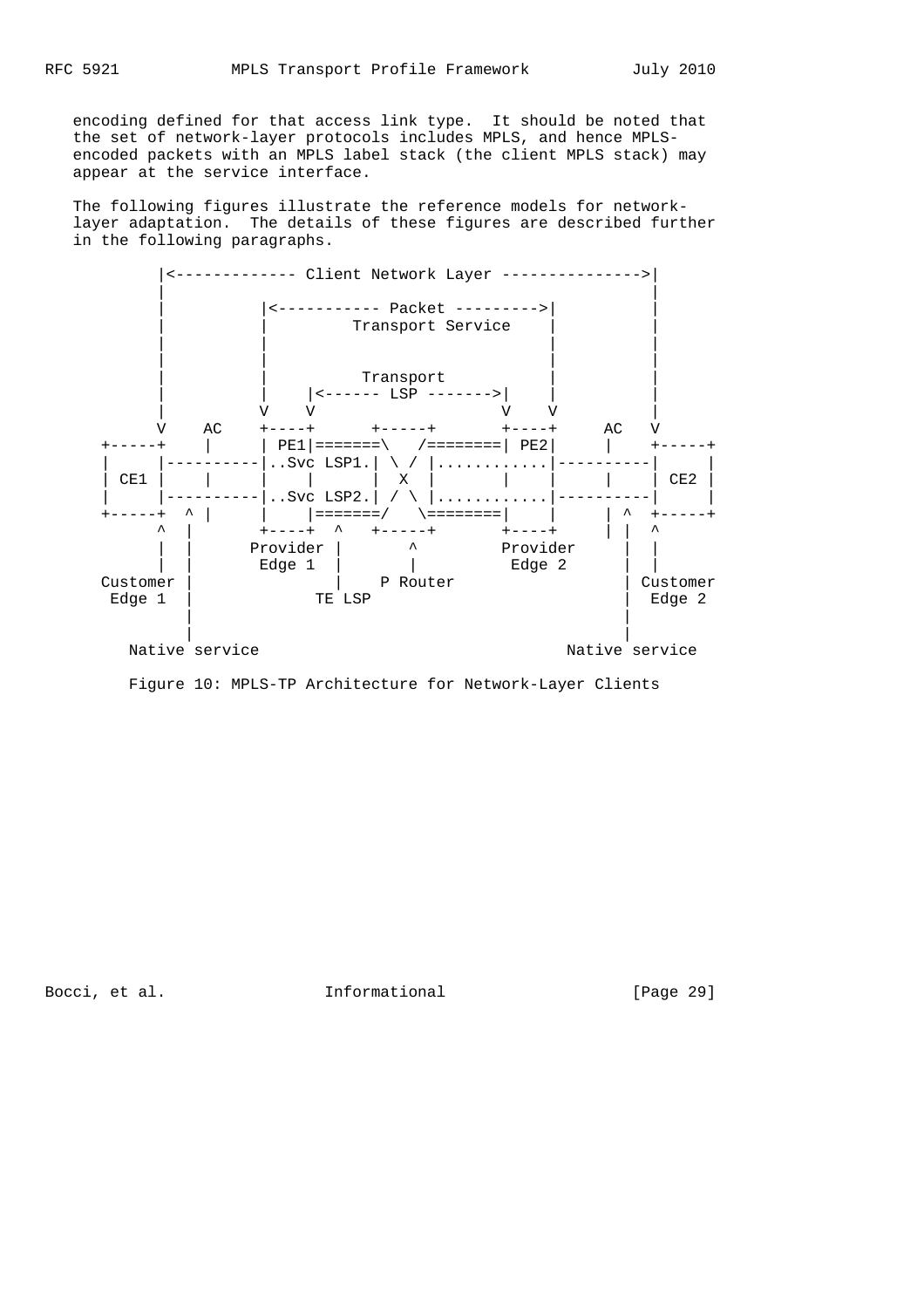

 Figure 11: MPLS-TP Architecture for Network Layer Adaptation, Showing Service LSP Switching

 Client packets are received at the ingress service interface. The PE pushes one or more labels onto the client packets that are then label switched over the transport network. Correspondingly, the egress PE pops any labels added by the MPLS-TP networks and transmits the packet for delivery to the attached CE via the egress service interface.

Bocci, et al. **Informational** [Page 30]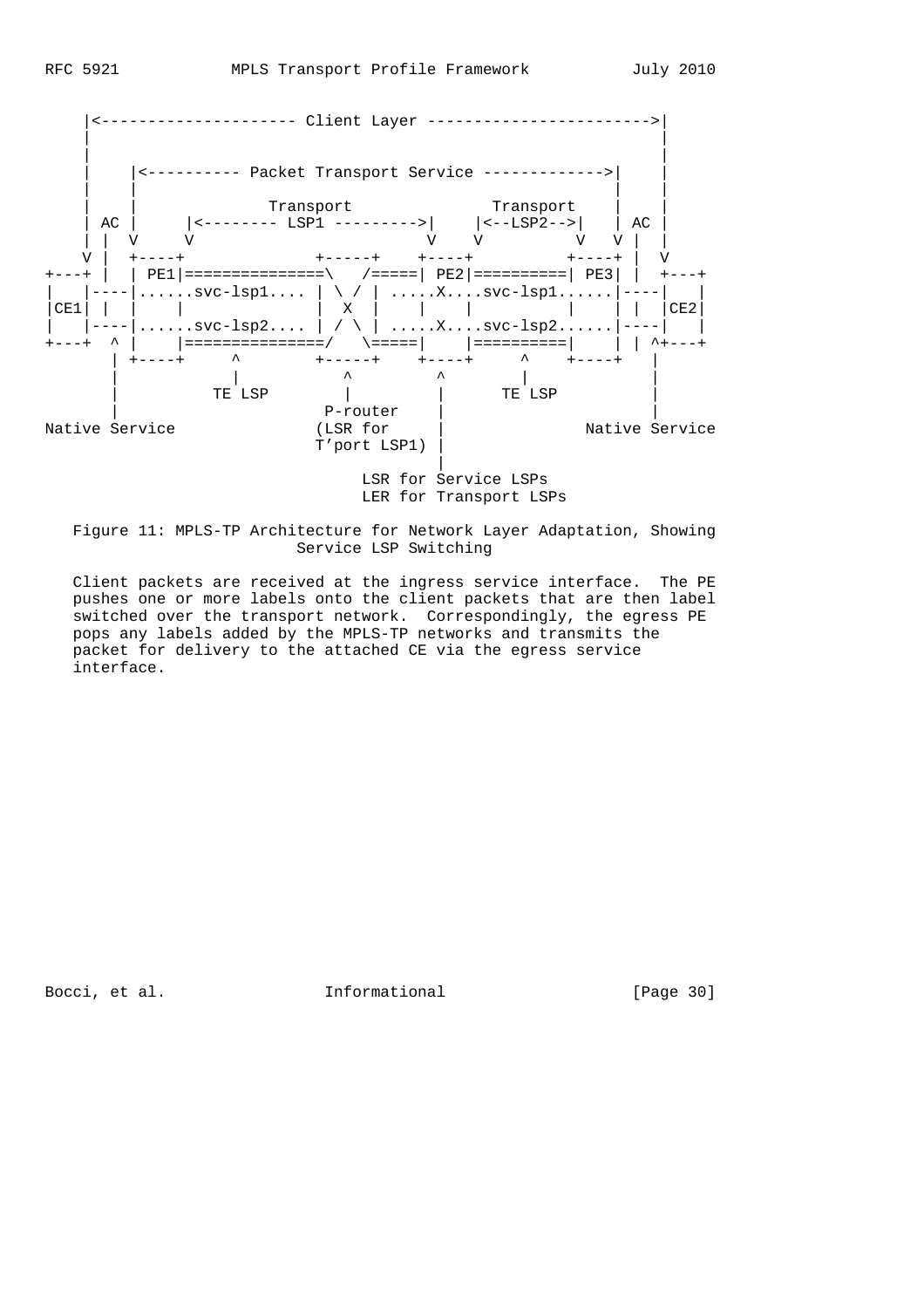|                                               | ===================           |                            |
|-----------------------------------------------|-------------------------------|----------------------------|
|                                               | OAM PDU<br>H.<br>- н          |                            |
| +------------------+                          | H-------------------F         | /====================      |
| Client Layer                                  | GACh H<br>$_{\rm H}$          | H H<br>OAM PDU<br>H        |
| ====================                          | H-------------------F         | - H----------------------- |
| H                                             | Encap Label H H GAL (S=1) H H | Η<br>GACh                  |
| H------------------F                          | H-------------------F         | - H----------------------- |
| H.<br>SvcLSP Demux<br>$\overline{\mathbf{H}}$ | H SvcLSP Demux (S=0)H         | H GAL (S=1) H              |
| H-------------------F                         | H-------------------F         | - H----------------------- |
| H Trans LSP Demux(s)H                         | H Trans LSP Demux(s)H         | H Trans LSP Demux(s)H      |
| =====================                         |                               |                            |
| Server Layer                                  | Server Layer     Server Layer |                            |
|                                               |                               | -------------------        |
|                                               |                               |                            |

 Note: H(ighlighted) indicates the part of the protocol stack considered in this document.

User Traffic Service LSP OAM GESP OAM

Figure 12: MPLS-TP Label Stack for IP and LSP Clients

 In the figures above, the Transport Service layer [RFC5654] is identified by the Service LSP (SvcLSP) demultiplexer (Demux) label, and the Transport Path layer [RFC5654] is identified by the Transport (Trans) LSP Demux Label. Note that the functions of the Encapsulation Label (Encap Label) and the Service Label (SvcLSP Demux) shown above may alternatively be represented by a single label stack entry. Note that the S bit is always zero when the client layer is MPLS-labeled. It may be necessary to swap a service LSP label at an intermediate node. This is shown in Figure 11.

 Within the MPLS-TP transport network, the network-layer protocols are carried over the MPLS-TP network using a logically separate MPLS label stack (the server stack). The server stack is entirely under the control of the nodes within the MPLS-TP transport network and it is not visible outside that network. Figure 12 shows how a client network protocol stack (which may be an MPLS label stack and payload) is carried over a network layer client service over an MPLS-TP transport network.

 A label may be used to identify the network-layer protocol payload type. Therefore, when multiple protocol payload types are to be carried over a single service LSP, a unique label stack entry needs to be present for each payload type. Such labels are referred to as "Encapsulation Labels", one of which is shown in Figure 12. An Encapsulation Label may be either configured or signaled.

Bocci, et al. **Informational** [Page 31]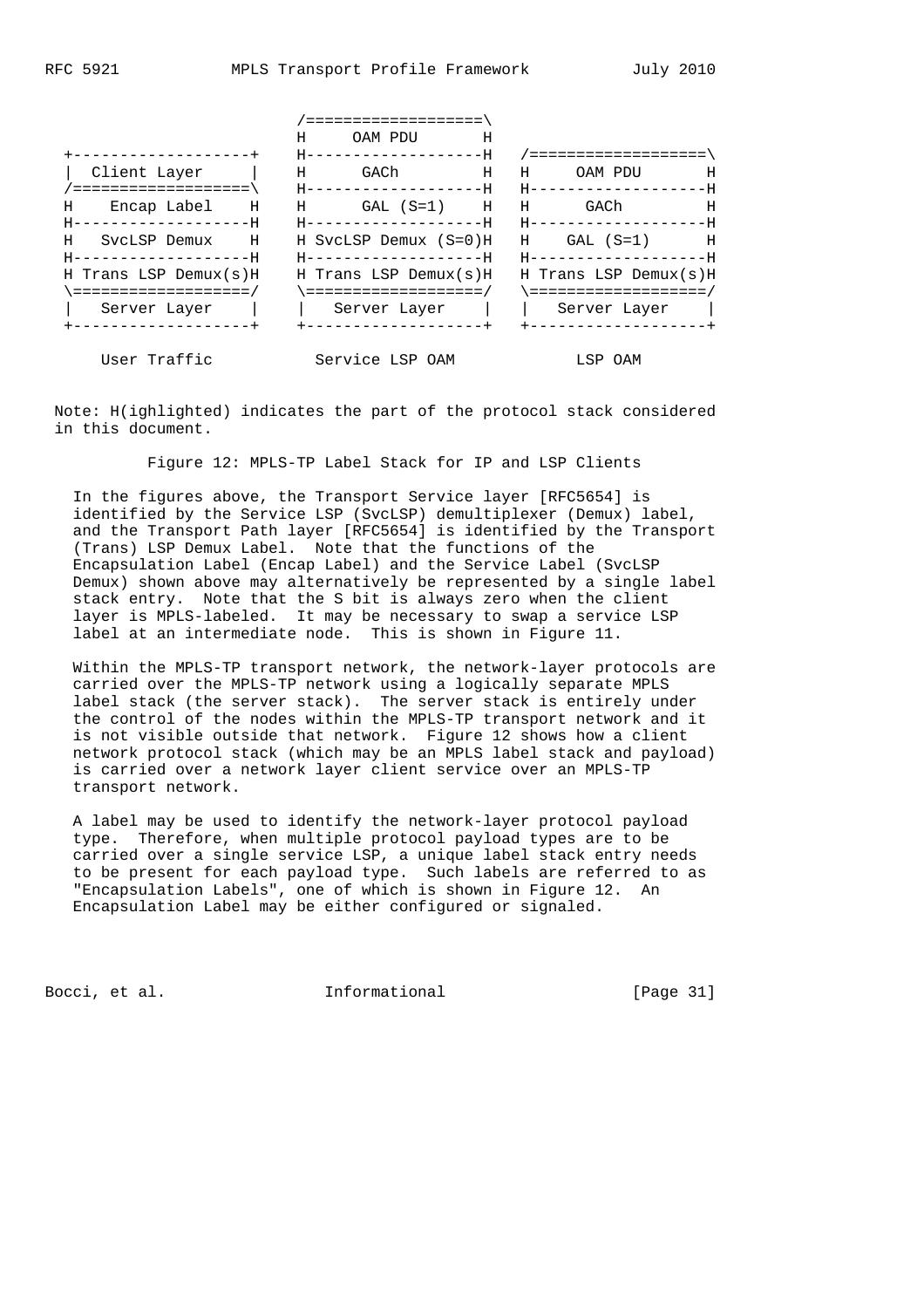Both an Encapsulation Label and a Service Label should be present in the label stack when a particular packet transport service is supporting more than one network-layer protocol payload type. For example, if both IP and MPLS are to be carried, then two Encapsulation Labels are mapped on to a common Service Label.

 Note: The Encapsulation Label may be omitted when the service LSP is supporting only one network-layer protocol payload type. For example, if only MPLS labeled packets are carried over a service, then the Service Label (stack entry) provides both the payload type indication and service identification. The Encapsulation Label cannot have any of the reserved label values [RFC3032].

 Service labels are typically carried over an MPLS-TP Transport LSP edge-to-edge (or transport path layer). An MPLS-TP Transport LSP is represented as an LSP Transport Demux label, as shown in Figure 12. Transport LSP is commonly used when more than one service exists between two PEs.

 Note that, if only one service exists between two PEs, the functions of the Transport LSP label and the Service LSP Label may be combined into a single label stack entry. For example, if only one service is carried between two PEs, then a single label could be used to provide both the service indication and the MPLS-TP Transport LSP. Alternatively, if multiple services exist between a pair of PEs, then a per-client Service Label would be mapped on to a common MPLS-TP Transport LSP.

 As noted above, the Layer 2 and Layer 1 protocols used to carry the network-layer protocol over the attachment circuits are not transported across the MPLS-TP network. This enables the use of different Layer 2 and Layer 1 protocols on the two attachment circuits.

 At each service interface, Layer 2 addressing needs to be used to ensure the proper delivery of a network-layer packet to the adjacent node. This is typically only an issue for LAN media technologies (e.g., Ethernet) that have Media Access Control (MAC) addresses. In cases where a MAC address is needed, the sending node sets the destination MAC address to an address that ensures delivery to the adjacent node. That is, the CE sets the destination MAC address to an address that ensures delivery to the PE, and the PE sets the destination MAC address to an address that ensures delivery to the CE. The specific address used is technology type specific and is not specified in this document. In some technologies, the MAC address will need to be configured.

Bocci, et al. 1nformational [Page 32]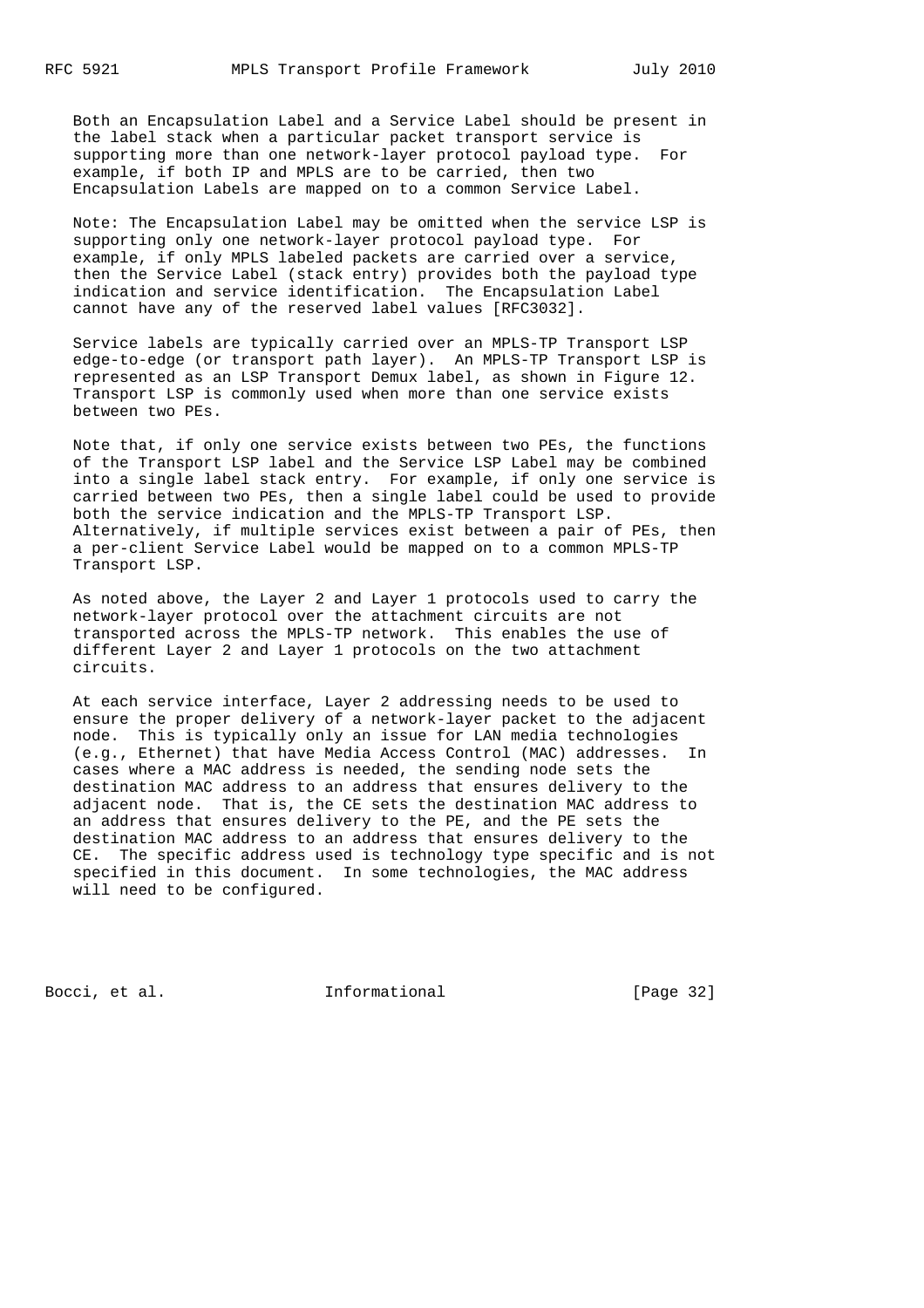Note that when two CEs, which peer with each other, operate over a network layer transport service and run a routing protocol such as IS-IS or OSPF, some care should be taken to configure the routing protocols to use point-to-point adjacencies. The specifics of such configuration is outside the scope of this document. See [RFC5309] for additional details.

 The CE-to-CE service types and corresponding labels may be configured or signaled.

#### 3.5. Identifiers

 Identifiers are used to uniquely distinguish entities in an MPLS-TP network. These include operators, nodes, LSPs, pseudowires, and their associated maintenance entities. MPLS-TP defined two types of sets of identifiers: those that are compatible with IP, and those that are compatible with ITU-T transport-based operations. The definition of these sets of identifiers is outside the scope of this document and is provided by [IDENTIFIERS].

3.6. Generic Associated Channel (G-ACh)

 For correct operation of OAM mechanisms, it is important that OAM packets fate-share with the data packets. In addition, in MPLS-TP it is necessary to discriminate between user data payloads and other types of payload. For example, a packet may be associated with a Signaling Communication Channel (SCC) or a channel used for a protocol to coordinate path protection state. This is achieved by carrying such packets in either:

- o A generic control channel associated to the LSP, PW, or section, with no IP encapsulation, e.g., in a similar manner to Bidirectional Forwarding Detection for Virtual Circuit Connectivity Verification (VCCV-BFD) with PW ACH encapsulation [RFC5885]).
- o An IP encapsulation where IP capabilities are present, e.g., PW ACH encapsulation with IP headers for VCCV-BFD [RFC5885] or IP encapsulation for MPLS BFD [RFC5884].

 MPLS-TP makes use of such a generic associated channel (G-ACh) to support Fault, Configuration, Accounting, Performance, and Security (FCAPS) functions by carrying packets related to OAM, a protocol used to coordinate path protection state, SCC, MCC or other packet types in-band over LSPs, PWs, or sections. The G-ACh is defined in [RFC5586] and is similar to the Pseudowire Associated Channel [RFC4385], which is used to carry OAM packets over pseudowires. The G-ACh is indicated by an Associated Channel Header (ACH), similar to

Bocci, et al. **Informational** [Page 33]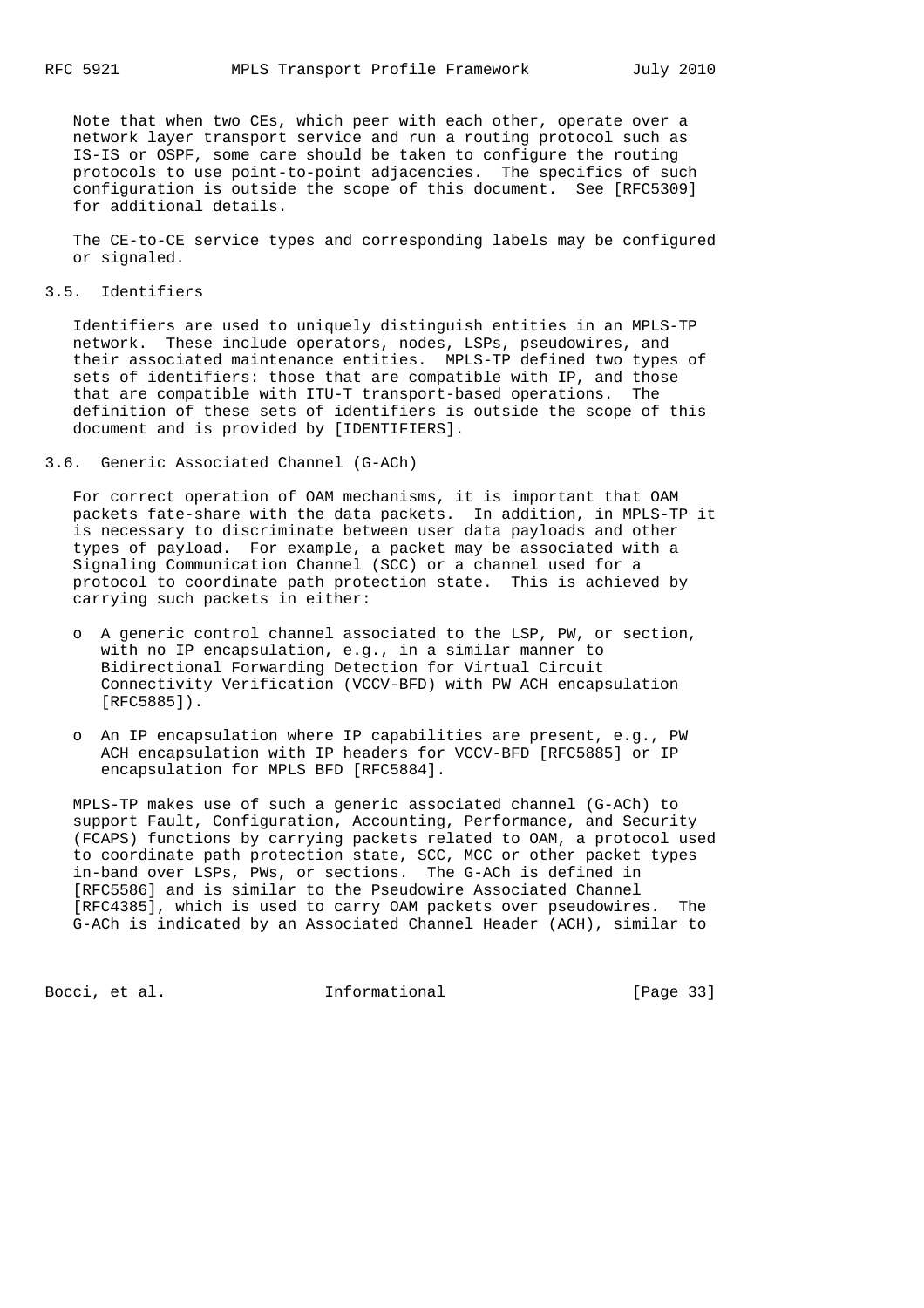the Pseudowire VCCV control word; this header is present for all sections, LSPs, and PWs that make use of FCAPS functions supported by the G-ACh.

 As specified in [RFC5586], the G-ACh must only be used for channels that are an adjunct to the data service. Examples of these are OAM, a protocol used to coordinate path protection state, MCC, and SCC, but the use is not restricted to these services. The G-ACh must not be used to carry additional data for use in the forwarding path, i.e., it must not be used as an alternative to a PW control word, or to define a PW type.

 At the server layer, bandwidth and QoS commitments apply to the gross traffic on the LSP, PW, or section. Since the G-ACh traffic is indistinguishable from the user data traffic, protocols using the G-ACh need to take into consideration the impact they have on the user data with which they are sharing resources. Conversely, capacity needs to be made available for important G-ACh uses such as protection and OAM. In addition, the security and congestion considerations described in [RFC5586] apply to protocols using the G-ACh.

 Figure 13 shows the reference model depicting how the control channel is associated with the pseudowire protocol stack. This is based on the reference model for VCCV shown in Figure 2 of [RFC5085].

Bocci, et al. **Informational** [Page 34]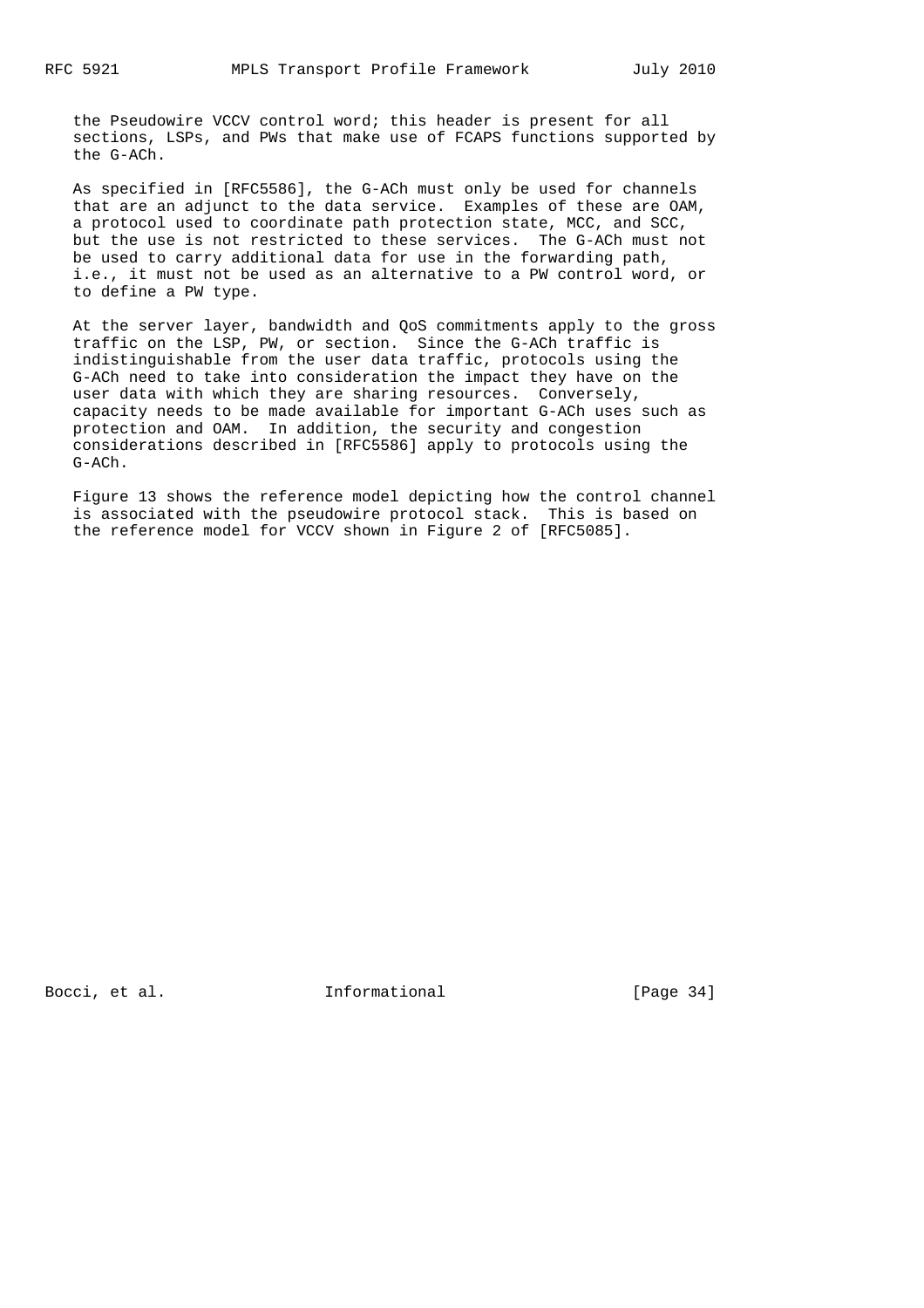

Figure 13: PWE3 Protocol Stack Reference Model Showing the G-ACh

 PW-associated channel messages are encapsulated using the PWE3 encapsulation, so that they are handled and processed in the same manner (or in some cases, an analogous manner) as the PW PDUs for which they provide a control channel.

 Figure 14 shows the reference model depicting how the control channel is associated with the LSP protocol stack.

Bocci, et al. 1nformational [Page 35]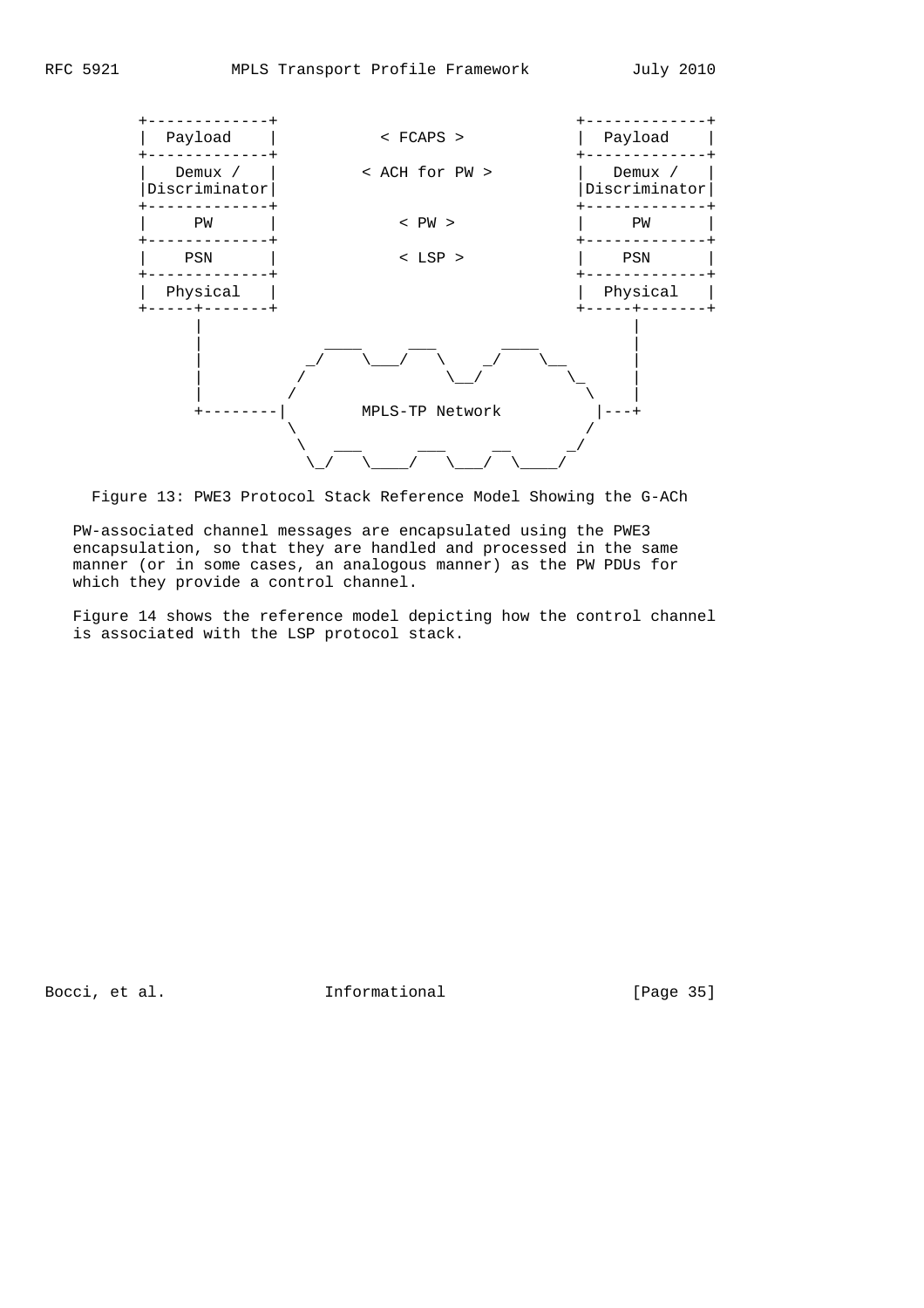

 Figure 14: MPLS Protocol Stack Reference Model Showing the LSP Associated Control Channel

3.7. Operations, Administration, and Maintenance (OAM)

 The MPLS-TP OAM architecture supports a wide range of OAM functions to check continuity, to verify connectivity, to monitor path performance, and to generate, filter, and manage local and remote defect alarms. These functions are applicable to any layer defined within MPLS-TP, i.e., to MPLS-TP sections, LSPs, and PWs.

 The MPLS-TP OAM tool-set is able to operate without relying on a dynamic control plane or IP functionality in the data path. In the case of an MPLS-TP deployment in a network in which IP functionality is available, all existing IP/MPLS OAM functions (e.g., LSP Ping, BFD, and VCCV) may be used. Since MPLS-TP can operate in environments where IP is not used in the forwarding plane, the default mechanism for OAM demultiplexing in MPLS-TP LSPs and PWs is the Generic Associated Channel (Section 3.6). Forwarding based on IP addresses for OAM or user data packets is not required for MPLS-TP.

 [RFC4379] and BFD for MPLS LSPs [RFC5884] have defined alert mechanisms that enable an MPLS LSR to identify and process MPLS OAM packets when the OAM packets are encapsulated in an IP header. These alert mechanisms are based on TTL expiration and/or use an IP destination address in the range 127/8 for IPv4 and that same range embedded as IPv4-mapped IPv6 addresses for IPv6 [RFC4379]. When the

Bocci, et al. **Informational** [Page 36]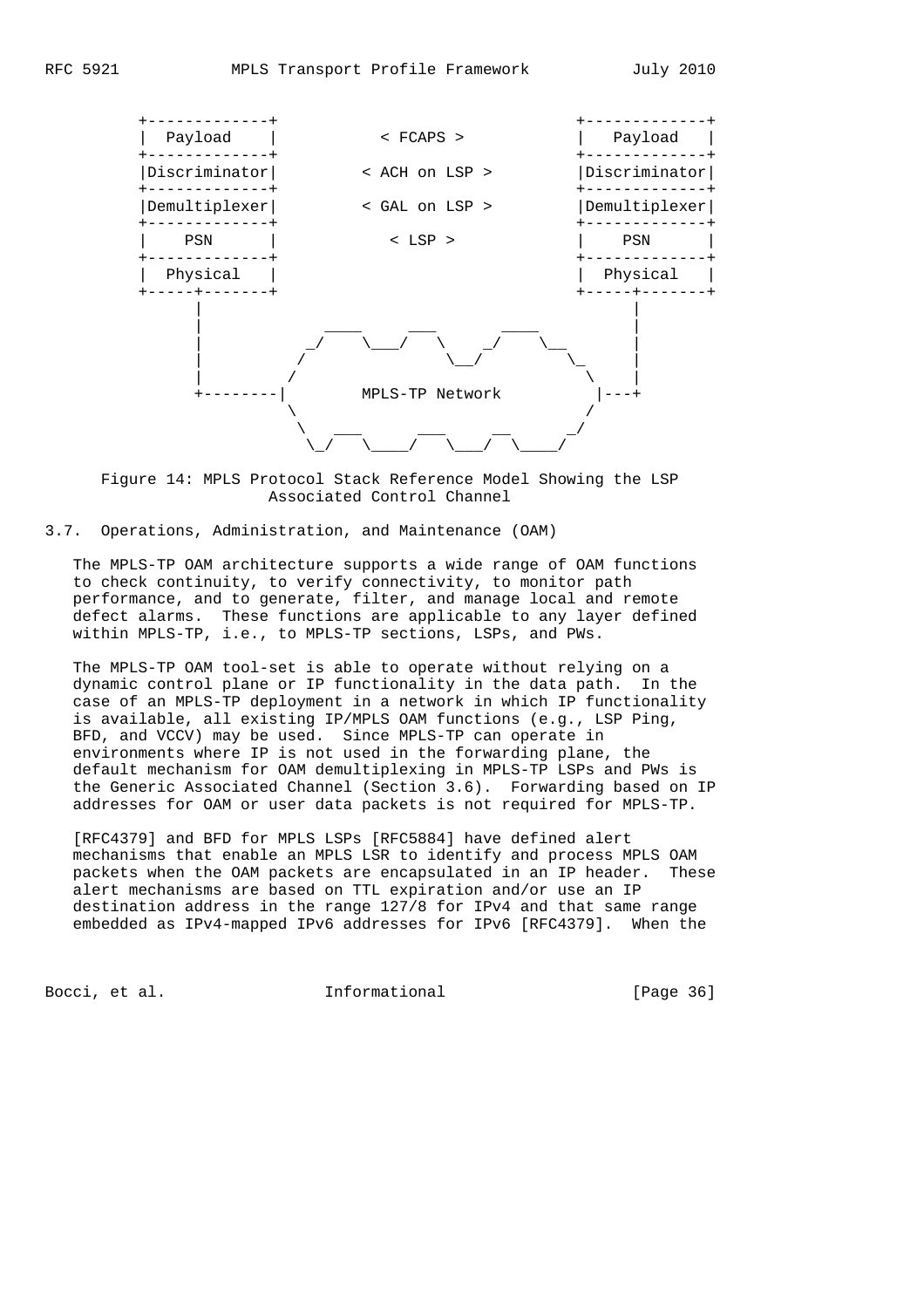OAM packets are encapsulated in an IP header, these mechanisms are the default mechanisms for MPLS networks (in general) for identifying MPLS OAM packets, although the mechanisms defined in [RFC5586] can also be used. MPLS-TP is able to operate in environments where IP forwarding is not supported, and thus the G-ACh/GAL is the default mechanism to demultiplex OAM packets in MPLS-TP in these environments.

 MPLS-TP supports a comprehensive set of OAM capabilities for packet transport applications, with equivalent capabilities to those provided in SONET/SDH.

 MPLS-TP requires [RFC5860] that a set of OAM capabilities is available to perform fault management (e.g., fault detection and localization) and performance monitoring (e.g., packet delay and loss measurement) of the LSP, PW, or section. The framework for OAM in MPLS-TP is specified in [OAM-FRAMEWORK].

 MPLS-TP OAM packets share the same fate as their corresponding data packets, and are identified through the Generic Associated Channel mechanism [RFC5586]. This uses a combination of an Associated Channel Header (ACH) and a G-ACh Label (GAL) to create a control channel associated to an LSP, section, or PW.

 OAM and monitoring in MPLS-TP is based on the concept of maintenance entities, as described in [OAM-FRAMEWORK]. A Maintenance Entity (ME) can be viewed as the association of two Maintenance Entity Group End Points (MEPs). A Maintenance Entity Group (MEG) is a collection of one or more MEs that belongs to the same transport path and that are maintained and monitored as a group. The MEPs that form an ME limit the OAM responsibilities of an OAM flow to within the domain of a transport path or segment, in the specific layer network that is being monitored and managed.

 A MEG may also include a set of Maintenance Entity Group Intermediate Points (MIPs).

 A G-ACh packet may be directed to an individual MIP along the path of an LSP or MS-PW by setting the appropriate TTL in the label stack entry for the G-ACh packet, as per the traceroute mode of LSP Ping [RFC4379] and the vccv-trace mode of [SEGMENTED-PW]. Note that this works when the location of MIPs along the LSP or PW path is known by the MEP. There may be circumstances where this is not the case, e.g., following restoration using a facility bypass LSP. In these cases, tools to trace the path of the LSP may be used to determine the appropriate setting for the TTL to reach a specific MIP.

Bocci, et al. 1nformational [Page 37]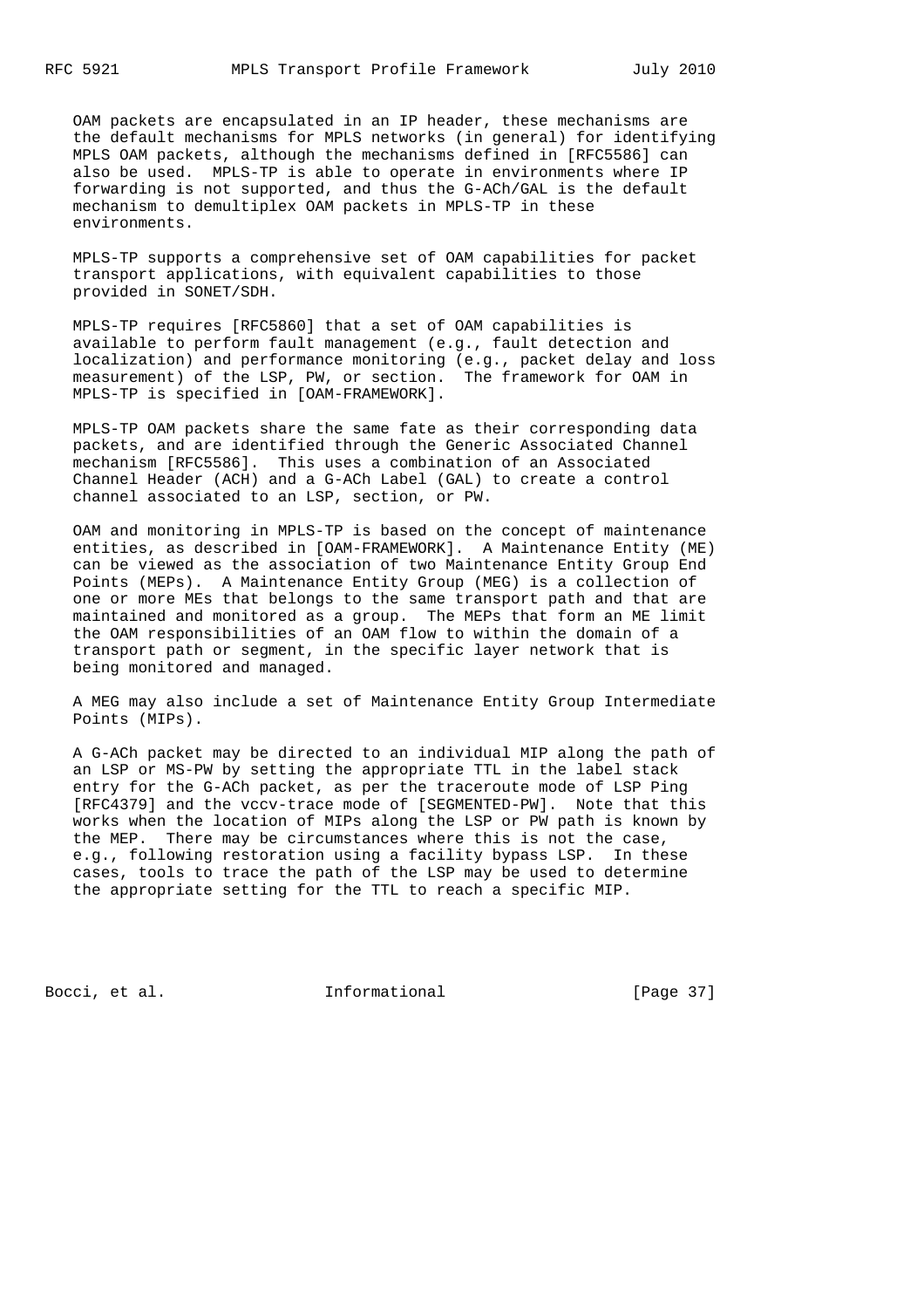Within an LSR or PE, MEPs and MIPs can only be placed where MPLS layer processing is performed on a packet. The MPLS architecture mandates that MPLS layer processing occurs at least once on an LSR.

 Any node on an LSP can send an OAM packet on that LSP. Likewise, any node on a PW can send OAM packets on a PW, including S-PEs.

 An OAM packet can only be received to be processed at an LSP endpoint, a PW endpoint (T-PE), or on the expiry of the TTL in the LSP or PW label stack entry.

3.8. Return Path

 Management, control, and OAM protocol functions may require response packets to be delivered from the receiver back to the originator of a message exchange. This section provides a summary of the return path options in MPLS-TP networks. Although this section describes the case of an MPLS-TP LSP, it is also applicable to a PW.

 In this description, U and D are LSRs that terminate MPLS-TP LSPs (i.e., LERs), and Y is an intermediate LSR along the LSP. Note that U is the upstream LER, and D is the downstream LER with respect to a particular direction of an LSP. This reference model is shown in Figure 15.

 LSP LSP U ========= Y ========= D LER LSR LER

---------> Direction of user traffic flow

Figure 15: Return Path Reference Model

The following cases are described for the various types of LSPs:

Case 1 Return path packet transmission from D to U

Case 2 Return path packet transmission from Y to U

Case 3 Return path packet transmission from D to Y

 Note that a return path may not always exist (or may exist but be disabled), and that packet transmission in one or more of the above cases may not be possible. In general, the existence and nature of return paths for MPLS-TP LSPs is determined by operational provisioning.

Bocci, et al. **Informational** [Page 38]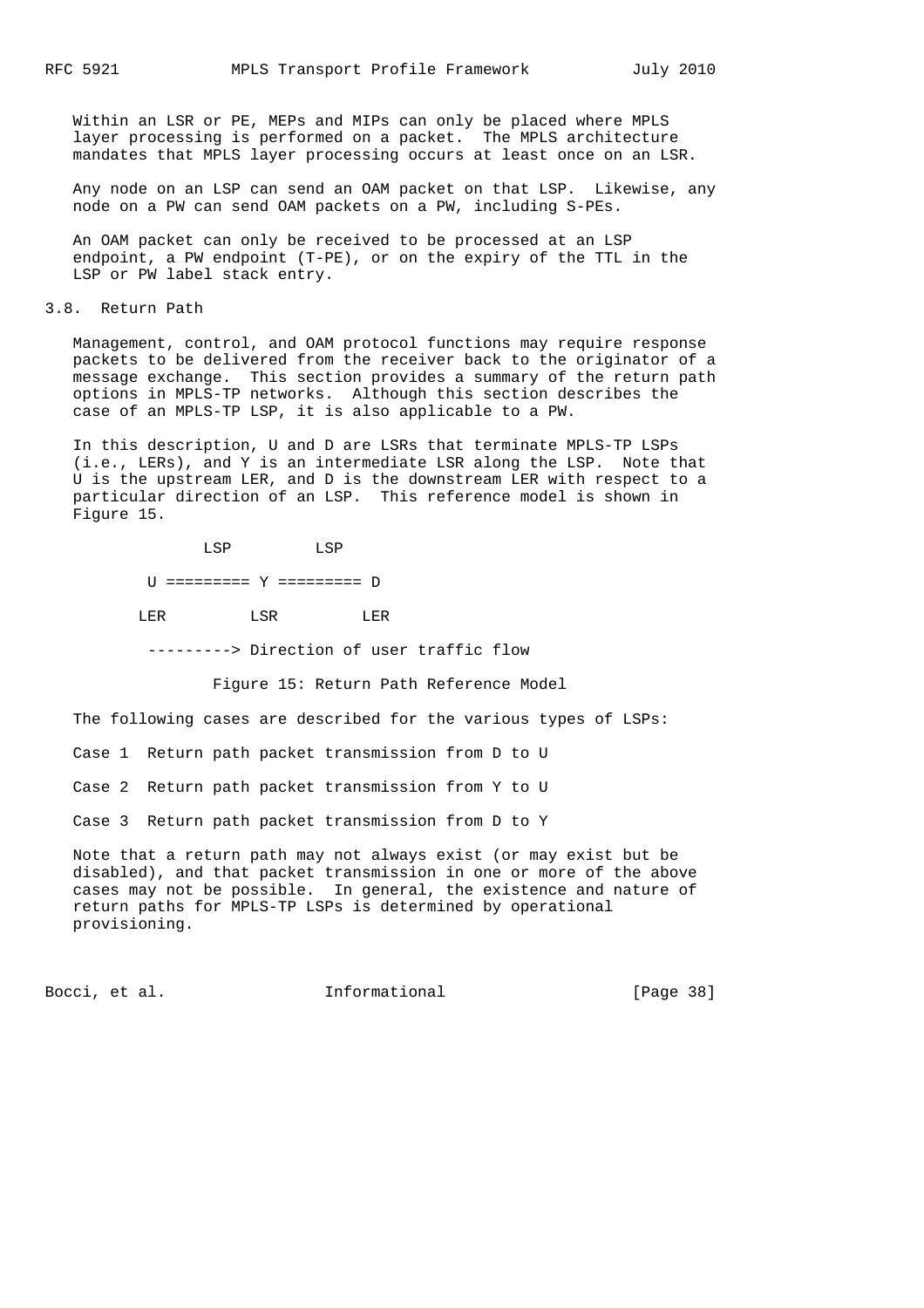### 3.8.1. Return Path Types

 There are two types of return path that may be used for the delivery of traffic from a downstream node D to an upstream node U. Either:

- a. The LSP between U and D is bidirectional, and therefore D has a path via the MPLS-TP LSP to return traffic back to U, or
- b. D has some other unspecified means of directing traffic back to  $\mathbf{U}$

 The first option is referred to as an "in-band" return path, the second as an "out-of-band" return path.

 There are various possibilities for "out-of-band" return paths. Such a path may, for example, be based on ordinary IP routing. In this case, packets would be forwarded as usual to a destination IP address associated with U. In an MPLS-TP network that is also an IP/MPLS network, such a forwarding path may traverse the same physical links or logical transport paths used by MPLS-TP. An out-of-band return path may also be indirect, via a distinct Data Communication Network (DCN) (provided, for example, by the method specified in [RFC5718]); or it may be via one or more other MPLS-TP LSPs.

- 3.8.2. Point-to-Point Unidirectional LSPs
	- Case 1 If an in-band return path is required to deliver traffic from D back to U, it is recommended for reasons of operational simplicity that point-to-point unidirectional LSPs be provisioned as associated bidirectional LSPs (which may also be co-routed) whenever return traffic from D to U is required. Note that the two directions of such an LSP may have differing bandwidth allocations and QoS characteristics. The discussion below for such LSPs applies.

As an alternative, an out-of-band return path may be used.

- Case 2 In this case, only the out-of-band return path option is available. However, an additional out-of-band possibility is worthy of note here: if D is known to have a return path to U, then Y can arrange to deliver return traffic to U by first sending it to D along the original LSP. The mechanism by which D recognizes the need for and performs this forwarding operation is protocol specific.
- Case 3 In this case, only the out-of-band return path option is available. However, if D has a return path to U, then (in a manner analogous to the previous case) D can arrange to

Bocci, et al. **Informational** [Page 39]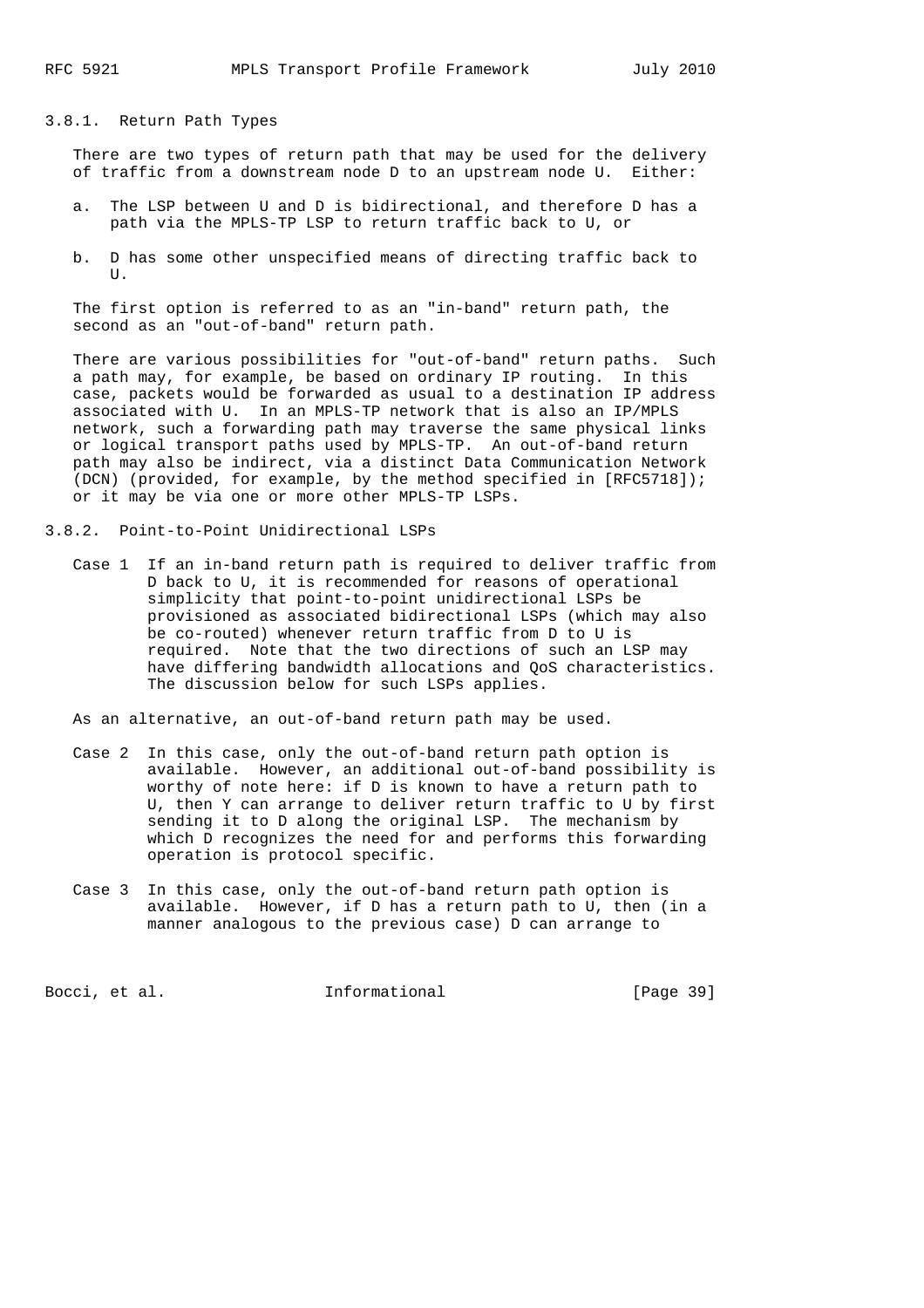deliver return traffic to Y by first sending it to U along that return path. The mechanism by which U recognizes the need for and performs this forwarding operation is protocol specific.

## 3.8.3. Point-to-Point Associated Bidirectional LSPs

 For Case 1, D has a natural in-band return path to U, the use of which is typically preferred for return traffic, although out-of-band return paths are also applicable.

 For Cases 2 and 3, the considerations are the same as those for point-to-point unidirectional LSPs.

3.8.4. Point-to-Point Co-Routed Bidirectional LSPs

 For all of Cases 1, 2, and 3, a natural in-band return path exists in the form of the LSP itself, and its use is preferred for return traffic. Out-of-band return paths, however, are also applicable, primarily as an alternative means of delivery in case the in-band return path has failed.

# 3.9. Control Plane

 A distributed dynamic control plane may be used to enable dynamic service provisioning in an MPLS-TP network. Where the requirements specified in [RFC5654] can be met, the MPLS Transport Profile uses existing standard control-plane protocols for LSPs and PWs.

 Note that a dynamic control plane is not required in an MPLS-TP network. See Section 3.11 for further details on statically configured and provisioned MPLS-TP services.

 Figure 16 illustrates the relationship between the MPLS-TP control plane, the forwarding plane, the management plane, and OAM for point to-point MPLS-TP LSPs or PWs.

Bocci, et al. **Informational** [Page 40]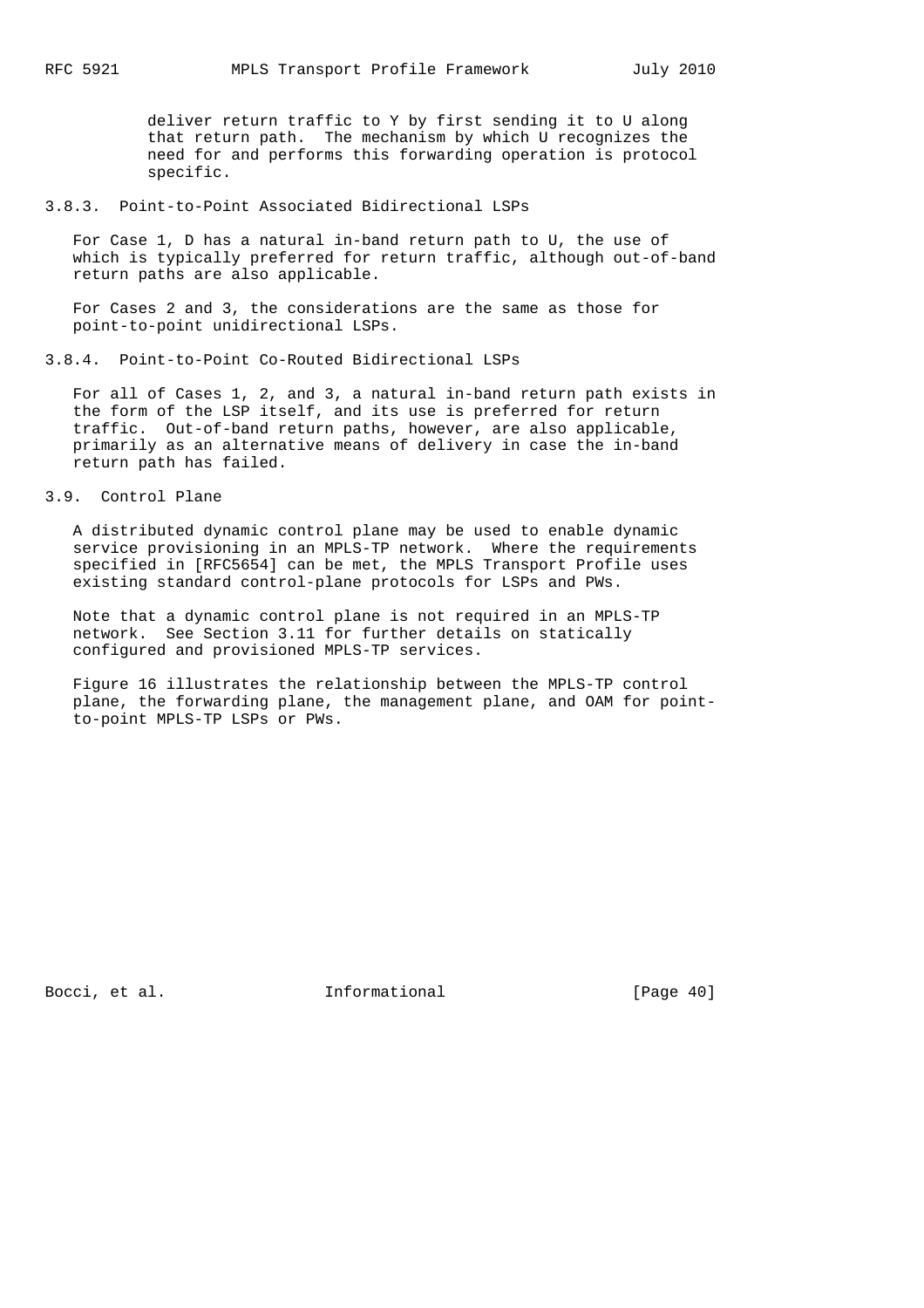|           |             | Network Management System and/or                                                                                                                                                                                                                                                                                                                                                                                                                           |                                          |                           |                                                                     |
|-----------|-------------|------------------------------------------------------------------------------------------------------------------------------------------------------------------------------------------------------------------------------------------------------------------------------------------------------------------------------------------------------------------------------------------------------------------------------------------------------------|------------------------------------------|---------------------------|---------------------------------------------------------------------|
|           |             | Control Plane for Point-to-Point Connections                                                                                                                                                                                                                                                                                                                                                                                                               |                                          |                           |                                                                     |
|           |             |                                                                                                                                                                                                                                                                                                                                                                                                                                                            |                                          |                           |                                                                     |
|           |             |                                                                                                                                                                                                                                                                                                                                                                                                                                                            |                                          |                           |                                                                     |
|           |             |                                                                                                                                                                                                                                                                                                                                                                                                                                                            |                                          |                           |                                                                     |
|           | $+ - - - +$ | $\mathbf{I} \qquad \mathbf{I} \qquad \mathbf{I} \qquad \mathbf{I} \qquad \mathbf{I} \qquad \mathbf{I} \qquad \mathbf{I} \qquad \mathbf{I} \qquad \mathbf{I} \qquad \mathbf{I} \qquad \mathbf{I} \qquad \mathbf{I} \qquad \mathbf{I} \qquad \mathbf{I} \qquad \mathbf{I} \qquad \mathbf{I} \qquad \mathbf{I} \qquad \mathbf{I} \qquad \mathbf{I} \qquad \mathbf{I} \qquad \mathbf{I} \qquad \mathbf{I} \qquad \mathbf{I} \qquad \mathbf{I} \qquad \mathbf{$ |                                          | : : +---+                 |                                                                     |
|           |             | $  OAM   \qquad   \qquad : \qquad   OAM  $                                                                                                                                                                                                                                                                                                                                                                                                                 |                                          | $ \cdot $ : : $ $ OAM $ $ |                                                                     |
|           |             | $+$ - - + $\qquad$ $\qquad$ : : + - - + $\qquad$ : : + - - +                                                                                                                                                                                                                                                                                                                                                                                               |                                          |                           |                                                                     |
|           |             | $\mathbf{1}$ $\mathbf{1}$ $\mathbf{1}$ $\mathbf{1}$                                                                                                                                                                                                                                                                                                                                                                                                        | $\sim 1000$ M $_\odot$ . The $\sim 1000$ |                           |                                                                     |
|           |             |                                                                                                                                                                                                                                                                                                                                                                                                                                                            |                                          |                           |                                                                     |
|           |             |                                                                                                                                                                                                                                                                                                                                                                                                                                                            |                                          |                           | --+- Edge <-> Forward- <----> Forward- <-----> Forward- <-> Edge -+ |
| /: +----+ |             | $\lfloor \text{ing} \rfloor : : \lfloor \text{ing} \rfloor : : \lfloor \text{ing} \rfloor$                                                                                                                                                                                                                                                                                                                                                                 |                                          |                           |                                                                     |
|           |             |                                                                                                                                                                                                                                                                                                                                                                                                                                                            |                                          |                           |                                                                     |

Note:

- 1) NMS may be centralized or distributed. Control plane is distributed.
- 2) 'Edge' functions refers to those functions present at the edge of a PSN domain, e.g., native service processing or classification.
- 3) The control plane may be transported over the server layer, an LSP, or a G-ACh.

Figure 16: MPLS-TP Control Plane Architecture Context

 The MPLS-TP control plane is based on existing MPLS and PW control plane protocols, and is consistent with the Automatically Switched Optical Network (ASON) architecture [G.8080]. MPLS-TP uses:

- o Generalized MPLS (GMPLS) signaling ([RFC3945], [RFC3471], [RFC3473]) for LSPs, and
- o Targeted LDP (T-LDP) signaling ([RFC4447], [SEGMENTED-PW], [DYN-MS-PW]) for pseudowires.

 MPLS-TP requires that any control-plane traffic be capable of being carried over an out-of-band signaling network or a signaling control channel such as the one described in [RFC5718]. Note that while T-LDP signaling is traditionally carried in-band in IP/MPLS networks, this does not preclude its operation over out-of-band channels. References to T-LDP in this document do not preclude the definition of alternative PW control protocols for use in MPLS-TP.

Bocci, et al. **Informational** [Page 41]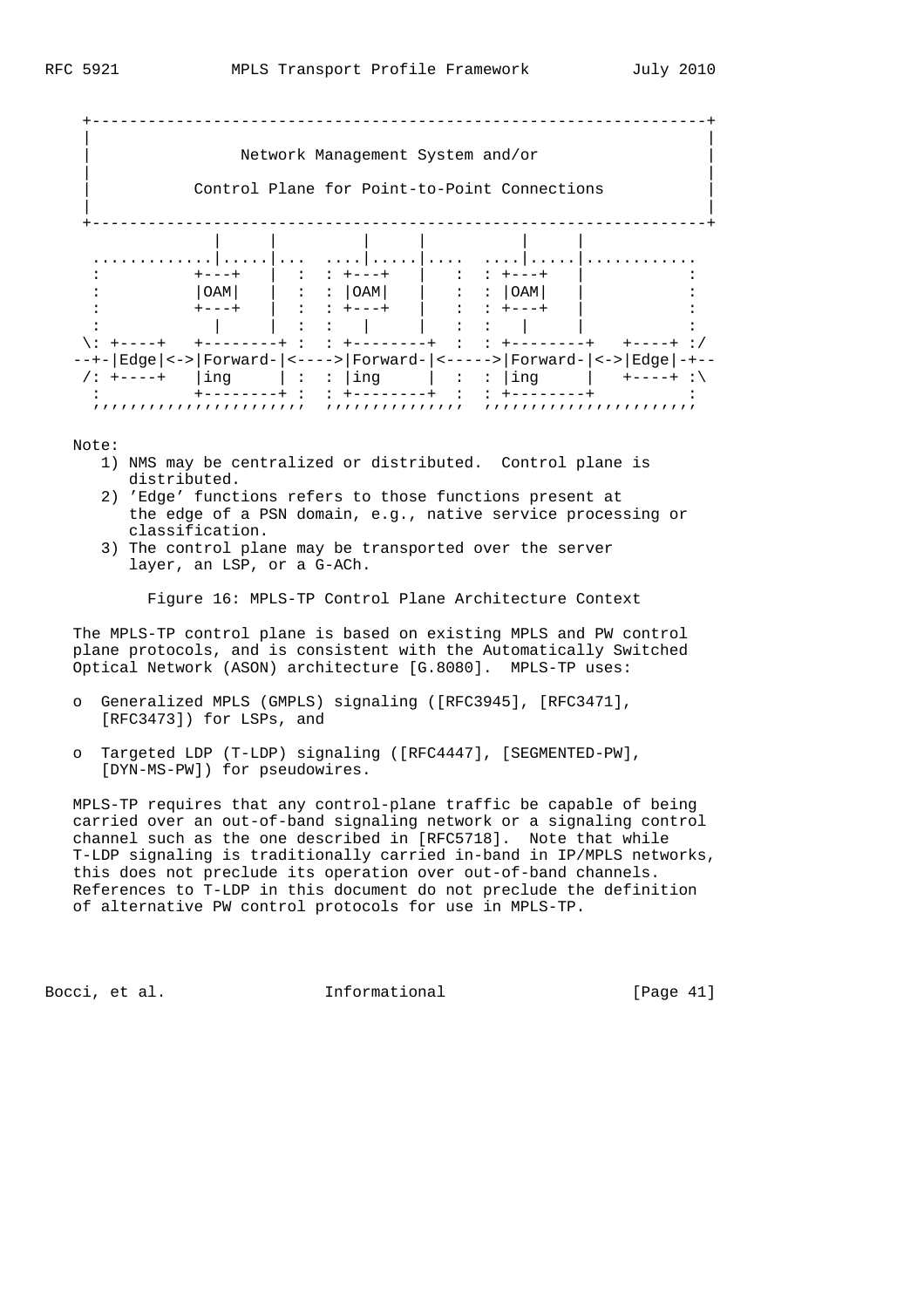PW control (and maintenance) takes place separately from LSP tunnel signaling. The main coordination between LSP and PW control will occur within the nodes that terminate PWs. The control planes for PWs and LSPs may be used independently, and one may be employed without the other. This translates into the four possible scenarios: (1) no control plane is employed; (2) a control plane is used for both LSPs and PWs; (3) a control plane is used for LSPs, but not PWs; (4) a control plane is used for PWs, but not LSPs. The PW and LSP control planes, collectively, need to satisfy the MPLS-TP control plane requirements reviewed in the MPLS-TP Control Plane Framework [CP-FRAMEWORK]. When client services are provided directly via LSPs, all requirements must be satisfied by the LSP control plane. When client services are provided via PWs, the PW and LSP control planes operate in combination, and some functions may be satisfied via the PW control plane, while others are provided to PWs by the LSP control plane.

 Note that if MPLS-TP is being used in a multi-layer network, a number of control protocol types and instances may be used. This is consistent with the MPLS architecture, which permits each label in the label stack to be allocated and signaled by its own control protocol.

 The distributed MPLS-TP control plane may provide the following functions:

- o Signaling
- o Routing
- o Traffic engineering and constraint-based path computation

 In a multi-domain environment, the MPLS-TP control plane supports different types of interfaces at domain boundaries or within the domains. These include the User-Network Interface (UNI), Internal Network-Network Interface (I-NNI), and External Network-Network Interface (E-NNI). Note that different policies may be defined that control the information exchanged across these interface types.

 The MPLS-TP control plane is capable of activating MPLS-TP OAM functions as described in the OAM section of this document Section 3.7, e.g., for fault detection and localization in the event of a failure in order to efficiently restore failed transport paths.

 The MPLS-TP control plane supports all MPLS-TP data-plane connectivity patterns that are needed for establishing transport paths, including protected paths as described in Section 3.12.

Bocci, et al. **Informational** [Page 42]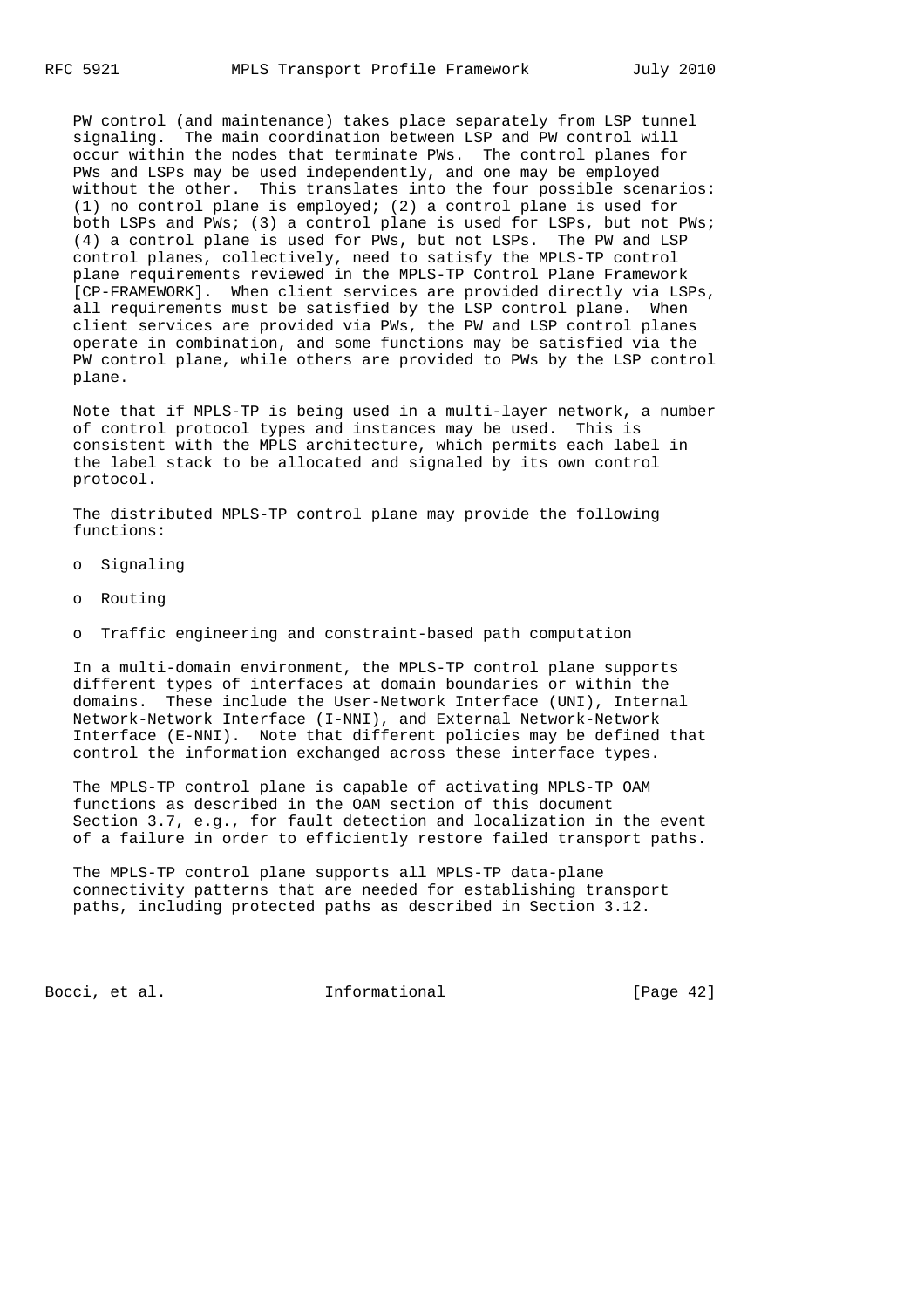Examples of the MPLS-TP data-plane connectivity patterns are LSPs utilizing the fast reroute backup methods as defined in [RFC4090] and ingress-to-egress 1+1 or 1:1 protected LSPs.

 The MPLS-TP control plane provides functions to ensure its own survivability and to enable it to recover gracefully from failures and degradations. These include graceful restart and hot redundant configurations. Depending on how the control plane is transported, varying degrees of decoupling between the control plane and data plane may be achieved. In all cases, however, the control plane is logically decoupled from the data plane such that a control-plane failure does not imply a failure of the existing transport paths.

3.10. Inter-Domain Connectivity

 A number of methods exist to support inter-domain operation of MPLS-TP, including the data-plane, OAM, and configuration aspects, for example:

- o Inter-domain TE LSPs [RFC4726]
- o Multi-segment Pseudowires [RFC5659]
- o LSP stitching [RFC5150]
- o Back-to-back attachment circuits [RFC5659]

 An important consideration in selecting an inter-domain connectivity mechanism is the degree of layer network isolation and types of OAM required by the operator. The selection of which technique to use in a particular deployment scenario is outside the scope of this document.

3.11. Static Operation of LSPs and PWs

 A PW or LSP may be statically configured without the support of a dynamic control plane. This may be either by direct configuration of the PEs/LSRs or via a network management system. Static operation is independent for a specific PW or LSP instance. Thus, it should be possible for a PW to be statically configured, while the LSP supporting it is set up by a dynamic control plane. When static configuration mechanisms are used, care must be taken to ensure that loops are not created. Note that the path of an LSP or PW may be dynamically computed, while the LSP or PW itself is established through static configuration.

Bocci, et al. 1nformational [Page 43]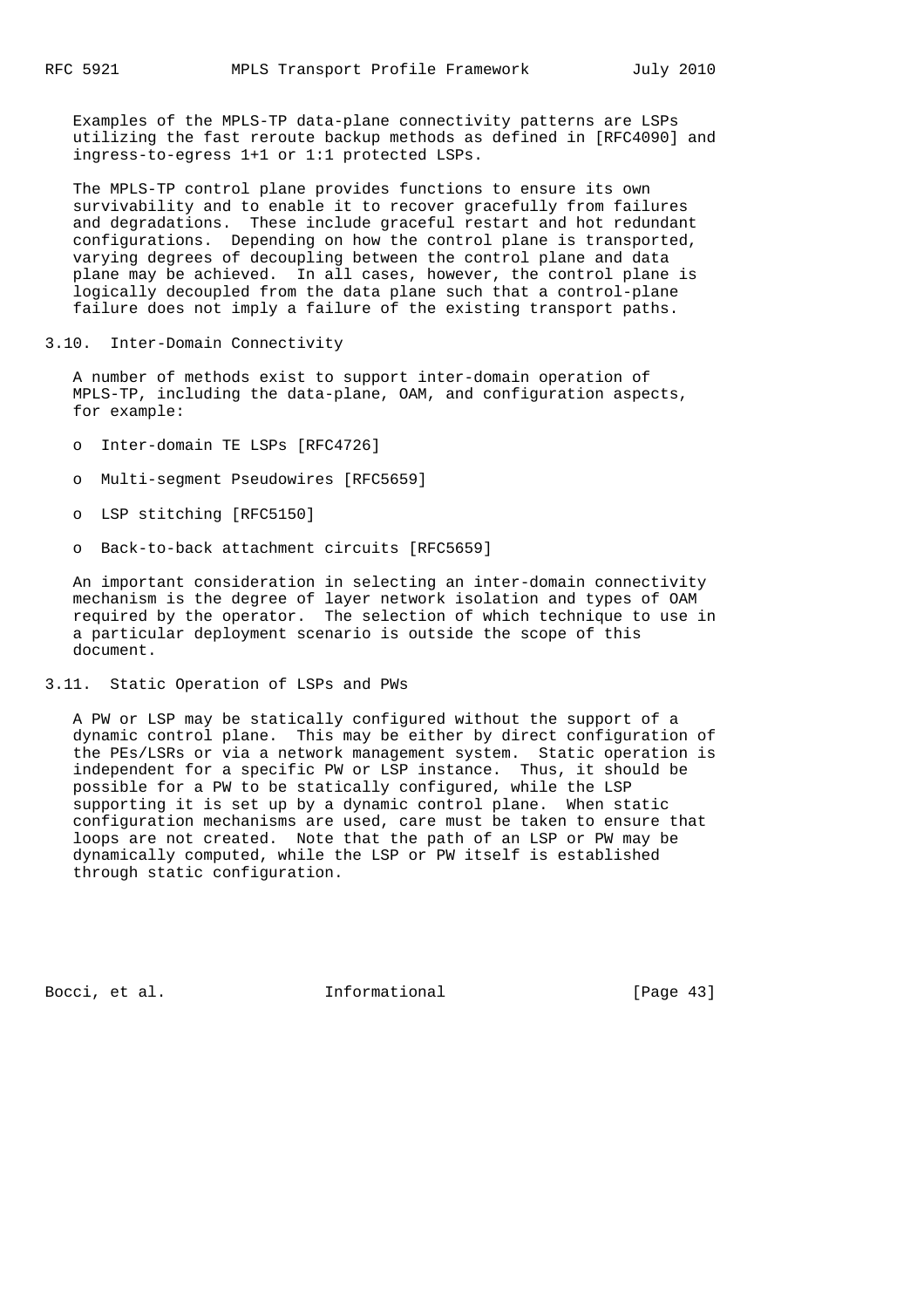### 3.12. Survivability

 The survivability architecture for MPLS-TP is specified in [SURVIVE-FWK].

 A wide variety of resiliency schemes have been developed to meet the various network and service survivability objectives. For example, as part of the MPLS/PW paradigms, MPLS provides methods for local repair using back-up LSP tunnels ([RFC4090]), while pseudowire redundancy [PW-REDUNDANCY] supports scenarios where the protection for the PW cannot be fully provided by the underlying LSP (i.e., where the backup PW terminates on a different target PE node than the working PW in dual-homing scenarios, or where protection of the S-PE is required). Additionally, GMPLS provides a well-known set of control-plane-driven protection and restoration mechanisms [RFC4872]. MPLS-TP provides additional protection mechanisms that are optimized for both linear topologies and ring topologies and that operate in the absence of a dynamic control plane. These are specified in [SURVIVE-FWK].

 Different protection schemes apply to different deployment topologies and operational considerations. Such protection schemes may provide different levels of resiliency, for example:

- o two concurrent traffic paths (1+1).
- o one active and one standby path with guaranteed bandwidth on both paths  $(1:1)$ .
- o one active path and a standby path the resources of which are shared by one or more other active paths (shared protection).

The applicability of any given scheme to meet specific requirements is outside the scope of this document.

The characteristics of MPLS-TP resiliency mechanisms are as follows:

- o Optimized for linear, ring, or meshed topologies.
- o Use OAM mechanisms to detect and localize network faults or service degenerations.
- o Include protection mechanisms to coordinate and trigger protection switching actions in the absence of a dynamic control plane.
- o MPLS-TP recovery schemes are applicable to all levels in the MPLS-TP domain (i.e., section, LSP, and PW) providing segment and end-to-end recovery.

Bocci, et al. **Informational** [Page 44]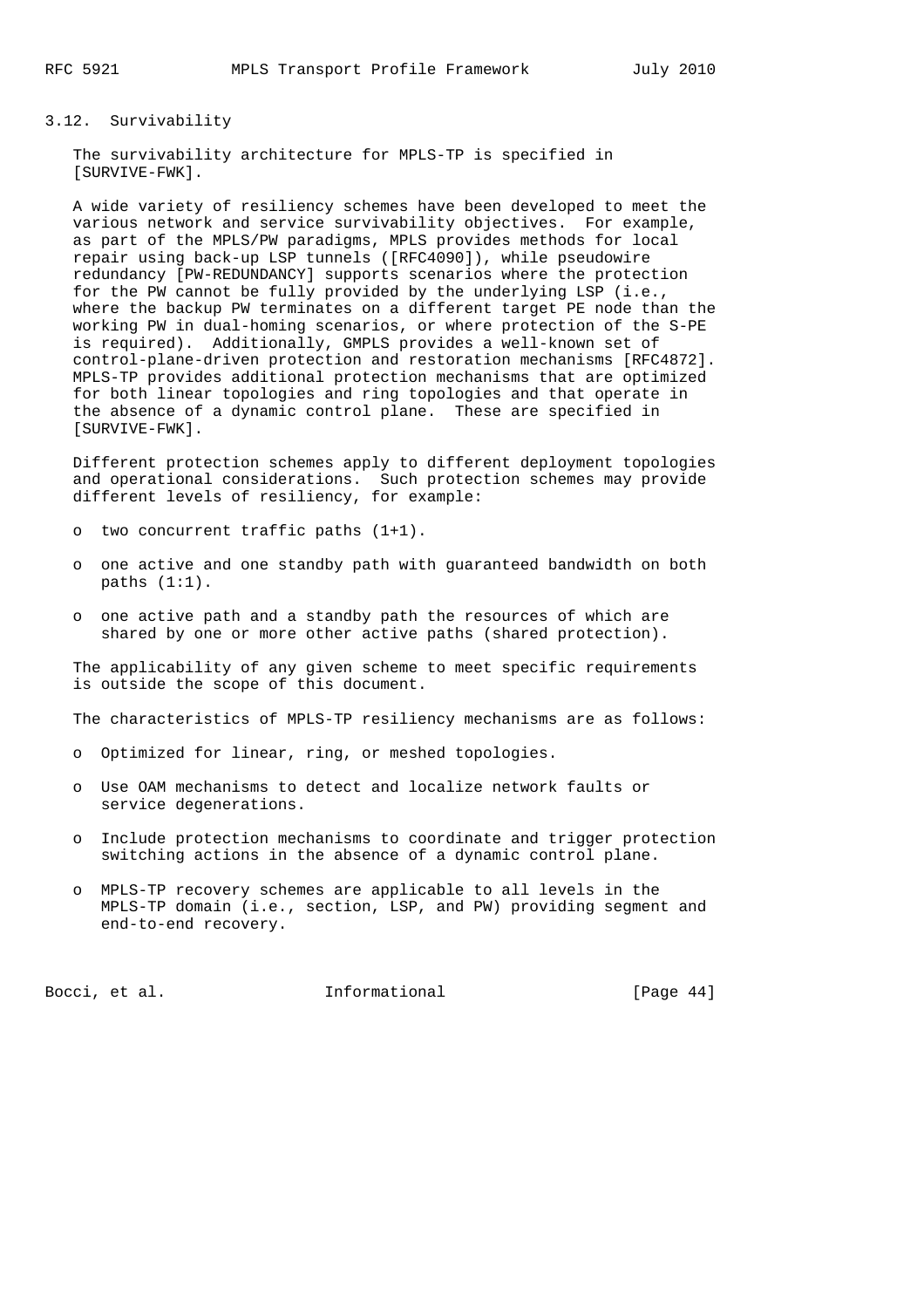- o MPLS-TP recovery mechanisms support the coordination of protection switching at multiple levels to prevent race conditions occurring between a client and its server layer.
- o MPLS-TP recovery mechanisms can be data-plane, control-plane, or management-plane based.
- o MPLS-TP supports revertive and non-revertive behavior.
- 3.13. Sub-Path Maintenance

 In order to monitor, protect, and manage a portion (i.e., segment or concatenated segment) of an LSP, a hierarchical LSP [RFC3031] can be instantiated. A hierarchical LSP instantiated for this purpose is called a Sub-Path Maintenance Element (SPME). Note that by definition an SPME does not carry user traffic as a direct client.

 An SPME is defined between the edges of the portion of the LSP that needs to be monitored, protected or managed. The SPME forms an MPLS-TP Section [DATA-PLANE] that carries the original LSP over this portion of the network as a client. OAM messages can be initiated at the edge of the SPME and sent to the peer edge of the SPME or to a MIP along the SPME by setting the TTL value of the LSE at the corresponding hierarchical LSP level. A P router only pushes or pops a label if it is at the end of a SPME. In this mode, it is an LER for the SPME.

 For example, in Figure 17, two SPMEs are configured to allow monitoring, protection, and management of the LSP concatenated segments. One SPME is defined between LER2 and LER3, and a second SPME is set up between LER4 and LER5. Each of these SPMEs may be monitored, protected, or managed independently.

| $ $ <---- Carrier 1 ----> $ $ $ $ <---- Carrier 2 ----> $ $           |             |
|-----------------------------------------------------------------------|-------------|
| LER1 --- LER2 --- LSR --- LER3 ------- LER4 --- LSR --- LER5 --- LER6 |             |
| ====== SPME =========           ====== SPME ========= <br>(Carrier 1) | (Carrier 2) |

 Note 1: LER2, LER3, LER4, and LER5 are with respect to the SPME, but LSRs with respect to the LSP. Note 2: The LSP terminates in LERs outside of Carrier 1 and Carrier 2, for example, LER1 and LER6.

Figure 17: SPMEs in Inter-Carrier Network

Bocci, et al. **Informational** [Page 45]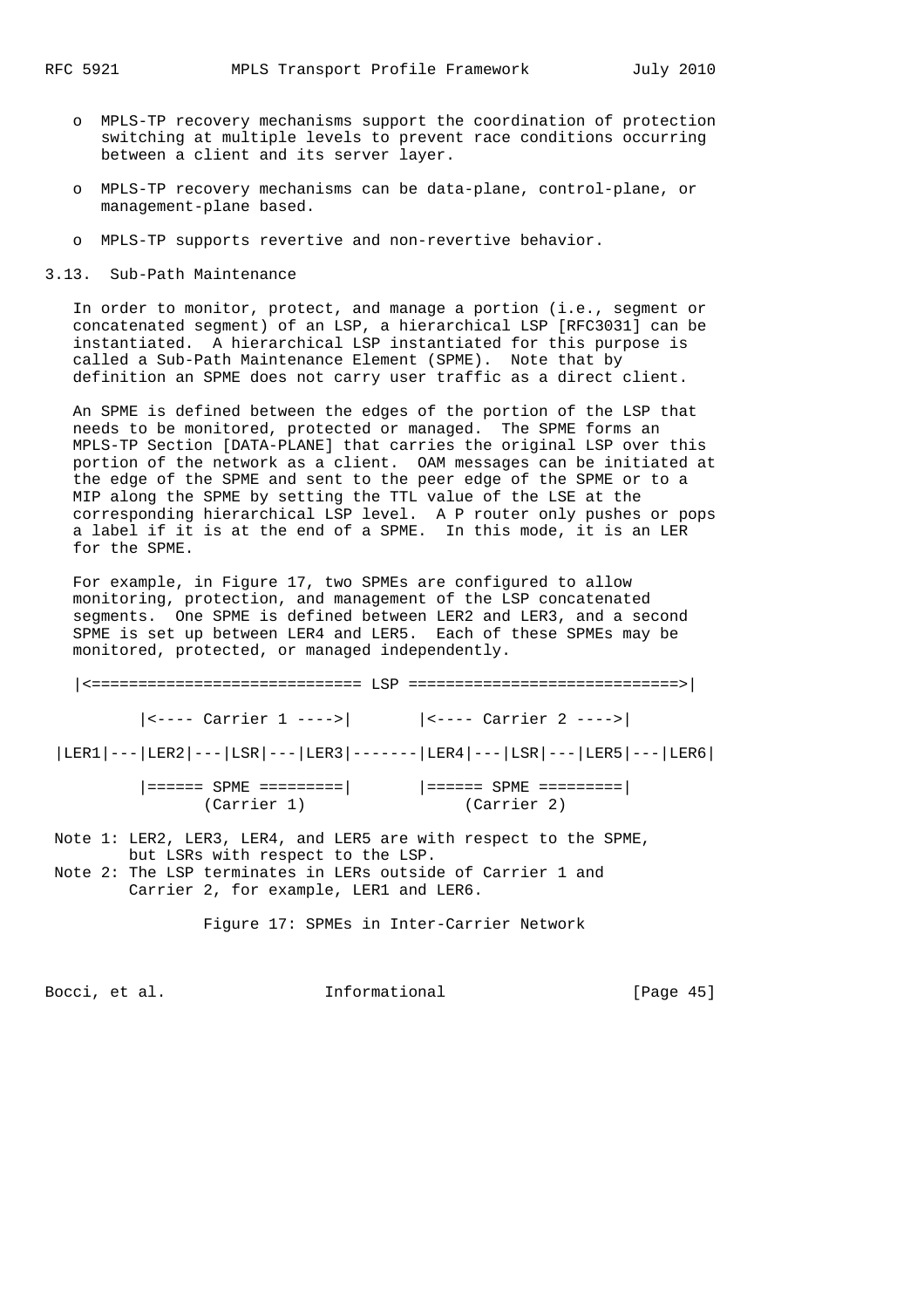The end-to-end traffic of the LSP, including data traffic and control traffic (OAM, Protection Switching Control, management and signaling messages) is tunneled within the hierarchical LSP by means of label stacking as defined in [RFC3031].

 The mapping between an LSP and a SPME can be 1:1, in which case it is similar to the ITU-T Tandem Connection Element [G.805]. The mapping can also be 1:N to allow aggregated monitoring, protection, and management of a set of LSP segments or concatenated LSP segments. Figure 18 shows a SPME that is used to aggregate a set of concatenated LSP segments for the LSP from LERx to LERt and the LSP from LERa to LERd. Note that such a construct is useful, for example, when the LSPs traverse a common portion of the network and they have the same Traffic Class.

 The QoS aspects of a SPME are network specific. [OAM-FRAMEWORK] provides further considerations on the QoS aspects of OAM.



Figure 18: SPME for a Set of Concatenated LSP Segments

 SPMEs can be provisioned either statically or using control-plane signaling procedures. The make-before-break procedures which are supported by MPLS allow the creation of a SPME on existing LSPs in service without traffic disruption, as described in [SURVIVE-FWK]. A SPME can be defined corresponding to one or more end-to-end LSPs. New end-to-end LSPs that are tunneled within the SPME can be set up, which may require coordination across administrative boundaries. Traffic of the existing LSPs is switched over to the new end-to-end tunneled LSPs. The old end-to-end LSPs can then be torn down.

 Hierarchical label stacking, in a similar manner to that described above, can be used to implement Sub-Path Maintenance Elements on pseudowires, as described in [OAM-FRAMEWORK].

Bocci, et al. **Informational** [Page 46]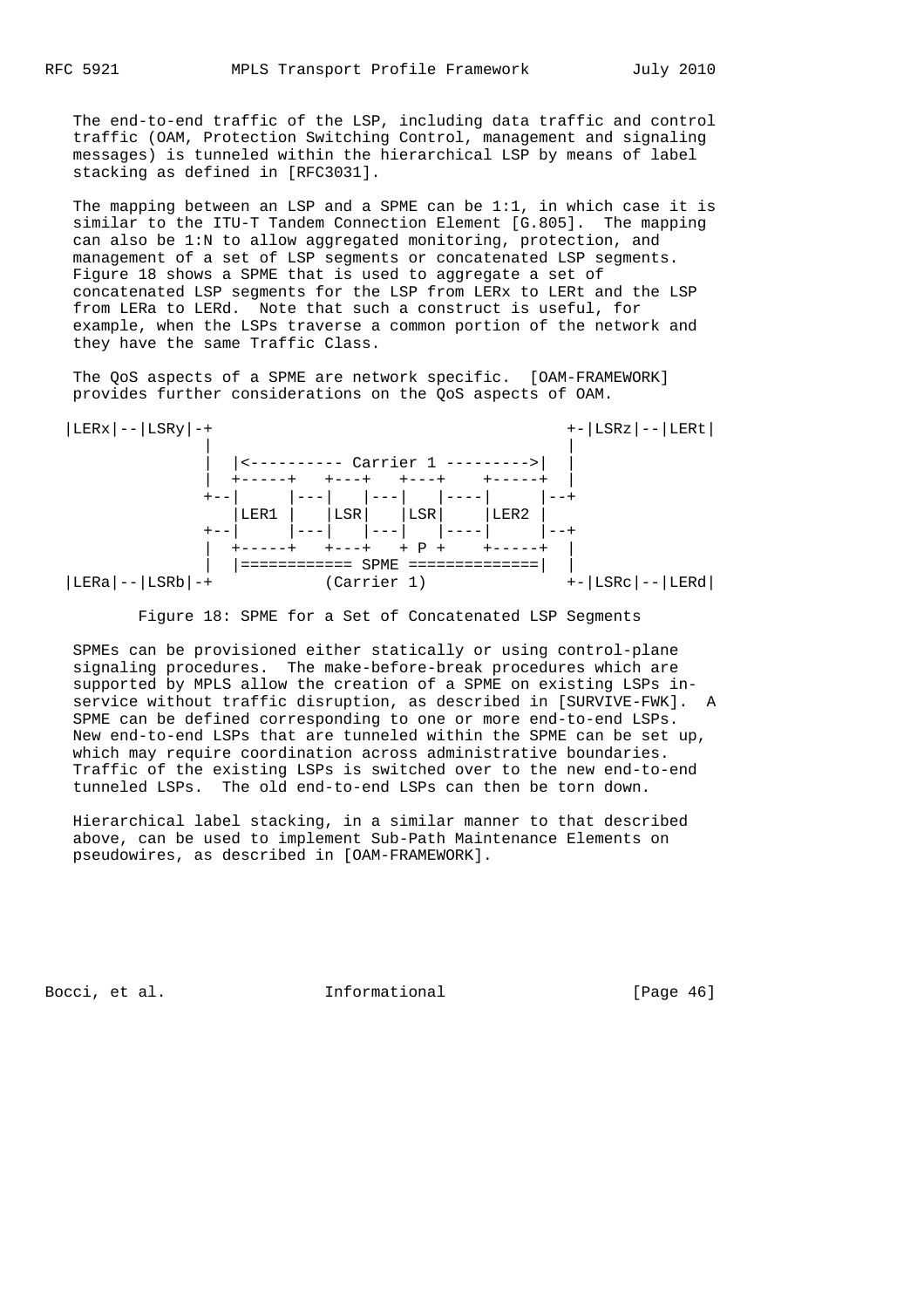# 3.14. Network Management

 The network management architecture and requirements for MPLS-TP are specified in [NM-FRAMEWORK] and [NM-REQ]. These derive from the generic specifications described in ITU-T G.7710/Y.1701 [G.7710] for transport technologies. They also incorporate the OAM requirements for MPLS Networks [RFC4377] and MPLS-TP Networks [RFC5860] and expand on those requirements to cover the modifications necessary for fault, configuration, performance, and security in a transport network.

 The Equipment Management Function (EMF) of an MPLS-TP Network Element (NE) (i.e., LSR, LER, PE, S-PE, or T-PE) provides the means through which a management system manages the NE. The Management Communication Channel (MCC), realized by the G-ACh, provides a logical operations channel between NEs for transferring management information. The Network Management System (NMS) can be used to provision and manage an end-to-end connection across a network. Maintenance operations are run on a connection (LSP or PW) in a manner that is independent of the provisioning mechanism. Segments may be created or managed by, for example, Netconf [RFC4741], SNMP [RFC3411], or CORBA (Common Object Request Broker Architecture) interfaces, but not all segments need to be created or managed using the same type of interface. Where an MPLS-TP NE is managed by an NMS, at least one of these standard management mechanisms is required for interoperability, but this document imposes no restriction on which of these standard management protocols is used. In MPLS-TP, the EMF needs to support statically provisioning LSPs for an LSR or LER, and PWs for a PE, as well as any associated MEPs and MIPs, as per Section 3.11.

 Fault Management (FM) functions within the EMF of an MPLS-TP NE enable the supervision, detection, validation, isolation, correction, and alarm handling of abnormal conditions in the MPLS-TP network and its environment. FM needs to provide for the supervision of transmission (such as continuity, connectivity, etc.), software processing, hardware, and environment. Alarm handling includes alarm severity assignment, alarm suppression/aggregation/correlation, alarm reporting control, and alarm reporting.

 Configuration Management (CM) provides functions to control, identify, collect data from, and provide data to MPLS-TP NEs. In addition to general configuration for hardware, software protection switching, alarm reporting control, and date/time setting, the EMF of the MPLS-TP NE also supports the configuration of maintenance entity identifiers (such as Maintenance Entity Group Endpoint (MEP) ID and MEG Intermediate Point (MIP) ID). The EMF also supports the configuration of OAM parameters as a part of connectivity management to meet specific operational requirements. These may specify whether

Bocci, et al. **Informational** [Page 47]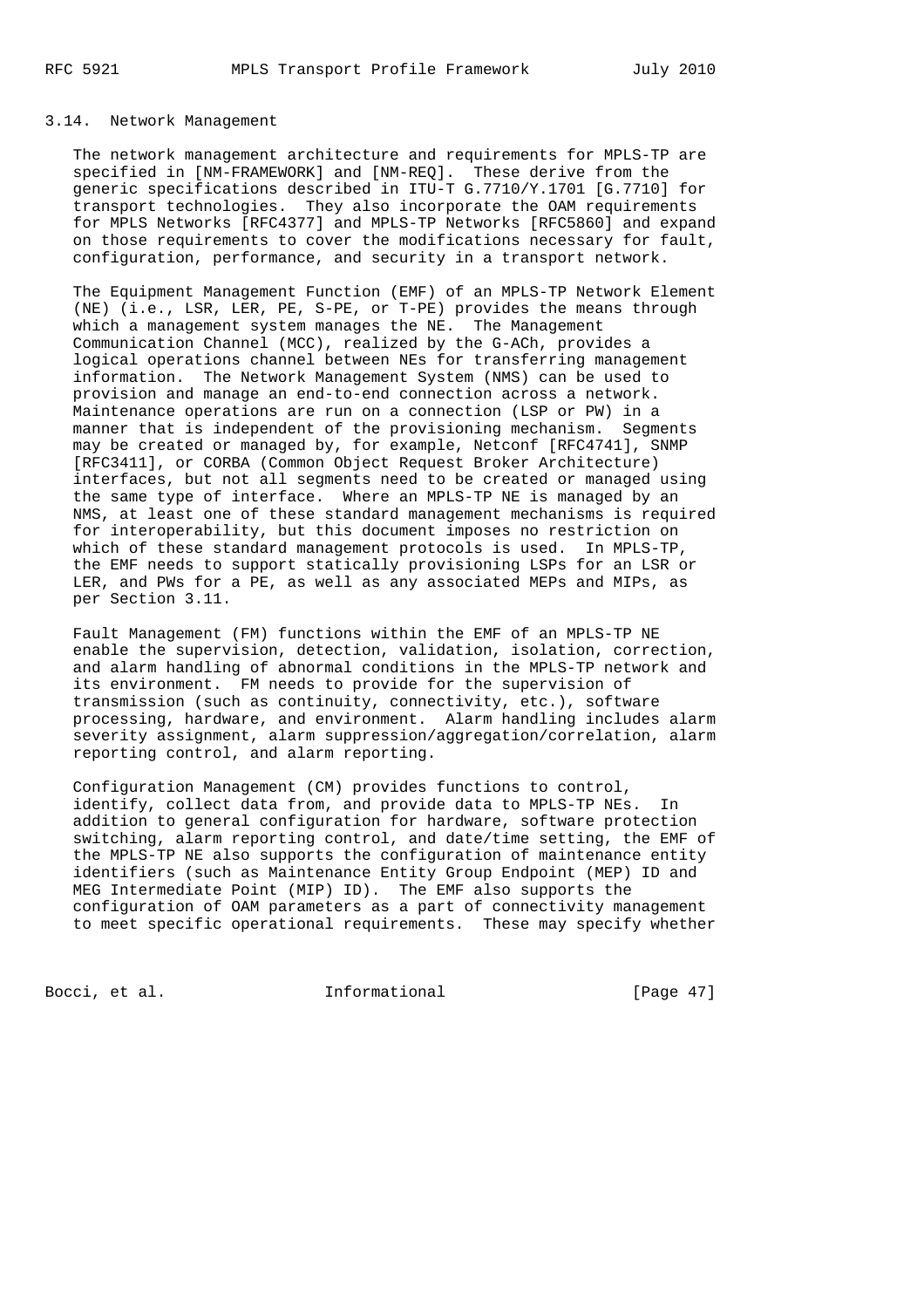the operational mode is one-time on-demand or is periodic at a specified frequency.

 The Performance Management (PM) functions within the EMF of an MPLS-TP NE support the evaluation and reporting of the behavior of the NEs and the network. One particular requirement for PM is to provide coherent and consistent interpretation of the network behavior in a hybrid network that uses multiple transport technologies. Packet loss measurement and delay measurements may be collected and used to detect performance degradation. This is reported via fault management to enable corrective actions to be taken (e.g., protection switching) and via performance monitoring for Service Level Agreement (SLA) verification and billing. Collection mechanisms for performance data should be capable of operating on demand or proactively.

### 4. Security Considerations

 The introduction of MPLS-TP into transport networks means that the security considerations applicable to both MPLS [RFC3031] and PWE3 [RFC3985] apply to those transport networks. When an MPLS function is included in the MPLS transport profile, the security considerations pertinent to that function apply to MPLS-TP. Furthermore, when general MPLS networks that utilize functionality outside of the strict MPLS Transport Profile are used to support packet transport services, the security considerations of that additional functionality also apply.

 For pseudowires, the security considerations of [RFC3985] and [RFC5659] apply.

 MPLS-TP nodes that implement the G-ACh create a Control Channel (CC) associated with a pseudowire, LSP, or section. This control channel can be signaled or statically configured. Over this control channel, control channel messages related to network maintenance functions such as OAM, signaling, or network management are sent. Therefore, three different areas are of concern from a security standpoint.

 The first area of concern relates to control plane parameter and status message attacks, that is, attacks that concern the signaling of G-ACh capabilities. MPLS-TP Control Plane security is discussed in [RFC5920].

 A second area of concern centers on data-plane attacks, that is, attacks on the G-ACh itself. MPLS-TP nodes that implement the G-ACh mechanisms are subject to additional data-plane denial-of-service attacks as follows:

Bocci, et al. **Informational** [Page 48]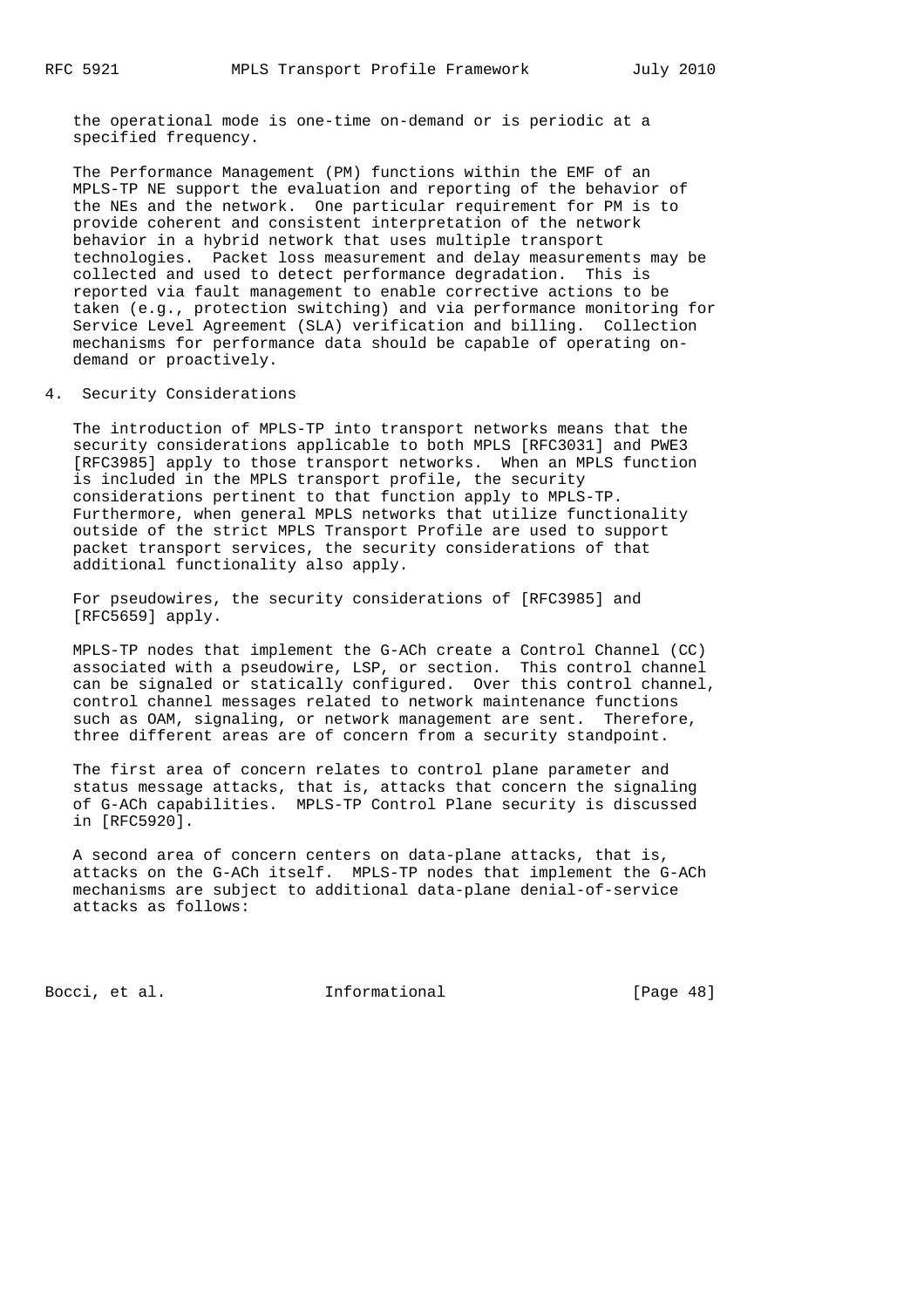An intruder could intercept or inject G-ACh packets effectively disrupting the protocols carried over the G-ACh.

 An intruder could deliberately flood a peer MPLS-TP node with G-ACh messages to deny services to others.

 A misconfigured or misbehaving device could inadvertently flood a peer MPLS-TP node with G-ACh messages that could result in denial of services. In particular, if a node has either implicitly or explicitly indicated that it cannot support one or all of the types of G-ACh protocol, but is sent those messages in sufficient quantity, it could result in a denial of service.

 To protect against these potential (deliberate or unintentional) attacks, multiple mitigation techniques can be employed:

 G-ACh message throttling mechanisms can be used, especially in distributed implementations that have a centralized control-plane processor with various line cards attached by some control-plane data path. In these architectures, G-ACh messages may be processed on the central processor after being forwarded there by the receiving line card. In this case, the path between the line card and the control processor may become saturated if appropriate G-ACh traffic throttling is not employed, which could lead to a complete denial of service to users of the particular line card. Such filtering is also useful for preventing the processing of unwanted G-ACh messages, such as those which are sent on unwanted (and perhaps unadvertised) control channel types.

 A third and last area of concern relates to the processing of the actual contents of G-ACh messages. It is necessary that the definition of the protocols using these messages carried over a G-ACh include appropriate security measures.

 Additional security considerations apply to each MPLS-TP solution. These are discussed further in [SEC-FRAMEWORK].

The security considerations in [RFC5920] apply.

5. IANA Considerations

 IANA considerations resulting from specific elements of MPLS-TP functionality will be detailed in the documents specifying that functionality.

This document introduces no additional IANA considerations in itself.

Bocci, et al. **Informational** [Page 49]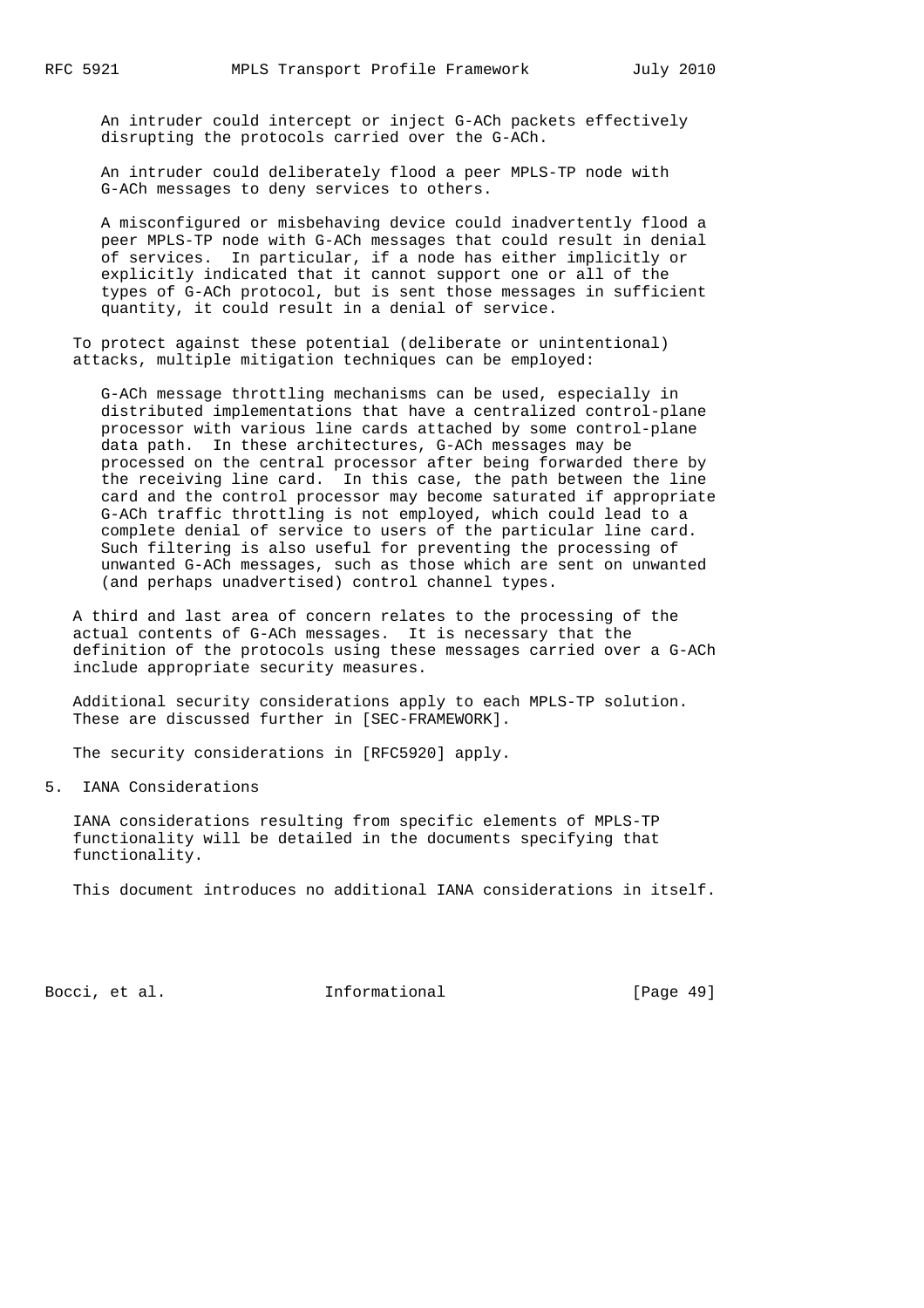6. Acknowledgements

 The editors wish to thank the following for their contributions to this document:

- o Rahul Aggarwal
- o Dieter Beller
- o Malcolm Betts
- o Italo Busi
- o John E Drake
- o Hing-Kam Lam
- o Marc Lasserre
- o Vincenzo Sestito
- o Nurit Sprecher
- o Martin Vigoureux
- o Yaacov Weingarten
- o The participants of ITU-T SG15
- 7. References
- 7.1. Normative References
	- [G.7710] ITU-T, "Common equipment management function requirements", ITU-T Recommendation G.7710/Y.1701, July 2007.
	- [G.805] ITU-T, "Generic Functional Architecture of Transport Networks", ITU-T Recommendation G.805, November 1995.
	- [RFC3031] Rosen, E., Viswanathan, A., and R. Callon, "Multiprotocol Label Switching Architecture", RFC 3031, January 2001.
	- [RFC3032] Rosen, E., Tappan, D., Fedorkow, G., Rekhter, Y., Farinacci, D., Li, T., and A. Conta, "MPLS Label Stack Encoding", RFC 3032, January 2001.

Bocci, et al. **Informational** [Page 50]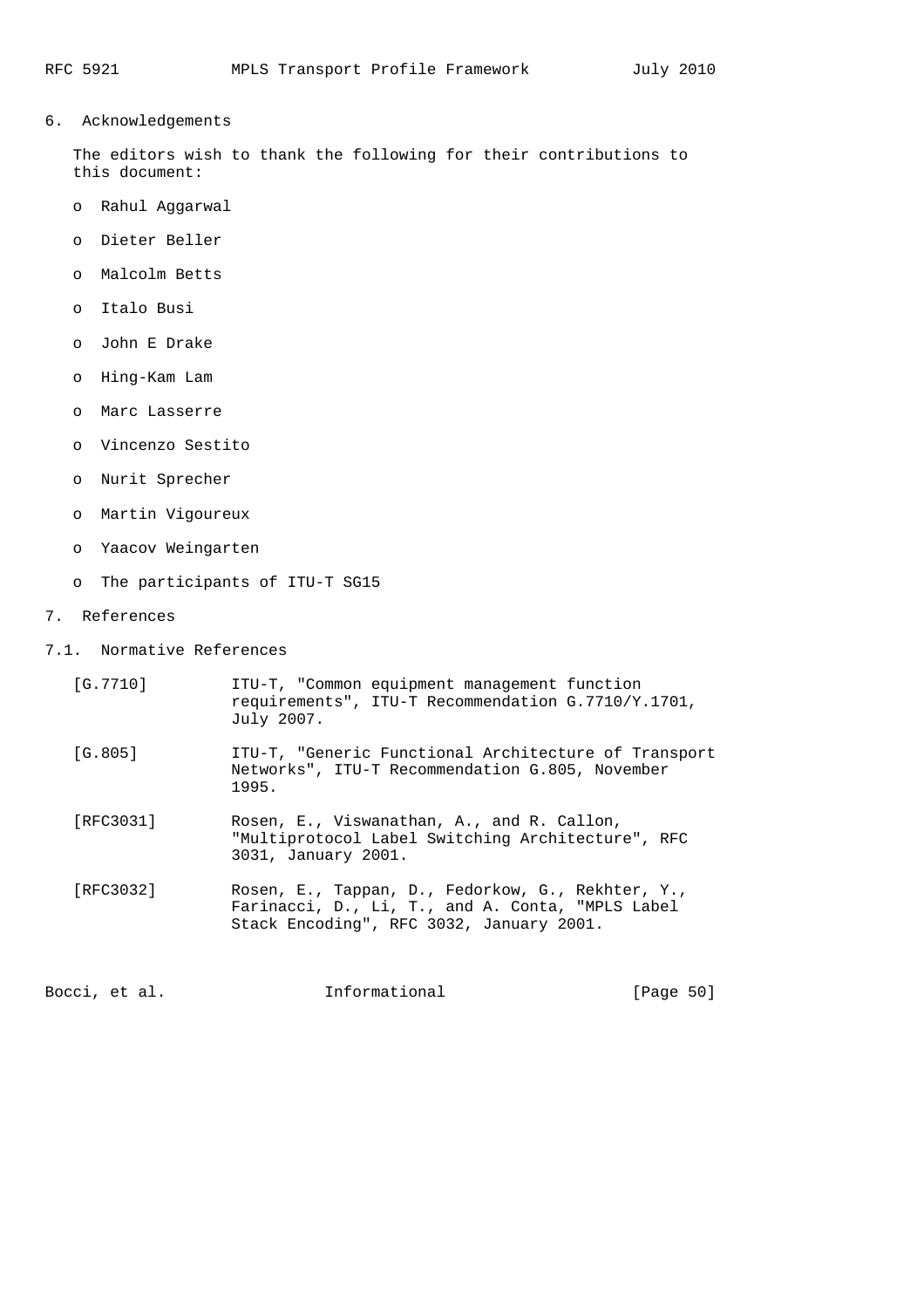- [RFC3270] Le Faucheur, F., Wu, L., Davie, B., Davari, S., Vaananen, P., Krishnan, R., Cheval, P., and J. Heinanen, "Multi-Protocol Label Switching (MPLS) Support of Differentiated Services", RFC 3270, May 2002.
- [RFC3473] Berger, L., "Generalized Multi-Protocol Label Switching (GMPLS) Signaling Resource ReserVation Protocol-Traffic Engineering (RSVP-TE) Extensions", RFC 3473, January 2003.
- [RFC3985] Bryant, S. and P. Pate, "Pseudo Wire Emulation Edge to-Edge (PWE3) Architecture", RFC 3985, March 2005.
- [RFC4090] Pan, P., Swallow, G., and A. Atlas, "Fast Reroute Extensions to RSVP-TE for LSP Tunnels", RFC 4090, May 2005.
- [RFC4385] Bryant, S., Swallow, G., Martini, L., and D. McPherson, "Pseudowire Emulation Edge-to-Edge (PWE3) Control Word for Use over an MPLS PSN", RFC 4385, February 2006.
- [RFC4447] Martini, L., Rosen, E., El-Aawar, N., Smith, T., and G. Heron, "Pseudowire Setup and Maintenance Using the Label Distribution Protocol (LDP)", RFC 4447, April 2006.
- [RFC4872] Lang, J., Rekhter, Y., and D. Papadimitriou, "RSVP-TE Extensions in Support of End-to-End Generalized Multi-Protocol Label Switching (GMPLS) Recovery", RFC 4872, May 2007.
- [RFC5085] Nadeau, T. and C. Pignataro, "Pseudowire Virtual Circuit Connectivity Verification (VCCV): A Control Channel for Pseudowires", RFC 5085, December 2007.
- [RFC5586] Bocci, M., Vigoureux, M., and S. Bryant, "MPLS Generic Associated Channel", RFC 5586, June 2009.

### 7.2. Informative References

 [CP-FRAMEWORK] Andersson, L., Berger, L., Fang, L., Bitar, N., Takacs, A., Vigoureux, M., Bellagamba, E., and E. Gray, "MPLS-TP Control Plane Framework", Work in Progress, March 2010.

Bocci, et al. Informational [Page 51]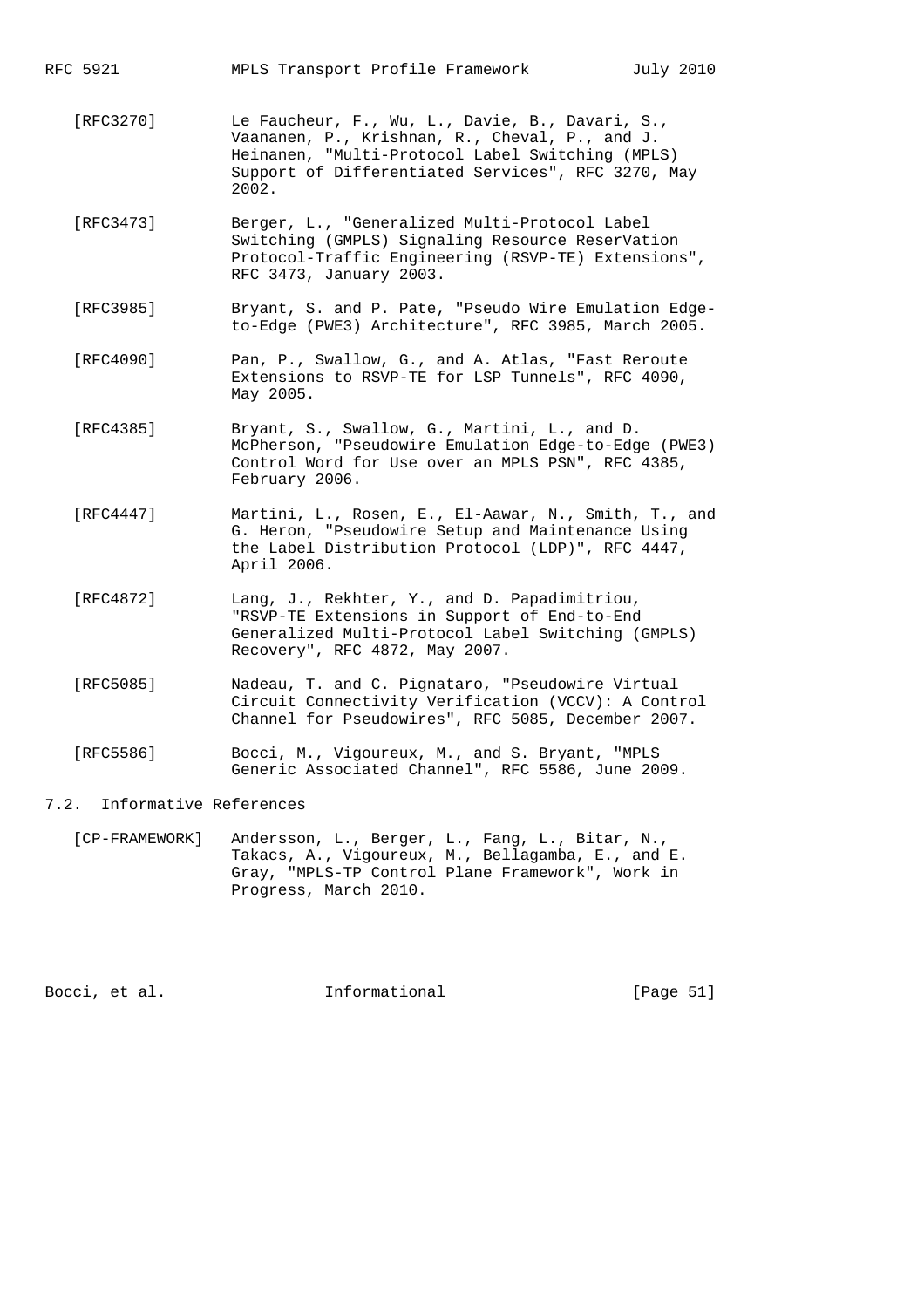- [DATA-PLANE] Frost, D., Bryant, S., and M. Bocci, "MPLS Transport Profile Data Plane Architecture", Work in Progress, July 2010.
- [DYN-MS-PW] Martini, L., Bocci, M., Balus, F., Bitar, N., Shah, H., Aissaoui, M., Rusmisel, J., Serbest, Y., Malis, A., Metz, C., McDysan, D., Sugimoto, J., Duckett, M., Loomis, M., Doolan, P., Pan, P., Pate, P., Radoaca, V., Wada, Y., and Y. Seo, "Dynamic Placement of Multi Segment Pseudo Wires", Work in Progress, October 2009.
- [G.8080] ITU-T, "Architecture for the automatically switched optical network (ASON)", ITU-T Recommendation G.8080/Y.1304, 2005.
- [IDENTIFIERS] Bocci, M. and G. Swallow, "MPLS-TP Identifiers", Work in Progress, March 2010.
- [NM-FRAMEWORK] Mansfield, S., Ed., Gray, E., Ed., and H. Lam, Ed., "MPLS-TP Network Management Framework", Work in Progress, February 2010.
- [NM-REQ] Mansfield, S. and K. Lam, "MPLS TP Network Management Requirements", Work in Progress, October 2009.
- [OAM-DEF] Andersson, L., Helvoort, H., Bonica, R., Romascanu, D., and S. Mansfield, "The OAM Acronym Soup", Work in Progress, June 2010.
- [OAM-FRAMEWORK] Busi, I., Ed., Niven-Jenkins, B., Ed., and D. Allan, Ed., "MPLS-TP OAM Framework", Work in Progress, April 2010.
- [PW-REDUNDANCY] Muley, P., "Pseudowire (PW) Redundancy", Work in Progress, May 2010.
- [RFC3209] Awduche, D., Berger, L., Gan, D., Li, T., Srinivasan, V., and G. Swallow, "RSVP-TE: Extensions to RSVP for LSP Tunnels", RFC 3209, December 2001.
- [RFC3411] Harrington, D., Presuhn, R., and B. Wijnen, "An Architecture for Describing Simple Network Management Protocol (SNMP) Management Frameworks", STD 62, RFC 3411, December 2002.

Bocci, et al. **Informational** [Page 52]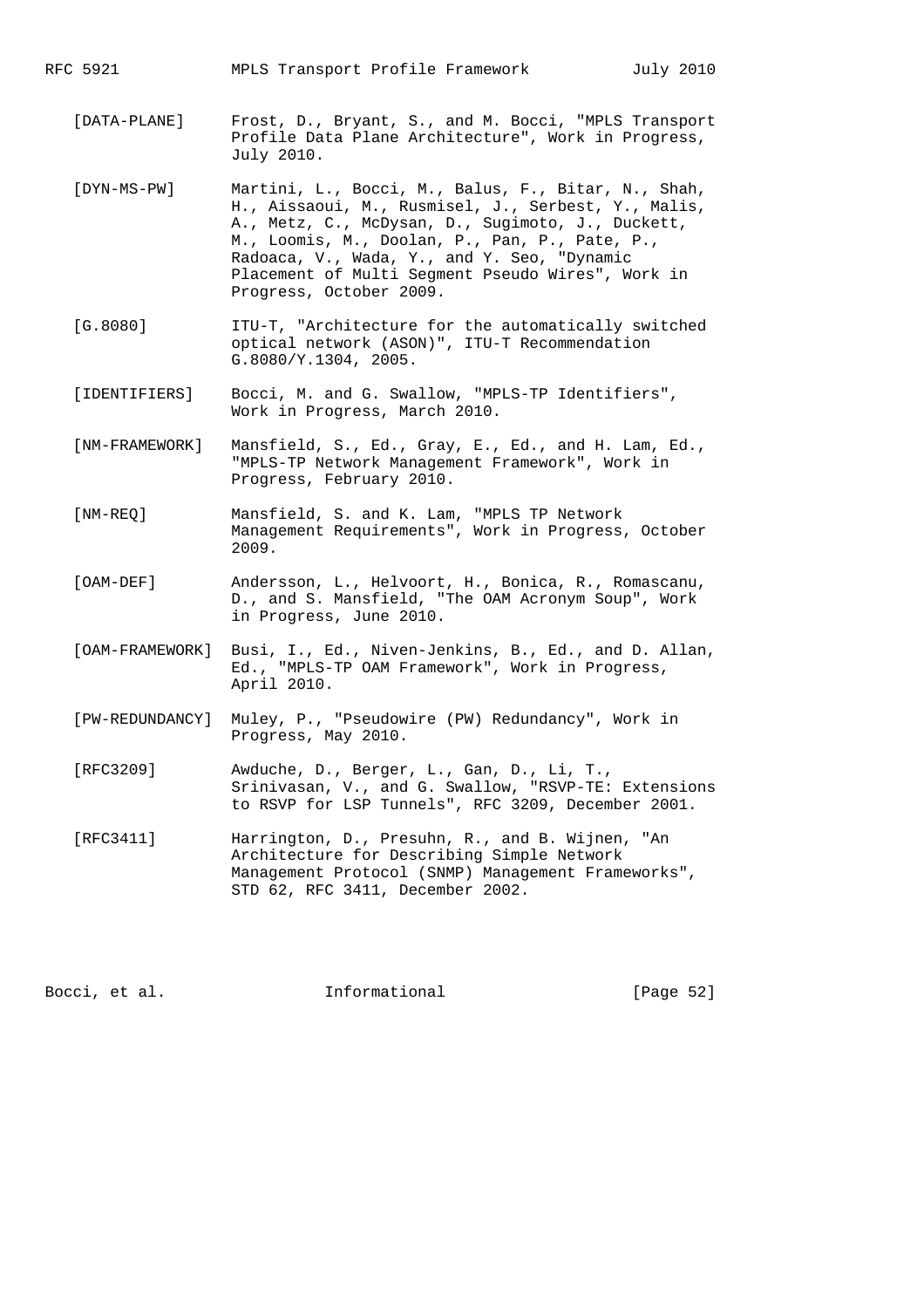- [RFC3443] Agarwal, P. and B. Akyol, "Time To Live (TTL) Processing in Multi-Protocol Label Switching (MPLS) Networks", RFC 3443, January 2003.
- [RFC3471] Berger, L., "Generalized Multi-Protocol Label Switching (GMPLS) Signaling Functional Description", RFC 3471, January 2003.
- [RFC3945] Mannie, E., "Generalized Multi-Protocol Label Switching (GMPLS) Architecture", RFC 3945, October 2004.
- [RFC4364] Rosen, E. and Y. Rekhter, "BGP/MPLS IP Virtual Private Networks (VPNs)", RFC 4364, February 2006.
- [RFC4377] Nadeau, T., Morrow, M., Swallow, G., Allan, D., and S. Matsushima, "Operations and Management (OAM) Requirements for Multi-Protocol Label Switched (MPLS) Networks", RFC 4377, February 2006.
- [RFC4379] Kompella, K. and G. Swallow, "Detecting Multi- Protocol Label Switched (MPLS) Data Plane Failures", RFC 4379, February 2006.
- [RFC4664] Andersson, L. and E. Rosen, "Framework for Layer 2 Virtual Private Networks (L2VPNs)", RFC 4664, September 2006.
- [RFC4726] Farrel, A., Vasseur, J., and A. Ayyangar, "A Framework for Inter-Domain Multiprotocol Label Switching Traffic Engineering", RFC 4726, November 2006.
- [RFC4741] Enns, R., "NETCONF Configuration Protocol", RFC 4741, December 2006.
- [RFC5150] Ayyangar, A., Kompella, K., Vasseur, JP., and A. Farrel, "Label Switched Path Stitching with Generalized Multiprotocol Label Switching Traffic Engineering (GMPLS TE)", RFC 5150, February 2008.
- [RFC5254] Bitar, N., Bocci, M., and L. Martini, "Requirements for Multi-Segment Pseudowire Emulation Edge-to-Edge (PWE3)", RFC 5254, October 2008.
- [RFC5309] Shen, N. and A. Zinin, "Point-to-Point Operation over LAN in Link State Routing Protocols", RFC 5309, October 2008.

Bocci, et al. **Informational** [Page 53]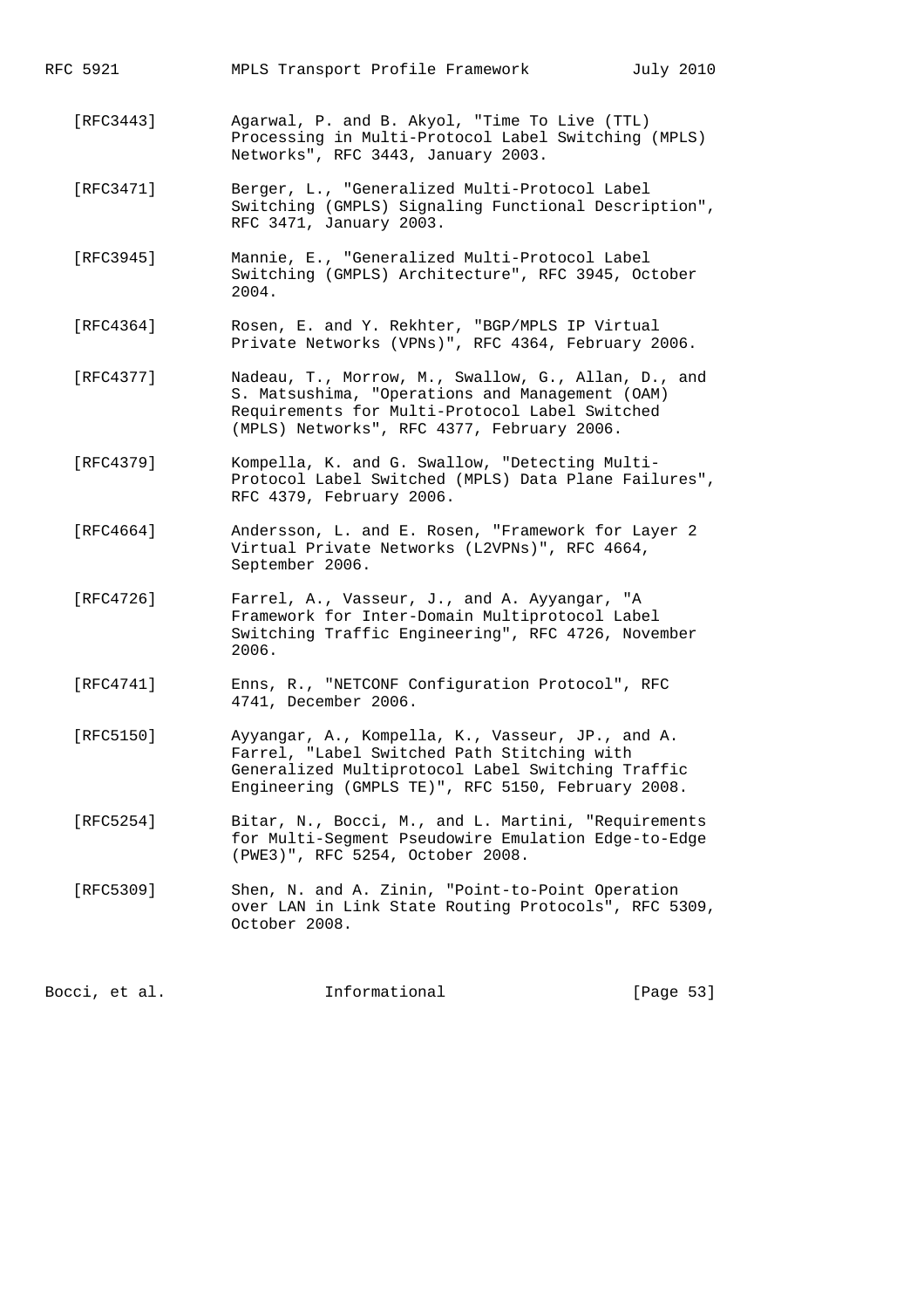- [RFC5331] Aggarwal, R., Rekhter, Y., and E. Rosen, "MPLS Upstream Label Assignment and Context-Specific Label Space", RFC 5331, August 2008.
- [RFC5654] Niven-Jenkins, B., Brungard, D., Betts, M., Sprecher, N., and S. Ueno, "Requirements of an MPLS Transport Profile", RFC 5654, September 2009.
- [RFC5659] Bocci, M. and S. Bryant, "An Architecture for Multi- Segment Pseudowire Emulation Edge-to-Edge", RFC 5659, October 2009.
- [RFC5718] Beller, D. and A. Farrel, "An In-Band Data Communication Network For the MPLS Transport Profile", RFC 5718, January 2010.
- [RFC5860] Vigoureux, M., Ward, D., and M. Betts, "Requirements for Operations, Administration, and Maintenance (OAM) in MPLS Transport Networks", RFC 5860, May 2010.
- [RFC5884] Aggarwal, R., Kompella, K., Nadeau, T., and G. Swallow, "Bidirectional Forwarding Detection (BFD) for MPLS Label Switched Paths (LSPs)", RFC 5884, June 2010.
	- [RFC5885] Nadeau, T. and C. Pignataro, "Bidirectional Forwarding Detection (BFD) for the Pseudowire Virtual Circuit Connectivity Verification (VCCV)", RFC 5885, June 2010.
	- [RFC5920] Fang, L., Ed., "Security Framework for MPLS and GMPLS Networks", RFC 5920, July 2010.
	- [ROSETTA-STONE] Sprecher, N., "A Thesaurus for the Terminology used in Multiprotocol Label Switching Transport Profile (MPLS-TP) drafts/RFCs and ITU-T's Transport Network Recommendations.", Work in Progress, May 2010.
	- [SEC-FRAMEWORK] Fang, L. and B. Niven-Jenkins, "Security Framework for MPLS-TP", Work in Progress, March 2010.
	- [SEGMENTED-PW] Martini, L., Nadeau, T., Metz, C., Bocci, M., and M. Aissaoui, "Segmented Pseudowire", Work in Progress, June 2010.

Bocci, et al. **Informational** [Page 54]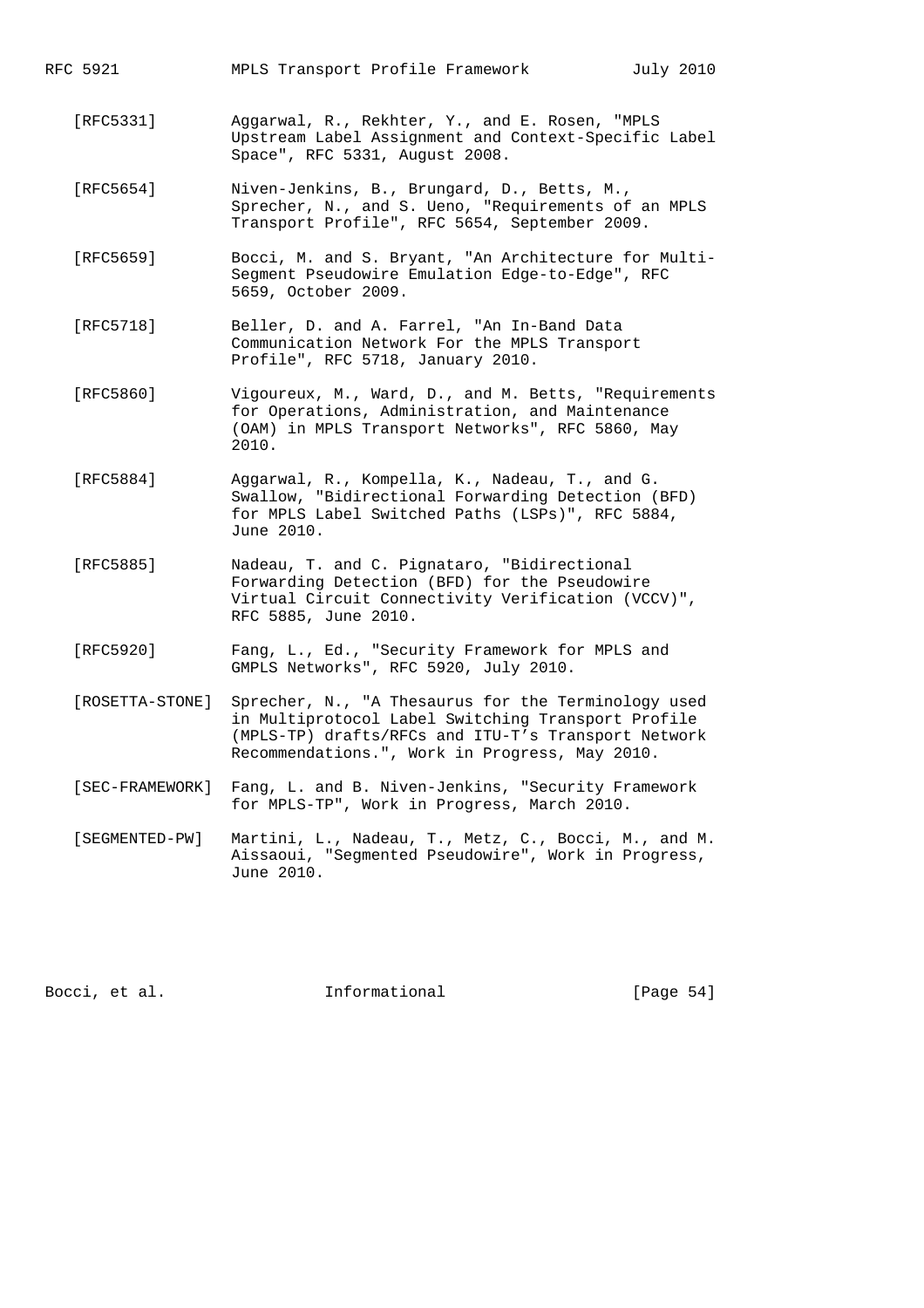- [SURVIVE-FWK] Sprecher, N. and A. Farrel, "Multiprotocol Label Switching Transport Profile Survivability Framework", Work in Progress, June 2010.
- [VPMS-REQS] Kamite, Y., JOUNAY, F., Niven-Jenkins, B., Brungard, D., and L. Jin, "Framework and Requirements for Virtual Private Multicast Service (VPMS)", Work in Progress, October 2009.
- [X.200] ITU-T, "Information Technology Open Systems Interconnection - Basic reference Model: The Basic Model", ITU-T Recommendation X.200, 1994.

Bocci, et al. 1nformational [Page 55]